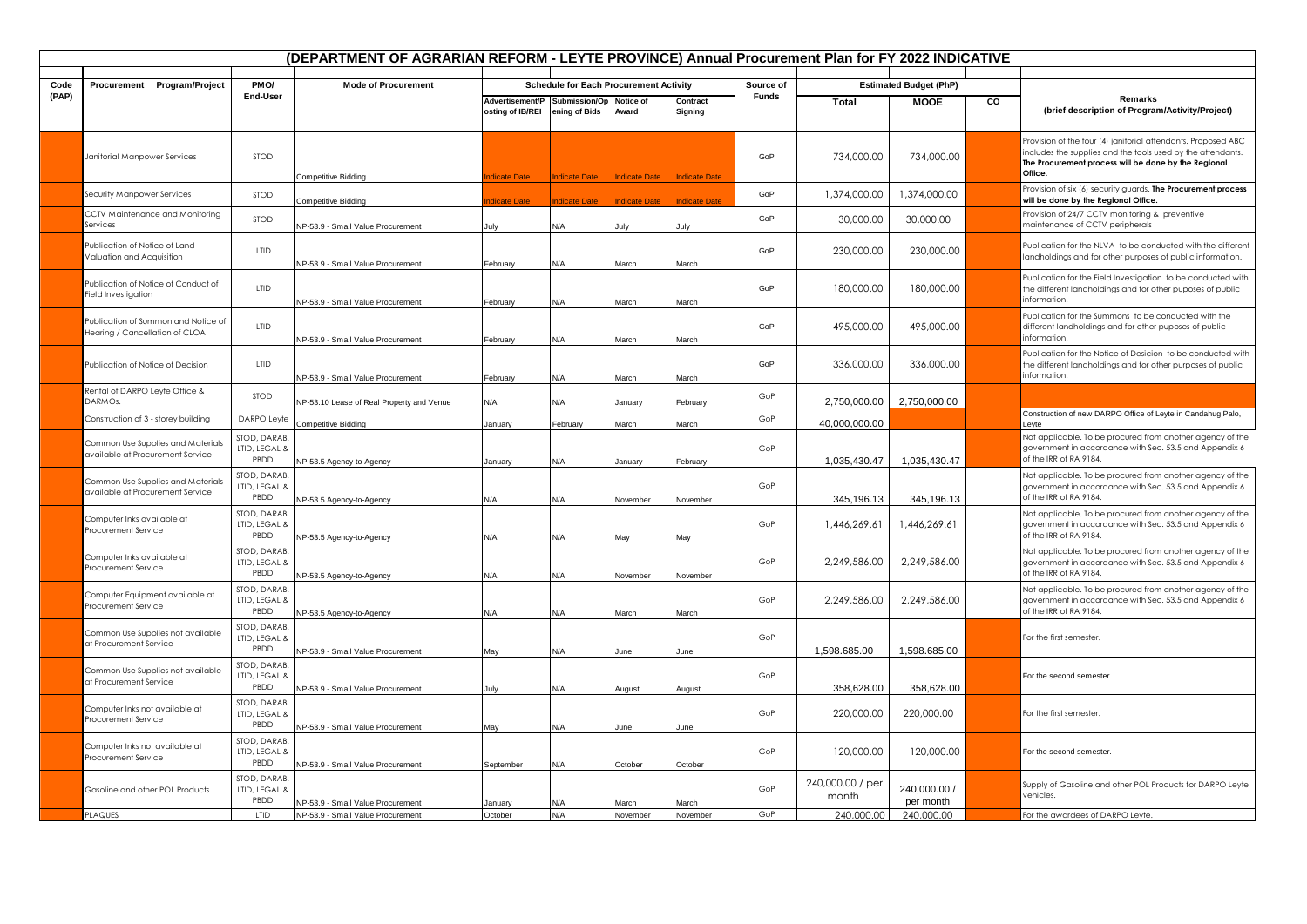| Code  | Procurement Program/Project                                                                                                                                                                                                                                                                                                                                                | PM <sub>O</sub> /                     | <b>Mode of Procurement</b>                                             |                                     | <b>Schedule for Each Procurement Activity</b> |                   |                     | Source of |                           | <b>Estimated Budget (PhP)</b> |    |                                                                                                                                                       |
|-------|----------------------------------------------------------------------------------------------------------------------------------------------------------------------------------------------------------------------------------------------------------------------------------------------------------------------------------------------------------------------------|---------------------------------------|------------------------------------------------------------------------|-------------------------------------|-----------------------------------------------|-------------------|---------------------|-----------|---------------------------|-------------------------------|----|-------------------------------------------------------------------------------------------------------------------------------------------------------|
| (PAP) |                                                                                                                                                                                                                                                                                                                                                                            | End-User                              |                                                                        | Advertisement/P<br>osting of IB/REI | Submission/Op Notice of<br>ening of Bids      | Award             | Contract<br>Signing | Funds     | Total                     | <b>MOOE</b>                   | CO | Remarks<br>(brief description of Program/Activity/Project)                                                                                            |
|       | High Yield Toner (Copy Life: 15,000<br>copies per cartridge) ** with FREE USE<br>PROGRAM of Heavy Duty Digital<br>Multifunction Copier (Copy, Print and<br>Network) - No Service Fee - Free<br>Lifetime Service Guarantee - Free<br>Preventive Maintenance - Free<br>Comprehensive Key-Operator Training<br>Free Spare Parts and Replacement .<br>of machine beyond repair | LTID, ARBDSP.<br><b>LEGAL STOD</b>    | NP-53.9 - Small Value Procurement                                      | January                             | N/A                                           | February          | March               | GoP       | 194,400.00                | 194,400.00                    |    | For the first semester.                                                                                                                               |
|       | High Yield Toner (Copy Life: 15,000<br>copies per cartridge) ** with FREE USE<br>PROGRAM of Heavy Duty Digital<br>Multifunction Copier (Copy, Print and<br>Network) - No Service Fee - Free<br>Lifetime Service Guarantee - Free<br>Preventive Maintenance - Free<br>Comprehensive Key-Operator Training<br>Free Spare Parts and Replacement<br>of machine beyond repair   | LTID, ARBDSP,<br><b>LEGAL STOD</b>    | NP-53.9 - Small Value Procurement                                      | January                             | N/A                                           | February          | March               | GoP       | 194,400.00                | 194,400.00                    |    | For the second semester.                                                                                                                              |
|       | <b>TONER for the Photocopier CANON</b><br>R1024                                                                                                                                                                                                                                                                                                                            | LEGAL                                 |                                                                        |                                     |                                               |                   |                     | GoP       | 6,000.00                  | 6,000.00                      |    |                                                                                                                                                       |
|       | Toner for FUJI XEROX S2520/S3230                                                                                                                                                                                                                                                                                                                                           | LEGAL                                 | NP-53.9 - Small Value Procurement<br>NP-53.9 - Small Value Procurement | April<br>April                      | N/A<br>N/A                                    | May<br>May        | May<br>May          | GoP       | 36,000.00                 | 36,000.00                     |    |                                                                                                                                                       |
|       | Ink and Master for the RISO Machine                                                                                                                                                                                                                                                                                                                                        | LTID                                  |                                                                        |                                     |                                               |                   |                     | GoP       | 66,000.00                 | 66,000.00                     |    |                                                                                                                                                       |
|       | (Gestetner)                                                                                                                                                                                                                                                                                                                                                                | LEGAL                                 | NP-53.9 - Small Value Procurement<br>NP-53.9 - Small Value Procurement | April                               | N/A                                           | May               | May                 | GoP       | 100.000.00                |                               |    |                                                                                                                                                       |
|       | Customized Blazer<br>Drawing Tools & Materials                                                                                                                                                                                                                                                                                                                             | LTID - SURVEY                         | NP-53.9 - Small Value Procurement                                      | January<br>February                 | N/A<br>N/A                                    | February<br>March | February<br>March   | GoP       | 41,950.00                 | 100,000.00<br>41,950.00       |    |                                                                                                                                                       |
|       | <b>MYLAR &amp; PLOTTING PAPER</b>                                                                                                                                                                                                                                                                                                                                          | LTID - SURVEY                         | NP-53.9 - Small Value Procurement                                      | February                            | N/A                                           | March             | March               | GoP       | 162,500.00                | 162,500.00                    |    | For the first semester.                                                                                                                               |
|       | <b>MYLAR &amp; PLOTTING PAPER</b>                                                                                                                                                                                                                                                                                                                                          | LTID - SURVEY                         | NP-53.9 - Small Value Procurement                                      | July                                | N/A                                           | August            | August              | GoP       | 162,500.00                | 162,500.00                    |    | For the second semester.                                                                                                                              |
|       | <b>T ACCESSORIES</b>                                                                                                                                                                                                                                                                                                                                                       | STOD, DARAB,<br>LTID, LEGAL &<br>PBDD | NP-53.9 - Small Value Procurement                                      | April                               | N/A                                           | May               | May                 | GoP       | 892,500.00                | 892,500.00                    |    |                                                                                                                                                       |
|       | COMPUTER LAPTOP                                                                                                                                                                                                                                                                                                                                                            | LTID, STOD                            | NP-53.9 - Small Value Procurement                                      | January                             | N/A                                           | February          | February            | GoP       | 575,000.00                | 575,000.00                    |    |                                                                                                                                                       |
|       | COMPUTER DESKTOP, all in 1                                                                                                                                                                                                                                                                                                                                                 | LTID, STOD,<br>LEGAL                  | NP-53.9 - Small Value Procurement                                      | January                             | N/A                                           | February          | February            | GoP       | 395,000.00                | 395,000.00                    |    |                                                                                                                                                       |
|       | Tires and other accessories                                                                                                                                                                                                                                                                                                                                                | DARPO Leyfe                           | NP-53.9 - Small Value Procurement                                      | May                                 | N/A                                           | June              | June                | GoP       | 320,000.00                | 320,000.00                    |    | Supply and delivery of brand new tires for the vehicles of<br>DARPO Leyte (ncludes the exterior & interior for motorcycles)<br><b>FIRST SEMESTER</b>  |
|       | Tires and other accessories                                                                                                                                                                                                                                                                                                                                                | DARPO Leyfe                           | NP-53.9 - Small Value Procurement                                      | August                              | N/A                                           | November          | November            | GoP       | 320,000.00                | 320,000.00                    |    | Supply and delivery of brand new tires for the vehicles of<br>DARPO Leyte (ncludes the exterior & interior for motorcycles)<br><b>SECOND SEMESTER</b> |
|       | Motor Vehicles Battery                                                                                                                                                                                                                                                                                                                                                     | DARPO Leyfe                           | NP-53.9 - Small Value Procurement                                      | August                              | N/A                                           | August            | September           | GoP       | 57,000.00                 | 57,000.00                     |    | Supply & delivery of brand new batteries                                                                                                              |
|       | Printing of T - shirts with collar                                                                                                                                                                                                                                                                                                                                         | DARPO Leyte                           | NP-53.9 - Small Value Procurement                                      | April                               | N/A                                           | May               | May                 | GoP       | 165,550.00                | 165,550.00                    |    | Supply & delivery of collared t - shirt with printing for the<br>CARP Celebration                                                                     |
|       | Printing of Supply Forms                                                                                                                                                                                                                                                                                                                                                   | STOD                                  | NP-53.9 - Small Value Procurement                                      | February                            | N/A                                           | March             | March               | GoP       | 10,000.00                 | 48,000.00                     |    |                                                                                                                                                       |
|       | Printing of Personnel Forms                                                                                                                                                                                                                                                                                                                                                | STOD                                  | NP-53.9 - Small Value Procurement                                      | February                            | N/A                                           | March             | March               | GoP       | 33,500.00                 | 33,500.00                     |    |                                                                                                                                                       |
|       | Drinking Water                                                                                                                                                                                                                                                                                                                                                             | STOD, LTID,<br>PBDD, DARAB,<br>LEGAL  | NP-53.9 - Small Value Procurement                                      | February                            | N/A                                           | March             | March               | GoP       | 84,000.00                 | 84,000.00                     |    | Supply of drinking water.                                                                                                                             |
|       | <b>Water Services</b>                                                                                                                                                                                                                                                                                                                                                      | DARPO Leyfe                           |                                                                        |                                     |                                               |                   |                     | GoP       |                           |                               |    | DARPO Leyte Water Supply                                                                                                                              |
|       | Electricity Services                                                                                                                                                                                                                                                                                                                                                       | DARPO Leyfe                           | Direct Contracting<br>Direct Contracting                               | N/A<br>N/A                          | N/A<br>N/A                                    | anuary<br>January | January<br>January  | GoP       | 66,000.00<br>1,500,000.00 | 66,000.00<br>1,500,000.00     |    | DARPO Leyte and DARMOs power supply                                                                                                                   |
|       | <b>Telecomminication Services - Landline</b><br>& Internet Connections                                                                                                                                                                                                                                                                                                     | DARPO Leyfe                           |                                                                        |                                     |                                               |                   |                     | GoP       | 500,000.00                | 500,000.00                    |    | To renew the services of the existing service provider in<br>accordance with GPPB Resolution NO. 019 - 2006 dated                                     |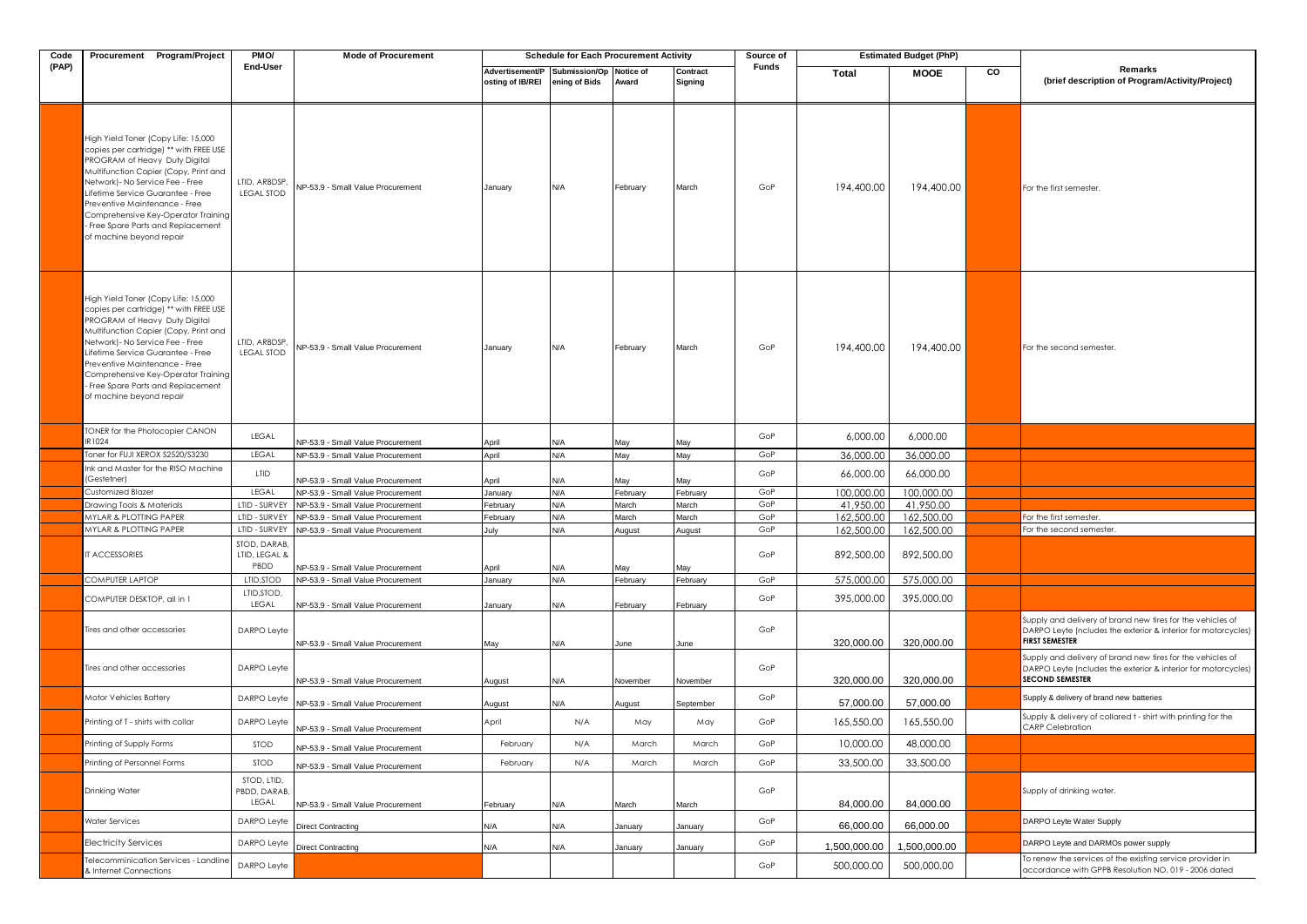| Code  | Procurement Program/Project                                                                                                     | PMO/                                  | <b>Mode of Procurement</b>                    |                                     | <b>Schedule for Each Procurement Activity</b> |                       |                                 | Source of |              | <b>Estimated Budget (PhP)</b> |    |                                                                                                                                               |
|-------|---------------------------------------------------------------------------------------------------------------------------------|---------------------------------------|-----------------------------------------------|-------------------------------------|-----------------------------------------------|-----------------------|---------------------------------|-----------|--------------|-------------------------------|----|-----------------------------------------------------------------------------------------------------------------------------------------------|
| (PAP) |                                                                                                                                 | End-User                              |                                               | Advertisement/P<br>osting of IB/REI | Submission/Op<br>ening of Bids                | Notice of<br>Award    | Contract<br>Signing             | Funds     | <b>Total</b> | <b>MOOE</b>                   | CO | Remarks<br>(brief description of Program/Activity/Project)                                                                                    |
|       | Postal Stamps                                                                                                                   | DARPO Leyfe                           |                                               |                                     |                                               |                       |                                 | GoP       | 145,000.00   | 145,000.00                    |    | Provision of postal stamps to DARAB and STOD.                                                                                                 |
|       | CELLCARDS @300s                                                                                                                 | DARPO Leyte                           | NP-53.9 - Small Value Procurement             | February                            | ۷/A                                           | March                 | March                           | GoP       | 256,320.00   | 256,320.00                    |    | Provision as per memorandum intended for the division<br>head, section chief & processors. For the first quarter.                             |
|       | CELLCARDS @300s                                                                                                                 | DARPO Leyte                           | NP-53.9 - Small Value Procurement             | March                               | ۷/A                                           | April                 | May                             | GoP       | 256,320.00   | 256,320.00                    |    | Provision as per memorandum intended for the division<br>head, section chief & processors. For the second quarter.                            |
|       | CELLCARDS @300s                                                                                                                 | DARPO Leyte                           | NP-53.9 - Small Value Procurement             | May                                 | <b>V/A</b>                                    | June                  | July                            | GoP       | 256,320.00   | 256.320.00                    |    | Provision as per memorandum intended for the division<br>head, section chief & processors. For the third quarter.                             |
|       | CELLCARDS @300s                                                                                                                 | DARPO Leyfe                           | NP-53.9 - Small Value Procurement             | July                                | N/A                                           | August                | September                       | GoP       | 256,320.00   | 256,320.00                    |    | Provision as per memorandum intended for the division<br>head, section chief & processors. For the fourth quarter.                            |
|       | Motor Vehicle Aircon                                                                                                            | DARPO Leyfe                           | NP-53.9 - Small Value Procurement             | August                              | N/A                                           | September             | September                       | GoP       | 80,000.00    | 80,000,00                     |    | Periodic general cleaning of motor vehicle aircon                                                                                             |
|       | Motor Vehicles                                                                                                                  | DARPO Leyte                           | NP-53.9 - Small Value Procurement             | August                              | N/A                                           | September             | September                       | GoP       | 250,000.00   | 250,000.00                    |    | Preventive maintenance for DARPO Leyte vehicles. It<br>includes the change oil.                                                               |
|       | Repair of Service Vehicles                                                                                                      | DARPO Leyte                           | NP-53.9 - Small Value Procurement             | January -<br>ecember                | ۷/A                                           | January -<br>December | January -<br>December           | GoP       | 200,000.00   | 200,000.00                    |    | Repair of Service Vehicles of DARPO Leyte and replacement<br>of spareparts,                                                                   |
|       | Repair of Computer Equipment &<br>Accessories                                                                                   | DARPO Leyfe                           | NP-53.9 - Small Value Procurement             | January -<br>December               | N/A                                           | January -<br>December | January -<br>December           | GoP       | 80,000.00    | 80,000.00                     |    |                                                                                                                                               |
|       | Repair and procurement of<br>Hardware/Construction Materials for<br>DAR Municipal Offices and other<br>divisions of DARPO Leyte |                                       | DARPO Leyfe NP-53.9 - Small Value Procurement | August                              | N/A                                           | September             | September                       | GoP       | 300,000.00   | 300,000.00                    |    | Repair and provision of hardware or construction materials<br>for DARMOs and other divisions of DARPO Leyte for the<br>necessary repairs.     |
|       | Repair and replacement of parts of<br>computer printer                                                                          | DARPO Leyfe                           | NP-53.9 - Small Value Procurement             | August                              | <b>N/A</b>                                    | September             | September                       | GoP       | 50,000.00    | 50,000.00                     |    |                                                                                                                                               |
|       | Repaint of Service Vehicle and other<br>necessary repairs                                                                       | DARPO Leyfe                           | NP-53.9 - Small Value Procurement             | August                              | ۷/A                                           | September             | September                       | GoP       | 140,000.00   | 140,000.00                    |    | Repainting and other necessary repair for the Service<br>Vehicle                                                                              |
|       | Replacement and repair of defective<br>parts of motor vehicles                                                                  | DARPO Leyfe                           | NP-53.9 - Small Value Procurement             | August                              | N/A                                           | September             | September                       | GoP       | 100,000.00   | 100,000.00                    |    | Delivery and supply of parts for the service vehicles and<br>installation                                                                     |
|       | Office Equipment available at<br>Procurement Service                                                                            | STOD, DARAB,<br>LTID, LEGAL &<br>PBDD | NP-53.5 Agency-to-Agency                      | N/A                                 | N/A                                           |                       | February/May/Au February/May/Ar | GoP       | 244,529.21   | 244,529.21                    |    | Not applicable. To be procured from another agency of the<br>government in accordance with Sec. 53.5 and Appendix 6<br>of the IRR of RA 9184. |
|       | Office Equipment not available at<br>Procurement Service                                                                        | STOD, DARAB,<br>LTID, LEGAL &<br>PBDD | NP-53.9 - Small Value Procurement             | February                            | N/A                                           | March                 | March                           | GoP       | 589,125.00   | 589,125.00                    |    | First Quarter.                                                                                                                                |
|       | Office Equipment not available at<br>Procurement Service                                                                        | STOD, DARAB<br>LTID, LEGAL &<br>PBDD  | NP-53.9 - Small Value Procurement             | ebruary                             | N/A                                           | March                 | March                           | GoP       | 589,125.00   | 589,125.00                    |    | Second Quarter.                                                                                                                               |
|       | Office Equipment not available at<br>Procurement Service                                                                        | STOD, DARAB<br>LTID, LEGAL &<br>PBDD  | NP-53.9 - Small Value Procurement             | ebruary                             | N/A                                           | March                 | March                           | GoP       | 589,125.00   | 589,125.00                    |    | Third Quarter.                                                                                                                                |
|       | Office Equipment not available at<br>Procurement Service                                                                        | STOD, DARAB,<br>LTID, LEGAL &<br>PBDD | NP-53.9 - Small Value Procurement             | February                            | ۷/A                                           | March                 | March                           | GoP       | 589,125.00   | 589,125.00                    |    | Fourth Quarter.                                                                                                                               |
|       | Joint PARCCOM-PTFPL Deliberation<br>Conference                                                                                  | TSP-Non LAD                           | NP-53.9 - Small Value Procurement             | April                               | N/A                                           | May                   | June                            | GoP       | 30,030.00    | 30,030.00                     |    |                                                                                                                                               |
|       | Joint PARCCOM-PTFPL Deliberation<br>Conference                                                                                  | LTSP-Non LAD                          | NP-53.9 - Small Value Procurement             | July                                | N/A                                           | August                | September                       | GoP       | 30,030.00    | 30,030.00                     |    |                                                                                                                                               |
|       | <b>MARPOs Planning Assessment</b><br>Conference Cy 2022                                                                         | LTSP-LAD                              | NP-53.9 - Small Value Procurement             | lanuary                             | N/A                                           | January               | January                         | GoP       | 85,000.00    | 85,000.00                     |    |                                                                                                                                               |
|       | <b>MARPOs Planning Assessment</b><br>Conference Cy 2022                                                                         | LTSP-LAD                              | NP-53.9 - Small Value Procurement             | lanuary                             | N/A                                           | February              | March                           | GoP       | 85,000.00    | 85,000.00                     |    |                                                                                                                                               |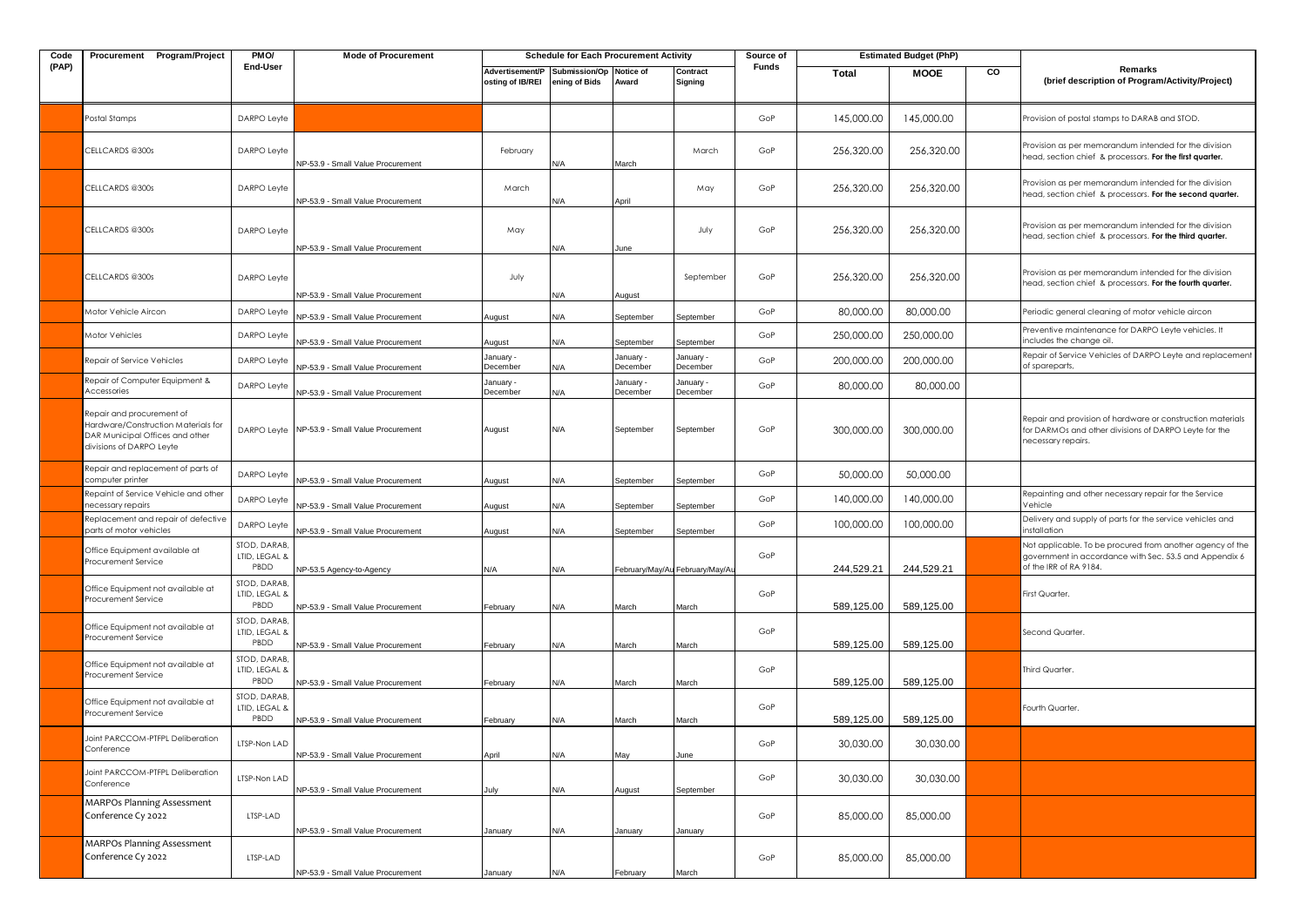| Code  | Procurement Program/Project                                                                        | PMO/     | <b>Mode of Procurement</b>                                             |                                     | <b>Schedule for Each Procurement Activity</b> |                    |                     | Source of    |            | <b>Estimated Budget (PhP)</b> |    |                                                            |
|-------|----------------------------------------------------------------------------------------------------|----------|------------------------------------------------------------------------|-------------------------------------|-----------------------------------------------|--------------------|---------------------|--------------|------------|-------------------------------|----|------------------------------------------------------------|
| (PAP) |                                                                                                    | End-User |                                                                        | Advertisement/P<br>osting of IB/REI | Submission/Op<br>ening of Bids                | Notice of<br>Award | Contract<br>Signing | <b>Funds</b> | Total      | <b>MOOE</b>                   | CO | Remarks<br>(brief description of Program/Activity/Project) |
|       | <b>MARPOs Planning Assessment</b><br>Conference Cy 2022                                            | LTSP-LAD | NP-53.9 - Small Value Procurement                                      | February                            | N/A                                           | March              | July                | GoP          | 85,000.00  | 85,000.00                     |    |                                                            |
|       | <b>MARPOs Planning Assessment</b><br>Conference Cy 2022                                            | LTSP-LAD | NP-53.9 - Small Value Procurement                                      | June                                | N/A                                           | July               | September           | GoP          | 85,000.00  | 85,000.00                     |    |                                                            |
|       | <b>MARPOs Planning Assessment</b><br>Conference Cy 2022                                            | LTSP-LAD | NP-53.9 - Small Value Procurement                                      | July                                | N/A                                           | August             | November            | GoP          | 85,000.00  | 85,000.00                     |    |                                                            |
|       | Levelling off with MARPOs and<br>other Line Agencies                                               | LTSP-LAD |                                                                        |                                     |                                               |                    |                     | GoP          | 85,000.00  | 85,000.00                     |    |                                                            |
|       | OPTOOL Updating with MARPOs<br>Assessment Conference with Data<br>Administrator                    | LTSP-LAD | NP-53.9 - Small Value Procurement                                      | January                             | N/A                                           | February           | March               | GoP          | 85,000.00  | 85,000.00                     |    |                                                            |
|       | MARPOs Assessment for 2nd<br>Semester Year-End Conference for                                      | LTSP-LAD | NP-53.9 - Small Value Procurement                                      | August                              | N/A                                           | September          | December            | GoP          | 85,000.00  | 85,000.00                     |    |                                                            |
|       | 2021<br>LTSP Performance Review of CY<br>2020 and Planning Workshop for<br>CY 2022                 | LTSP-LAD | NP-53.9 - Small Value Procurement<br>NP-53.9 - Small Value Procurement | January<br>January                  | N/A<br>N/A                                    | January<br>January | January<br>January  | GoP          | 240,000.00 | 240,000.00                    |    |                                                            |
|       | First Monthly Review and Planning<br>Conference of CF Processing and<br>EP/CLOA Generation Section | LTSP-LAD | VP-53.9 - Small Value Procurement                                      | January                             | N/A                                           | January            | January             | GoP          | 15,000.00  | 15,000.00                     |    |                                                            |
|       | Marathon Preparation /<br>Generation of CLOAs with ROD<br>and EP/CLOA Generation Unit<br>Personnel | LTSP-LAD | NP-53.9 - Small Value Procurement                                      | April                               | N/A                                           | May                | June                | GoP          | 57,000.00  | 57,000.00                     |    |                                                            |
|       | Marathon Preparation /<br>Generation of CLOAs with ROD<br>and EP/CLOA Generation Unit<br>Personnel | LTSP-LAD | NP-53.9 - Small Value Procurement                                      | July                                | N/A                                           | August             | September           | GoP          | 57,000.00  | 57,000.00                     |    |                                                            |
|       | Marathon Preparation /<br>Generation of CLOAs with ROD<br>and EP/CLOA Generation Unit<br>Personnel | LTSP-LAD | NP-53.9 - Small Value Procurement                                      | October                             | N/A                                           | November           | December            | GoP          | 57,000.00  | 57,000.00                     |    |                                                            |
|       | Claim Folder Review and<br>Processing with LBP/AOC<br>Representative and DARRO Staff               | LTSP-LAD | NP-53.9 - Small Value Procurement                                      | January                             | N/A                                           | January            | January             | GoP          | 26,500.00  | 26,500.00                     |    |                                                            |
|       | Claim Folder Review and<br>Processing with LBP/AOC<br>Representative and DARRO Staff               | LTSP-LAD | NP-53.9 - Small Value Procurement                                      | January                             | N/A                                           | February           | February            | GoP          | 26,500.00  | 26,500.00                     |    |                                                            |
|       | Claim Folder Review and<br>Processing with LBP/AOC<br>Representative and DARRO Staff               | LTSP-LAD | NP-53.9 - Small Value Procurement                                      | February                            | N/A                                           | March              | March               | GoP          | 26,500.00  | 26,500.00                     |    |                                                            |
|       | Claim Folder Review and<br>Processing with LBP/AOC<br>Representative and DARRO Staff               | LTSP-LAD | NP-53.9 - Small Value Procurement                                      | March                               | N/A                                           | April              | April               | GoP          | 26,500.00  | 26,500.00                     |    |                                                            |
|       | Claim Folder Review and<br>Processing with LBP/AOC<br>Representative and DARRO Staff               | LTSP-LAD | NP-53.9 - Small Value Procurement                                      | April                               | N/A                                           | May                | May                 | GoP          | 26,500.00  | 26,500.00                     |    |                                                            |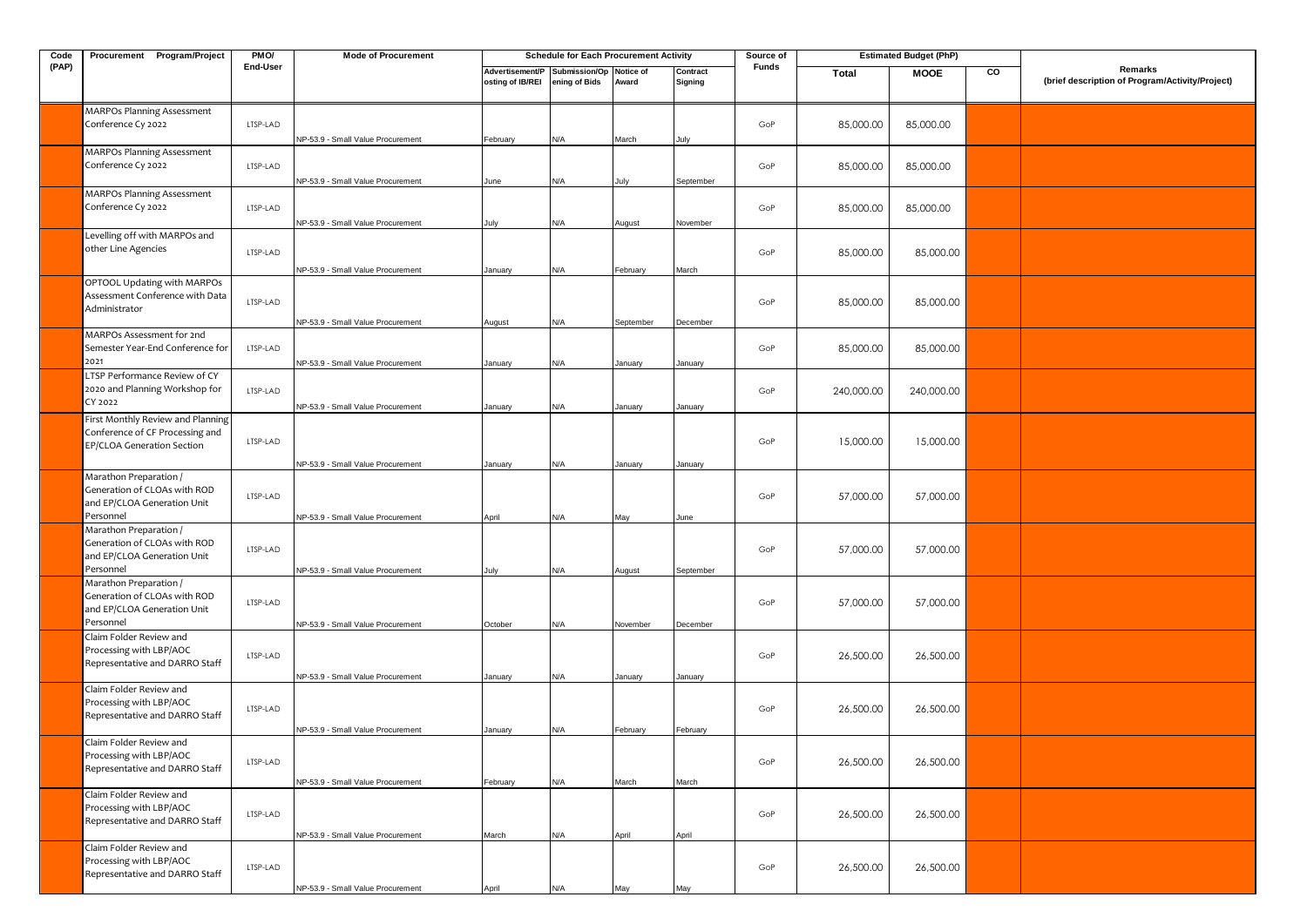| Code  | Procurement Program/Project                                                                | PM <sub>O</sub> / | <b>Mode of Procurement</b>        |                                     | <b>Schedule for Each Procurement Activity</b> |           |                     | Source of    |              | <b>Estimated Budget (PhP)</b> |    |                                                            |
|-------|--------------------------------------------------------------------------------------------|-------------------|-----------------------------------|-------------------------------------|-----------------------------------------------|-----------|---------------------|--------------|--------------|-------------------------------|----|------------------------------------------------------------|
| (PAP) |                                                                                            | End-User          |                                   | Advertisement/P<br>osting of IB/REI | Submission/Op Notice of<br>ening of Bids      | Award     | Contract<br>Signing | <b>Funds</b> | <b>Total</b> | <b>MOOE</b>                   | CO | Remarks<br>(brief description of Program/Activity/Project) |
|       | Claim Folder Review and<br>Processing with LBP/AOC<br>Representative and DARRO Staff       | LTSP-LAD          | NP-53.9 - Small Value Procurement | May                                 | N/A                                           | June      | June                | GoP          | 26,500.00    | 26,500.00                     |    |                                                            |
|       | Claim Folder Review and<br>Processing with LBP/AOC<br>Representative and DARRO Staff       | LTSP-LAD          | NP-53.9 - Small Value Procurement | June                                | N/A                                           | lulv      | July                | GoP          | 26,500.00    | 26,500.00                     |    |                                                            |
|       | Claim Folder Review and<br>Processing with LBP/AOC<br>Representative and DARRO Staff       | LTSP-LAD          | NP-53.9 - Small Value Procurement | July                                | N/A                                           | August    | August              | GoP          | 26,500.00    | 26,500.00                     |    |                                                            |
|       | Claim Folder Review and<br>Processing with LBP/AOC<br>Representative and DARRO Staff       | LTSP-LAD          | NP-53.9 - Small Value Procurement | August                              | N/A                                           | September | September           | GoP          | 26,500.00    | 26,500.00                     |    |                                                            |
|       | Claim Folder Review and<br>Processing with LBP/AOC<br>Representative and DARRO Staff       | LTSP-LAD          | NP-53.9 - Small Value Procurement | September                           | N/A                                           | October   | October             | GoP          | 26,500.00    | 26,500.00                     |    |                                                            |
|       | Claim Folder Review and<br>Processing with LBP/AOC<br>Representative and DARRO Staff       | LTSP-LAD          | NP-53.9 - Small Value Procurement | October                             | N/A                                           | November  | November            | GoP          | 26,500.00    | 26,500.00                     |    |                                                            |
|       | Claim Folder Review and<br>Processing with LBP/AOC<br>Representative and DARRO Staff       | LTSP-LAD          | NP-53.9 - Small Value Procurement | November                            | N/A                                           | December  | December            | GoP          | 26,500.00    | 26,500.00                     |    |                                                            |
|       | Year-End Assessment Workshop<br>Conference for Claim Folder<br>Processing Unit and EP/CLOA | LTSP-LAD          | NP-53.9 - Small Value Procurement | November                            | N/A                                           | December  | December            | GoP          | 21,000.00    | 21,000.00                     |    |                                                            |
|       | IVAS with DAR Survey & DENR<br>(LAMP)                                                      | LTSP-Survey       | NP-53.9 - Small Value Procurement | January                             | N/A                                           | February  | February            | GoP          | 9,000.00     | 9,000.00                      |    |                                                            |
|       | IVAS with DAR Survey & DENR<br>(LAMP)                                                      | LTSP-Survey       | NP-53.9 - Small Value Procurement | February                            | N/A                                           | March     | March               | GoP          | 9,000.00     | 9,000.00                      |    |                                                            |
|       | IVAS with DAR Survey & DENR<br>(LAMP)                                                      | LTSP-Survey       | NP-53.9 - Small Value Procurement | March                               | N/A                                           | April     | April               | GoP          | 9,000.00     | 9,000.00                      |    |                                                            |
|       | IVAS with DAR Survey & DENR<br>(LAMP)                                                      | LTSP-Survey       | NP-53.9 - Small Value Procurement | April                               | N/A                                           | May       | May                 | GoP          | 9,000.00     | 9,000.00                      |    |                                                            |
|       | IVAS with DAR Survey & DENR<br>(LAMP)                                                      | LTSP-Survey       | NP-53.9 - Small Value Procurement | May                                 | N/A                                           | June      | June                | GoP          | 9,000.00     | 9,000.00                      |    |                                                            |
|       | IVAS with DAR Survey & DENR<br>(LAMP)                                                      | LTSP-Survey       | NP-53.9 - Small Value Procurement | June                                | N/A                                           | July      | July                | GoP          | 9,000.00     | 9,000.00                      |    |                                                            |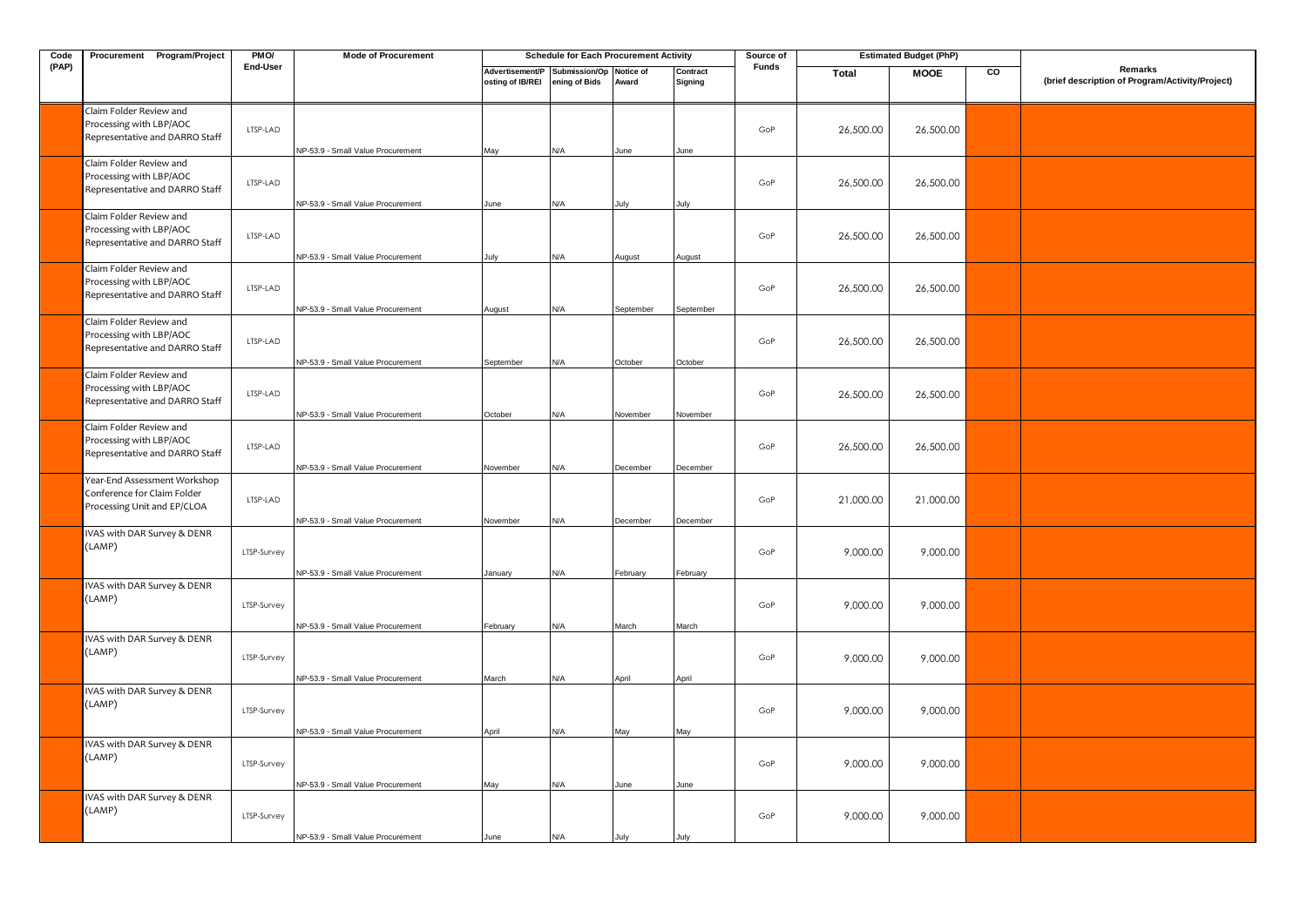| Code  | Procurement Program/Project                                                  | PMO/        | <b>Mode of Procurement</b>                                             |                                     | <b>Schedule for Each Procurement Activity</b> |                     |                     | Source of    |              | <b>Estimated Budget (PhP)</b> |    |                                                            |
|-------|------------------------------------------------------------------------------|-------------|------------------------------------------------------------------------|-------------------------------------|-----------------------------------------------|---------------------|---------------------|--------------|--------------|-------------------------------|----|------------------------------------------------------------|
| (PAP) |                                                                              | End-User    |                                                                        | Advertisement/P<br>osting of IB/REI | Submission/Op<br>ening of Bids                | Notice of<br>Award  | Contract<br>Signing | <b>Funds</b> | <b>Total</b> | <b>MOOE</b>                   | CO | Remarks<br>(brief description of Program/Activity/Project) |
|       | IVAS with DAR Survey & DENR<br>(LAMP)                                        | LTSP-Survey |                                                                        |                                     |                                               |                     |                     | GoP          | 9,000.00     | 9,000.00                      |    |                                                            |
|       | IVAS with DAR Survey & DENR<br>(LAMP)                                        | LTSP-Survey | NP-53.9 - Small Value Procurement<br>VP-53.9 - Small Value Procurement | July<br>August                      | N/A<br>۷/A                                    | August<br>September | August<br>September | GoP          | 9,000.00     | 9,000.00                      |    |                                                            |
|       | IVAS with DAR Survey & DENR<br>(LAMP)                                        | LTSP-Survey | NP-53.9 - Small Value Procurement                                      | September                           | N/A                                           | October             | October             | GoP          | 9,000.00     | 9,000.00                      |    |                                                            |
|       | IVAS with DAR Survey & DENR<br>(LAMP)                                        | LTSP-Survey | NP-53.9 - Small Value Procurement                                      | October                             | N/A                                           | Vovember            | November            | GoP          | 9,000.00     | 9,000.00                      |    |                                                            |
|       | Catering Services for the Women's<br>Month Celebration                       | STOD        | NP-53.9 - Small Value Procurement                                      | February                            |                                               | April               | June                | GoP          | 400,000.00   | 400,000.00                    |    |                                                            |
|       | <b>STOD Quarterly Assessment</b>                                             | STOD        | NP-53.9 - Small Value Procurement                                      | February                            | N/A                                           | February            | March               | GoP          | 45,000.00    | 45,000.00                     |    |                                                            |
|       | <b>STOD Quarterly Assessment</b>                                             | STOD        | NP-53.9 - Small Value Procurement                                      | April                               | N/A                                           | May                 | June                | GoP          | 45,000.00    | 45,000.00                     |    |                                                            |
|       | STOD Quarterly Assessment                                                    | STOD        | NP-53.9 - Small Value Procurement                                      | July                                | ۷A                                            | August              | September           | GoP          | 45,000.00    | 45,000.00                     |    |                                                            |
|       | STOD Quarterly Assessment                                                    | STOD        | NP-53.9 - Small Value Procurement                                      | October                             | <b>N/A</b>                                    | Vovember            | December            | GoP          | 45,000.00    | 45,000.00                     |    |                                                            |
|       | STOD Year-End Conference                                                     | STOD        | NP-53.9 - Small Value Procurement                                      | October                             | N/A                                           | Vovember            | December            | GoP          | 45,000.00    | 45,000.00                     |    |                                                            |
|       | Catering Service of Year - End<br>Assessment/Conference                      | STOD        | NP-53.9 - Small Value Procurement                                      | October                             | N/A                                           | November            | December            | GoP          | 200,000.00   | 200,000.00                    |    |                                                            |
|       | DARPO Leyte Biliran General<br>Assembly cum CARP Anniverssary<br>Celebration | STOD        | NP-53.9 - Small Value Procurement                                      | April                               | ۷/A                                           | May                 | June                | GoP          | 315,000.00   | 315,000.00                    |    |                                                            |
|       | <b>BAC Regular Meeting</b>                                                   | BAC         | NP-53.9 - Small Value Procurement                                      | February                            | ۷/A                                           | February            | February            | GoP          | 72,000.00    | 72,000.00                     |    |                                                            |
|       | PARCCOM Consultative Meeting                                                 | PARCCOM     | NP-53.9 - Small Value Procurement                                      | anuary                              | ۷/A                                           | February            | March               | GoP          | 12,500.00    | 12,500.00                     |    |                                                            |
|       | PARCCOM / PCIT Quarterly<br>Meeting                                          | PARCCOM     | NP-53.9 - Small Value Procurement                                      | anuary                              | N/A                                           | February            | March               | GoP          | 12,500.00    | 12,500.00                     |    |                                                            |
|       | PARCCOM / PCIT Quarterly<br>Meeting                                          | PARCCOM     | NP-53.9 - Small Value Procurement                                      | April                               | N/A                                           | May                 | June                | GoP          | 12,500.00    | 12,500.00                     |    |                                                            |
|       | PARCCOM / PCIT Quarterly<br>Meeting                                          | PARCCOM     | NP-53.9 - Small Value Procurement                                      | July                                | N/A                                           | August              | September           | GoP          | 12,500.00    | 12,500.00                     |    |                                                            |
|       | PARCCOM / PCIT Quarterly<br>Meeting                                          | PARCCOM     | NP-53.9 - Small Value Procurement                                      | October                             | ۷/A                                           | Vovember            | December            | GoP          | 12,500.00    | 12,500.00                     |    |                                                            |
|       | Year - End Assessment                                                        | LEGAL       | NP-53.9 - Small Value Procurement                                      | October                             | N/A                                           | Vovember            | December            | GoP          | 30,000.00    | 30,000.00                     |    |                                                            |
|       | 1st Quarter<br>Conference/Assessment                                         | LEGAL       | NP-53.9 - Small Value Procurement                                      | January                             | ۷/A                                           | February            | March               | GoP          | 16,000.00    | 16,000.00                     |    |                                                            |
|       | 2nd Quarter<br>Conference/Assessment                                         | LEGAL       | NP-53.9 - Small Value Procurement                                      | March                               | ۷A/                                           | April               | May                 | GoP          | 16,000.00    | 16,000.00                     |    |                                                            |
|       | 3rd Quarter Conference /<br>Assessment                                       | LEGAL       | NP-53.9 - Small Value Procurement                                      | July                                | N/A                                           | August              | September           | GoP          | 16,000.00    | 16,000.00                     |    |                                                            |
|       | Seminar Workshop on Rules/Law on<br>Agrarian Reform                          | DARAB       | NP-53.9 - Small Value Procurement                                      | May                                 | N/A                                           | June                | July                | GoP          | 100,000.00   | 100,000.00                    |    |                                                            |
|       | DARAB Monthly Conference                                                     | DARAB       | NP-53.9 - Small Value Procurement                                      | January                             | N/A                                           | January             | January             | GoP          | 15,000.00    | 15,000.00                     |    |                                                            |
|       | DARAB Monthly Conference                                                     | DARAB       | NP-53.9 - Small Value Procurement                                      | February                            | N/A                                           | February            | February            | GoP          | 15,000.00    | 15,000.00                     |    |                                                            |
|       | <b>DARAB</b> Monthly Conference                                              | DARAB       | NP-53.9 - Small Value Procurement                                      | February                            | N/A                                           | March               | March               | GoP          | 15,000.00    | 15,000.00                     |    |                                                            |
|       | <b>DARAB</b> Monthly Conference                                              | DARAB       | NP-53.9 - Small Value Procurement                                      | March                               | ۷A/                                           | March               | April               | GoP          | 15,000.00    | 15,000.00                     |    |                                                            |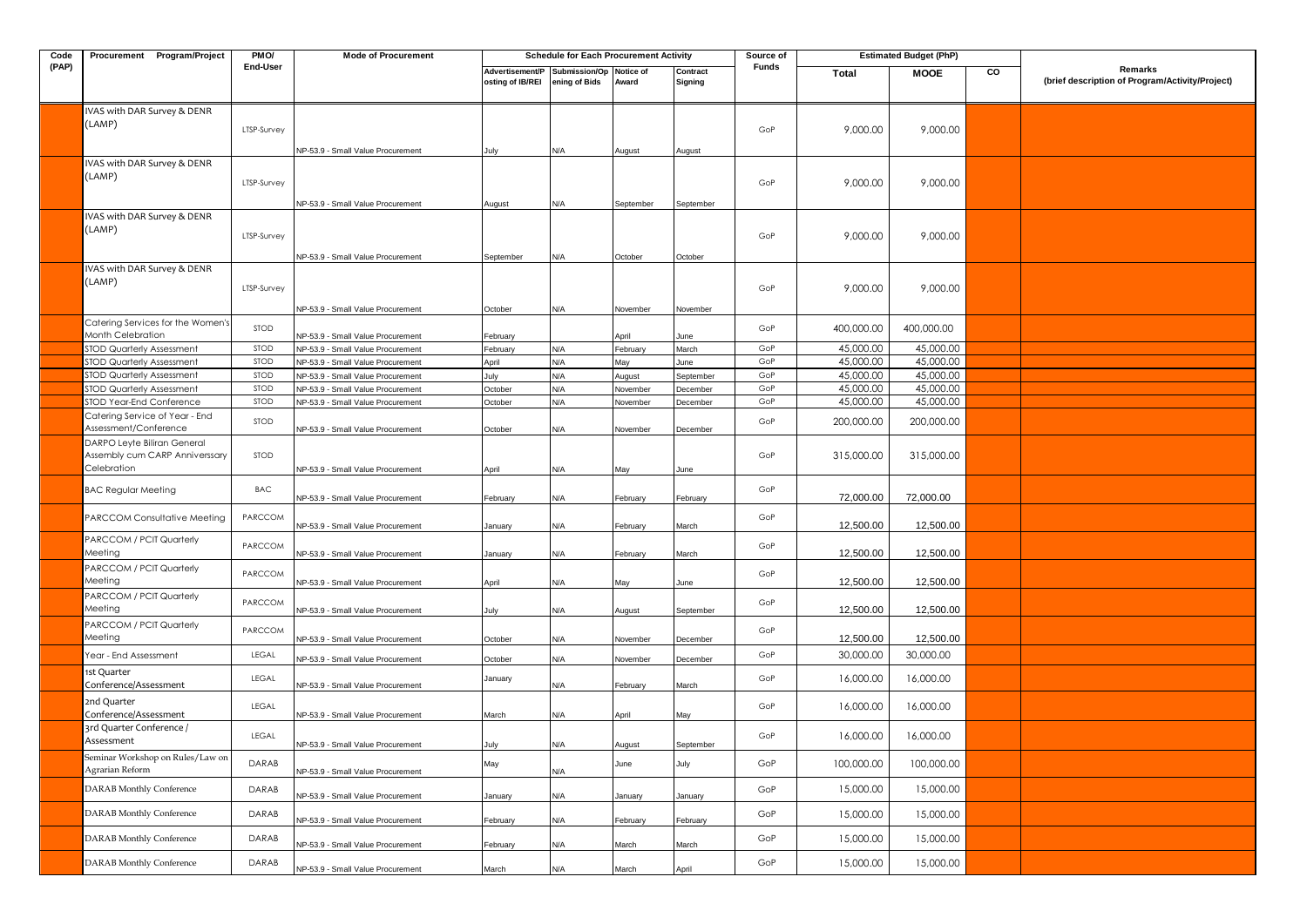| Code  | Procurement Program/Project                                                       | PMO/         | <b>Mode of Procurement</b>        |                                     | <b>Schedule for Each Procurement Activity</b> |                    |                     | Source of |           | <b>Estimated Budget (PhP)</b> |    |                                                            |
|-------|-----------------------------------------------------------------------------------|--------------|-----------------------------------|-------------------------------------|-----------------------------------------------|--------------------|---------------------|-----------|-----------|-------------------------------|----|------------------------------------------------------------|
| (PAP) |                                                                                   | End-User     |                                   | Advertisement/P<br>osting of IB/REI | Submission/Op<br>ening of Bids                | Notice of<br>Award | Contract<br>Signing | Funds     | Total     | <b>MOOE</b>                   | CO | Remarks<br>(brief description of Program/Activity/Project) |
|       | <b>DARAB</b> Monthly Conference                                                   | DARAB        | VP-53.9 - Small Value Procurement | April                               | N/A                                           | April              | May                 | GoP       | 15,000.00 | 15,000.00                     |    |                                                            |
|       | <b>DARAB</b> Monthly Conference                                                   | DARAB        | NP-53.9 - Small Value Procurement | May                                 | N/A                                           | June               | June                | GoP       | 15,000.00 | 15,000.00                     |    |                                                            |
|       | DARAB Monthly Conference                                                          | DARAB        | VP-53.9 - Small Value Procurement | June                                | N/A                                           | July               | July                | GoP       | 15,000.00 | 15,000.00                     |    |                                                            |
|       | <b>DARAB</b> Monthly Conference                                                   | DARAB        | VP-53.9 - Small Value Procurement | July                                | N/A                                           | August             | August              | GoP       | 15,000.00 | 15,000.00                     |    |                                                            |
|       | <b>DARAB</b> Monthly Conference                                                   | DARAB        | NP-53.9 - Small Value Procurement | August                              | N/A                                           | September          | September           | GoP       | 15,000.00 | 15,000.00                     |    |                                                            |
|       | <b>DARAB Monthly Conference</b>                                                   | DARAB        | NP-53.9 - Small Value Procurement | September                           | N/A                                           | October            | October             | GoP       | 15,000.00 | 15,000.00                     |    |                                                            |
|       | <b>DARAB</b> Monthly Conference                                                   | DARAB        | VP-53.9 - Small Value Procurement | October                             | N/A                                           | November           | November            | GoP       | 15,000.00 | 15,000.00                     |    |                                                            |
|       | DARAB Monthly Conference                                                          | DARAB        | NP-53.9 - Small Value Procurement | November                            | N/A                                           | December           | December            | GoP       | 15,000.00 | 15,000.00                     |    |                                                            |
|       | DARAB Enhancement Cum LCMS<br>Updating and Reconcillation with<br>LCMS DARCO DATA | DARAB        | NP-53.9 - Small Value Procurement | January                             | N/A                                           | January            | February            | GoP       | 32,500.00 | 32,500.00                     |    |                                                            |
|       | Quarterly Conference with DARAB<br>Staff cum Hearing                              | <b>DARAB</b> | NP-53.9 - Small Value Procurement | January                             | N/A                                           | January            | January             | GoP       | 45,000.00 | 45,000.00                     |    |                                                            |
|       | Quarterly Conference with DARAB<br>Staff cum Hearing                              | DARAB        | VP-53.9 - Small Value Procurement | May                                 | N/A                                           | June               | luly                | GoP       | 45,000.00 | 45,000.00                     |    |                                                            |
|       | Community Orientation &<br>Planning Workshop                                      | ARBDSP       | VP-53.9 - Small Value Procurement | January                             | N/A                                           | January            | February            | GoP       | 4,500.00  | 4,500.00                      |    |                                                            |
|       | Community Orientation &<br>Planning Workshop                                      | ARBDSP       | NP-53.9 - Small Value Procurement | February                            | N/A                                           | March              | April               | GoP       | 4,500.00  | 4,500.00                      |    |                                                            |
|       | Community Orientation &<br>Planning Workshop                                      | ARBDSP       | VP-53.9 - Small Value Procurement | April                               | N/A                                           | May                | June                | GoP       | 4,500.00  | 4,500.00                      |    |                                                            |
|       | Community Orientation &<br>Planning Workshop                                      | ARBDSP       | VP-53.9 - Small Value Procurement | June                                | N/A                                           | July               | August              | GoP       | 4,500.00  | 4,500.00                      |    |                                                            |
|       | Community Orientation &<br>Planning Workshop                                      | ARBDSP       | VP-53.9 - Small Value Procurement | August                              | N/A                                           | September          | October             | GoP       | 4,500.00  | 4,500.00                      |    |                                                            |
|       | Focus Group Dialogue                                                              | ARBDSP       | NP-53.9 - Small Value Procurement | January                             | N/A                                           | February           | March               | GoP       | 3,000.00  | 3,000.00                      |    |                                                            |
|       | Focus Group Dialogue                                                              | ARBDSP       | VP-53.9 - Small Value Procurement | February                            | N/A                                           | March              | April               | GoP       | 3,000.00  | 3,000.00                      |    |                                                            |
|       | Focus Group Dialogue                                                              | ARBDSP       | NP-53.9 - Small Value Procurement | March                               | N/A                                           | April              | May                 | GoP       | 3,000.00  | 3,000.00                      |    |                                                            |
|       | Focus Group Dialogue                                                              | ARBDSP       | NP-53.9 - Small Value Procurement | April                               | $\mathsf{N}/\mathsf{A}$                       | May                | June                | GoP       | 3,000.00  | 3,000.00                      |    |                                                            |
|       | Focus Group Dialogue<br>Records Management Training for                           | ARBDSP       | VP-53.9 - Small Value Procurement | May                                 | N/A                                           | June               | July                | GoP       | 3,000.00  | 3,000.00                      |    |                                                            |
|       | <b>ARBOs</b><br>Records Management Training for                                   | ARBDSP       | VP-53.9 - Small Value Procurement | January                             | N/A                                           | February           | February            | GoP       | 3,000.00  | 3,000.00                      |    |                                                            |
|       | <b>ARBOs</b>                                                                      | ARBDSP       | NP-53.9 - Small Value Procurement | February                            | N/A                                           | March              | March               | GoP       | 3,000.00  | 3,000.00                      |    |                                                            |
|       | Records Management Training for<br>ARBOs                                          | ARBDSP       | NP-53.9 - Small Value Procurement | March                               | N/A                                           | April              | April               | GoP       | 3,000.00  | 3,000.00                      |    |                                                            |
|       | Records Management Training for<br>ARBOs                                          | ARBDSP       | NP-53.9 - Small Value Procurement | April                               | N/A                                           | May                | May                 | GoP       | 3,000.00  | 3,000.00                      |    |                                                            |
|       | Records Management Training for<br>ARBOs                                          | ARBDSP       | VP-53.9 - Small Value Procurement | May                                 | N/A                                           | June               | June                | GoP       | 3,000.00  | 3,000.00                      |    |                                                            |
|       | Records Management Training for<br>ARBOs                                          | ARBDSP       | NP-53.9 - Small Value Procurement | June                                | N/A                                           | July               | July                | GoP       | 3,000.00  | 3,000.00                      |    |                                                            |
|       | Records Management Training for<br>ARBOs                                          | ARBDSP       | VP-53.9 - Small Value Procurement | July                                | N/A                                           | August             | August              | GoP       | 3,000.00  | 3,000.00                      |    |                                                            |
|       | Records Management Training for<br>ARBOs                                          | ARBDSP       | NP-53.9 - Small Value Procurement | August                              | N/A                                           | September          | September           | GoP       | 3,000.00  | 3,000.00                      |    |                                                            |
|       | Records Management Training for<br>ARBOs                                          | ARBDSP       | NP-53.9 - Small Value Procurement | September                           | N/A                                           | October            | October             | GoP       | 3,000.00  | 3,000.00                      |    |                                                            |
|       | Organizational Management<br>Training for ARBOs                                   | ARBDSP       |                                   |                                     |                                               |                    |                     | GoP       | 3,000.00  | 3,000.00                      |    |                                                            |
|       |                                                                                   |              | NP-53.9 - Small Value Procurement | January                             | N/A                                           | February           | February            |           |           |                               |    |                                                            |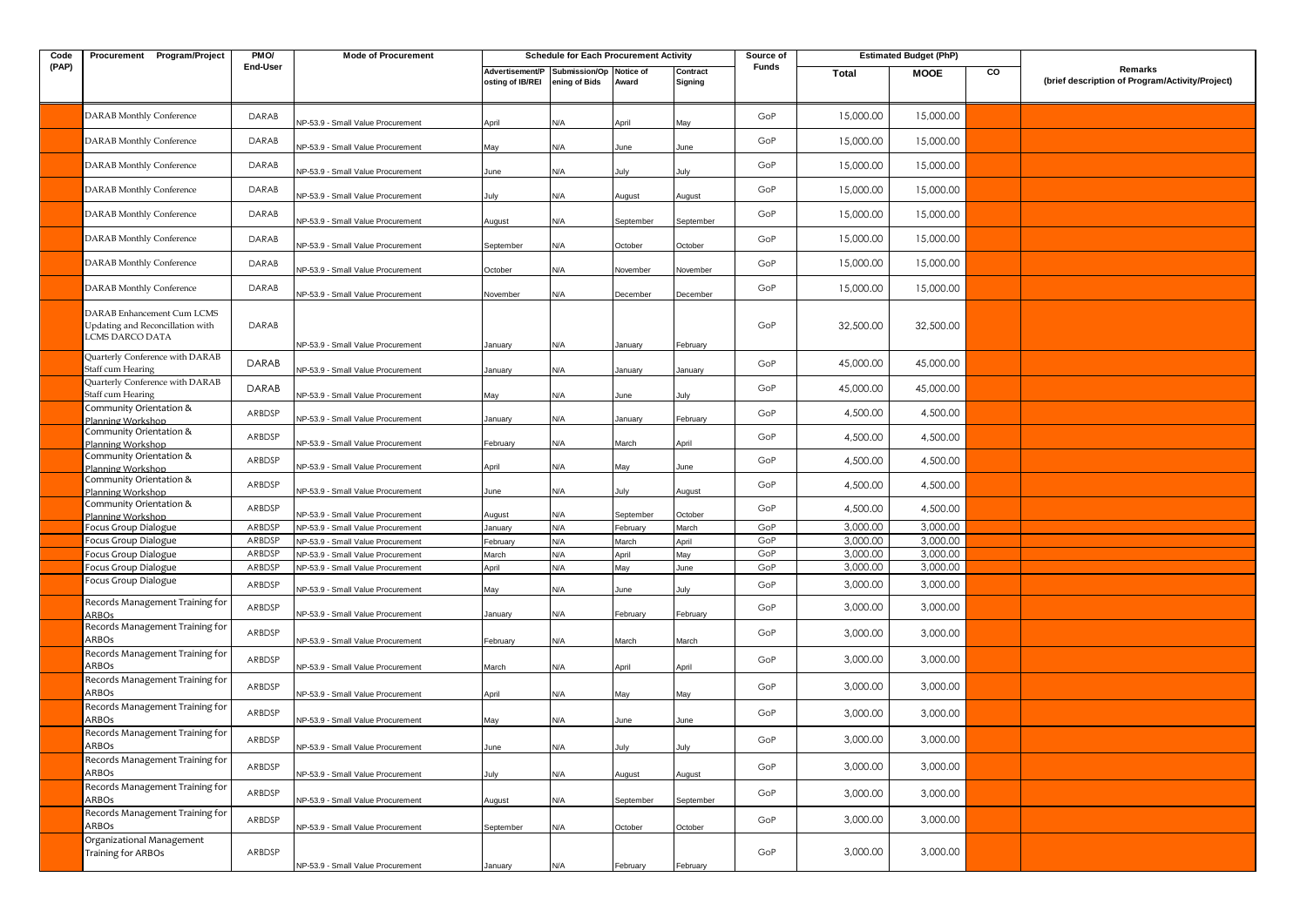| Code  | Procurement Program/Project                                | PMO/     | <b>Mode of Procurement</b>        |                                     | <b>Schedule for Each Procurement Activity</b> |                    |                     | Source of    |          | <b>Estimated Budget (PhP)</b> |    |                                                            |
|-------|------------------------------------------------------------|----------|-----------------------------------|-------------------------------------|-----------------------------------------------|--------------------|---------------------|--------------|----------|-------------------------------|----|------------------------------------------------------------|
| (PAP) |                                                            | End-User |                                   | Advertisement/P<br>osting of IB/REI | Submission/Op<br>ening of Bids                | Notice of<br>Award | Contract<br>Signing | <b>Funds</b> | Total    | <b>MOOE</b>                   | CO | Remarks<br>(brief description of Program/Activity/Project) |
|       | Organizational Management<br>Training for ARBOs            | ARBDSP   | NP-53.9 - Small Value Procurement | February                            | N/A                                           | March              | March               | GoP          | 3,000.00 | 3,000.00                      |    |                                                            |
|       | Organizational Management<br>Training for ARBOs            | ARBDSP   | NP-53.9 - Small Value Procurement | March                               | N/A                                           | April              | April               | GoP          | 3,000.00 | 3,000.00                      |    |                                                            |
|       | Organizational Management<br>Training for ARBOs            | ARBDSP   | NP-53.9 - Small Value Procurement | April                               | N/A                                           | May                | May                 | GoP          | 3,000.00 | 3,000.00                      |    |                                                            |
|       | Organizational Management<br>Training for ARBOs            | ARBDSP   | NP-53.9 - Small Value Procurement | May                                 | N/A                                           | June               | June                | GoP          | 3,000.00 | 3,000.00                      |    |                                                            |
|       | Organizational Management<br>Training for ARBOs            | ARBDSP   | NP-53.9 - Small Value Procurement | June                                | N/A                                           | July               | July                | GoP          | 3,000.00 | 3,000.00                      |    |                                                            |
|       | Organizational Management<br>Training for ARBOs            | ARBDSP   | NP-53.9 - Small Value Procurement | July                                | N/A                                           | August             | August              | GoP          | 3,000.00 | 3,000.00                      |    |                                                            |
|       | Organizational Management<br>Training for ARBOs            | ARBDSP   | NP-53.9 - Small Value Procurement | August                              | N/A                                           | September          | September           | GoP          | 3,000.00 | 3,000.00                      |    |                                                            |
|       | Organizational Management<br>Training for ARBOs            | ARBDSP   | NP-53.9 - Small Value Procurement | September                           | N/A                                           | October            | October             | GoP          | 3,000.00 | 3,000.00                      |    |                                                            |
|       | <b>Strategic Development Planning</b><br>Training-Workshop | ARBDSP   | NP-53.9 - Small Value Procurement | January                             | N/A                                           | February           | February            | GoP          | 3,000.00 | 3,000.00                      |    |                                                            |
|       | <b>Strategic Development Planning</b><br>Training-Workshop | ARBDSP   | NP-53.9 - Small Value Procurement | February                            | N/A                                           | March              | March               | GoP          | 3,000.00 | 3,000.00                      |    |                                                            |
|       | <b>Strategic Development Planning</b><br>Training-Workshop | ARBDSP   | NP-53.9 - Small Value Procurement | March                               | N/A                                           | April              | April               | GoP          | 3,000.00 | 3,000.00                      |    |                                                            |
|       | <b>Strategic Development Planning</b><br>Training-Workshop | ARBDSP   | NP-53.9 - Small Value Procurement | April                               | N/A                                           | Vlay               | Vlay                | GoP          | 3,000.00 | 3,000.00                      |    |                                                            |
|       | <b>Strategic Development Planning</b><br>Training-Workshop | ARBDSP   | NP-53.9 - Small Value Procurement | May                                 | N/A                                           | June               | June                | GoP          | 3,000.00 | 3,000.00                      |    |                                                            |
|       | <b>Strategic Development Planning</b><br>Training-Workshop | ARBDSP   | NP-53.9 - Small Value Procurement | June                                | N/A                                           | July               | July                | GoP          | 3,000.00 | 3,000.00                      |    |                                                            |
|       | <b>Strategic Development Planning</b><br>Training-Workshop | ARBDSP   | NP-53.9 - Small Value Procurement | July                                | N/A                                           | August             | August              | GoP          | 3,000.00 | 3,000.00                      |    |                                                            |
|       | <b>Strategic Development Planning</b><br>Training-Workshop | ARBDSP   | NP-53.9 - Small Value Procurement | lugust                              | N/A                                           | September          | September           | GoP          | 3,000.00 | 3,000.00                      |    |                                                            |
|       | <b>Strategic Development Planning</b><br>Training-Workshop | ARBDSP   | NP-53.9 - Small Value Procurement | September                           | N/A                                           | October            | October             | GoP          | 3,000.00 | 3,000.00                      |    |                                                            |
|       | <b>Financial Education Training</b>                        | ARBDSP   | NP-53.9 - Small Value Procurement | January                             | N/A                                           | February           | February            | GoP          | 3,000.00 | 3,000.00                      |    |                                                            |
|       | <b>Financial Education Training</b>                        | ARBDSP   | NP-53.9 - Small Value Procurement | February                            | N/A                                           | March              | March               | GoP          | 3,000.00 | 3,000.00                      |    |                                                            |
|       | <b>Financial Education Training</b>                        | ARBDSP   | NP-53.9 - Small Value Procurement | March                               | N/A                                           | April              | April               | GoP          | 3,000.00 | 3,000.00                      |    |                                                            |
|       | <b>Financial Education Training</b>                        | ARBDSP   | NP-53.9 - Small Value Procurement | April                               | <b>N/A</b>                                    | May                | May                 | GoP          | 3,000.00 | 3,000.00                      |    |                                                            |
|       | <b>Financial Education Training</b>                        | ARBDSP   | NP-53.9 - Small Value Procurement | May                                 | N/A                                           | June               | June                | GoP          | 3,000.00 | 3,000.00                      |    |                                                            |
|       | <b>Financial Education Training</b>                        | ARBDSP   | NP-53.9 - Small Value Procurement | June                                | N/A                                           | July               | July                | GoP          | 3,000.00 | 3,000.00                      |    |                                                            |
|       | <b>Financial Education Training</b>                        | ARBDSP   | NP-53.9 - Small Value Procurement | July                                | N/A                                           | August             | August              | GoP          | 3,000.00 | 3,000.00                      |    |                                                            |
|       | <b>Financial Education Training</b>                        | ARBDSP   | NP-53.9 - Small Value Procurement | August                              | N/A                                           | September          | September           | GoP          | 3,000.00 | 3,000.00                      |    |                                                            |
|       | <b>Financial Education Training</b>                        | ARBDSP   | NP-53.9 - Small Value Procurement | September                           | N/A                                           | October            | October             | GoP          | 3,000.00 | 3,000.00                      |    |                                                            |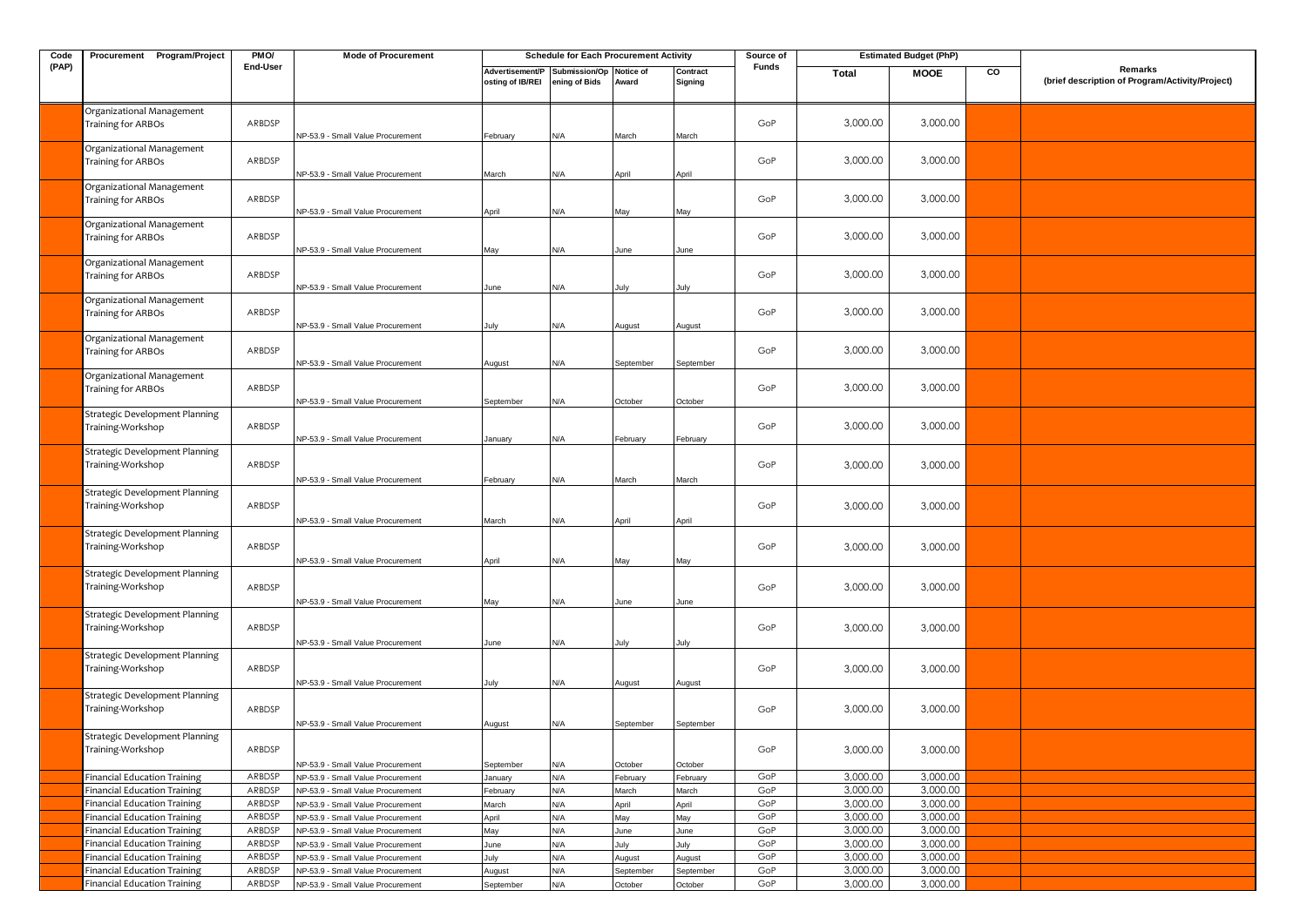| Code  | Procurement Program/Project                                     | PMO/     | <b>Mode of Procurement</b>        |                                     | <b>Schedule for Each Procurement Activity</b> |                    |                     | Source of    |          | <b>Estimated Budget (PhP)</b> |    |                                                            |
|-------|-----------------------------------------------------------------|----------|-----------------------------------|-------------------------------------|-----------------------------------------------|--------------------|---------------------|--------------|----------|-------------------------------|----|------------------------------------------------------------|
| (PAP) |                                                                 | End-User |                                   | Advertisement/P<br>osting of IB/REI | Submission/Op<br>ening of Bids                | Notice of<br>Award | Contract<br>Signing | <b>Funds</b> | Total    | <b>MOOE</b>                   | CO | Remarks<br>(brief description of Program/Activity/Project) |
|       | Enhancement Training on Basic<br>Accounting for Non-Accountants | ARBDSP   | NP-53.9 - Small Value Procurement | January                             | N/A                                           | ebruary            | February            | GoP          | 3,000.00 | 3,000.00                      |    |                                                            |
|       | Enhancement Training on Basic<br>Accounting for Non-Accountants | ARBDSP   | NP-53.9 - Small Value Procurement | February                            | N/A                                           | March              | March               | GoP          | 3,000.00 | 3,000.00                      |    |                                                            |
|       | Enhancement Training on Basic<br>Accounting for Non-Accountants | ARBDSP   | NP-53.9 - Small Value Procurement | March                               | N/A                                           | April              | April               | GoP          | 3,000.00 | 3,000.00                      |    |                                                            |
|       | Enhancement Training on Basic<br>Accounting for Non-Accountants | ARBDSP   | NP-53.9 - Small Value Procurement | April                               | N/A                                           | May                | May                 | GoP          | 3,000.00 | 3,000.00                      |    |                                                            |
|       | Enhancement Training on Basic<br>Accounting for Non-Accountants | ARBDSP   | NP-53.9 - Small Value Procurement | May                                 | N/A                                           | June               | June                | GoP          | 3,000.00 | 3,000.00                      |    |                                                            |
|       | Enhancement Training on Basic<br>Accounting for Non-Accountants | ARBDSP   | NP-53.9 - Small Value Procurement | June                                | N/A                                           | July               | July                | GoP          | 3,000.00 | 3,000.00                      |    |                                                            |
|       | Enhancement Training on Basic<br>Accounting for Non-Accountants | ARBDSP   | NP-53.9 - Small Value Procurement | July                                | N/A                                           | August             | August              | GoP          | 3,000.00 | 3,000.00                      |    |                                                            |
|       | Enhancement Training on Basic<br>Accounting for Non-Accountants | ARBDSP   | NP-53.9 - Small Value Procurement | August                              | N/A                                           | September          | September           | GoP          | 3,000.00 | 3,000.00                      |    |                                                            |
|       | Enhancement Training on Basic<br>Accounting for Non-Accountants | ARBDSP   | NP-53.9 - Small Value Procurement | September                           | N/A                                           | October            | October             | GoP          | 3,000.00 | 3,000.00                      |    |                                                            |
|       | Training on Records Management<br>for Financial Transaction     | ARBDSP   | NP-53.9 - Small Value Procurement | January                             | N/A                                           | ebruary            | February            | GoP          | 3,000.00 | 3,000.00                      |    |                                                            |
|       | Training on Records Management<br>for Financial Transaction     | ARBDSP   | NP-53.9 - Small Value Procurement | February                            | N/A                                           | March              | March               | GoP          | 3,000.00 | 3,000.00                      |    |                                                            |
|       | Training on Records Management<br>for Financial Transaction     | ARBDSP   | NP-53.9 - Small Value Procurement | March                               | N/A                                           | April              | April               | GoP          | 3,000.00 | 3,000.00                      |    |                                                            |
|       | Training on Records Management<br>for Financial Transaction     | ARBDSP   | NP-53.9 - Small Value Procurement | April                               | N/A                                           | May                | May                 | GoP          | 3,000.00 | 3,000.00                      |    |                                                            |
|       | Fraining on Records Management<br>for Financial Transaction     | ARBDSP   | NP-53.9 - Small Value Procurement | May                                 | N/A                                           | June               | June                | GoP          | 3,000.00 | 3,000.00                      |    |                                                            |
|       | Training on Records Management<br>for Financial Transaction     | ARBDSP   | NP-53.9 - Small Value Procurement | June                                | N/A                                           | July               | July                | GoP          | 3,000.00 | 3,000.00                      |    |                                                            |
|       | Training on Records Management<br>for Financial Transaction     | ARBDSP   | NP-53.9 - Small Value Procurement | July                                | N/A                                           | August             | August              | GoP          | 3,000.00 | 3,000.00                      |    |                                                            |
|       | Training on Records Management<br>for Financial Transaction     | ARBDSP   | NP-53.9 - Small Value Procurement | August                              | N/A                                           | September          | September           | GoP          | 3,000.00 | 3,000.00                      |    |                                                            |
|       | Training on Records Management<br>for Financial Transaction     | ARBDSP   | NP-53.9 - Small Value Procurement | September                           | N/A                                           | October            | October             | GoP          | 3,000.00 | 3,000.00                      |    |                                                            |
|       | Training on Financial Management                                | ARBDSP   | NP-53.9 - Small Value Procurement | January                             | N/A                                           | February           | February            | GoP          | 3,000.00 | 3,000.00                      |    |                                                            |
|       | Training on Financial Management                                | ARBDSP   | NP-53.9 - Small Value Procurement | February                            | N/A                                           | March              | March               | GoP          | 3,000.00 | 3,000.00                      |    |                                                            |
|       | Training on Financial Management                                | ARBDSP   | NP-53.9 - Small Value Procurement | March                               | N/A                                           | April              | April               | GoP          | 3,000.00 | 3,000.00                      |    |                                                            |
|       | Training on Financial Management                                | ARBDSP   | NP-53.9 - Small Value Procurement | April                               | N/A                                           | May                | May                 | GoP          | 3,000.00 | 3,000.00                      |    |                                                            |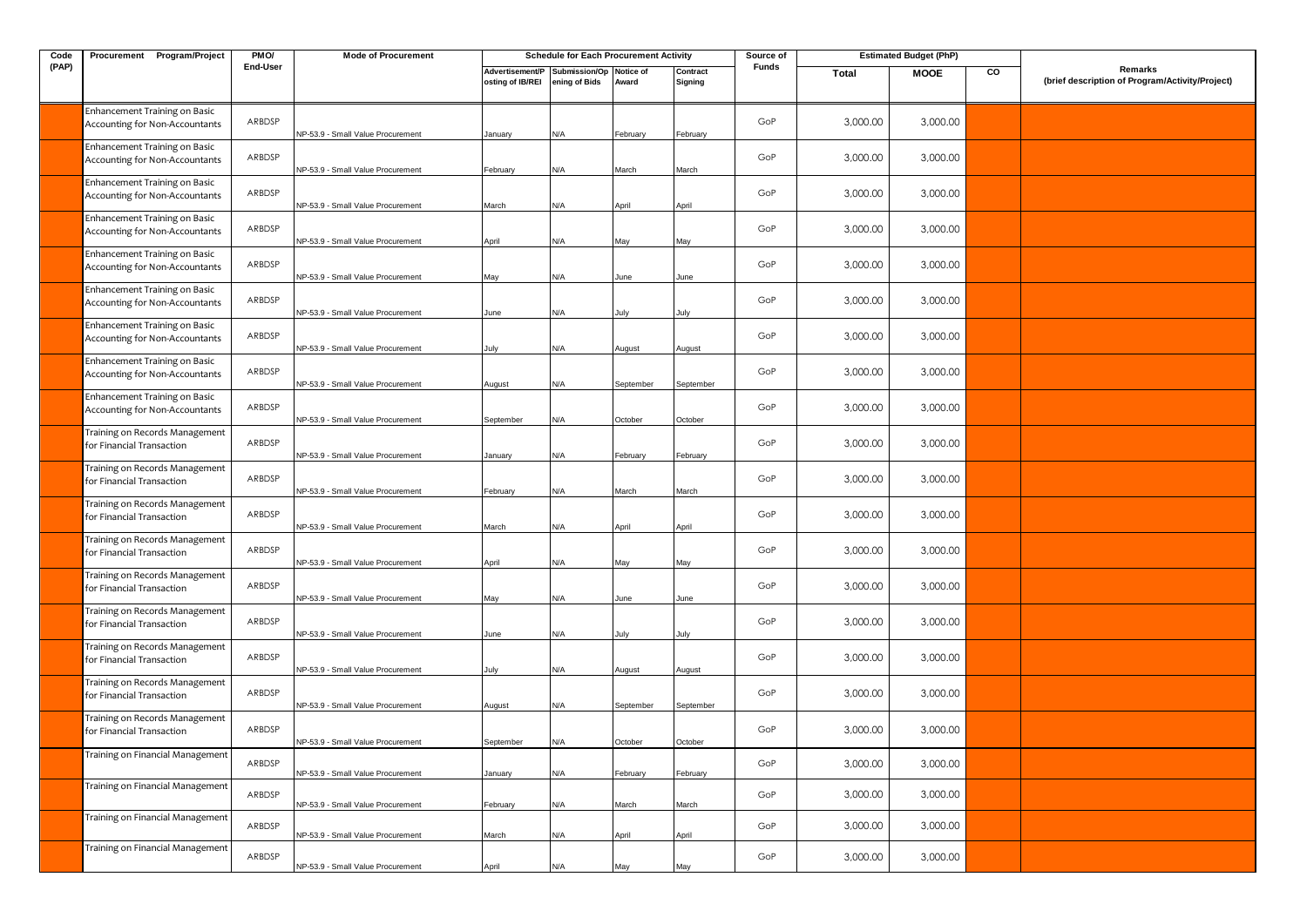| Code  | Procurement Program/Project                                     | PM <sub>O</sub> / | <b>Mode of Procurement</b>        |                  | <b>Schedule for Each Procurement Activity</b>            |           |                     | Source of |          | <b>Estimated Budget (PhP)</b> |    |                                                            |
|-------|-----------------------------------------------------------------|-------------------|-----------------------------------|------------------|----------------------------------------------------------|-----------|---------------------|-----------|----------|-------------------------------|----|------------------------------------------------------------|
| (PAP) |                                                                 | End-User          |                                   | osting of IB/REI | Advertisement/P Submission/Op Notice of<br>ening of Bids | Award     | Contract<br>Signing | Funds     | Total    | <b>MOOE</b>                   | CO | Remarks<br>(brief description of Program/Activity/Project) |
|       | Training on Financial Management                                | ARBDSP            | NP-53.9 - Small Value Procurement | May              | N/A                                                      | June      | June                | GoP       | 3,000.00 | 3,000.00                      |    |                                                            |
|       | Training on Financial Management                                | ARBDSP            | NP-53.9 - Small Value Procurement | June             | N/A                                                      | lulv      | lulv                | GoP       | 3,000.00 | 3,000.00                      |    |                                                            |
|       | Training on Financial Management                                | ARBDSP            | NP-53.9 - Small Value Procurement | July             | N/A                                                      | August    | August              | GoP       | 3,000.00 | 3,000.00                      |    |                                                            |
|       | Training on Financial Management                                | ARBDSP            | NP-53.9 - Small Value Procurement | August           | ۷A/                                                      | September | September           | GoP       | 3,000.00 | 3,000.00                      |    |                                                            |
|       | Training on Financial Management                                | ARBDSP            | NP-53.9 - Small Value Procurement | September        | N/A                                                      | October   | October             | GoP       | 3,000.00 | 3,000.00                      |    |                                                            |
|       | Training on Basic Accounting for<br>Non-Accountants             | ARBDSP            | NP-53.9 - Small Value Procurement | anuary           | N/A                                                      | February  | February            | GoP       | 3,000.00 | 3,000.00                      |    |                                                            |
|       | Training on Basic Accounting for<br>Non-Accountants             | ARBDSP            | NP-53.9 - Small Value Procurement | February         | N/A                                                      | March     | March               | GoP       | 3,000.00 | 3,000.00                      |    |                                                            |
|       | Training on Basic Accounting for<br>Non-Accountants             | ARBDSP            | NP-53.9 - Small Value Procurement | March            | N/A                                                      | April     | April               | GoP       | 3,000.00 | 3,000.00                      |    |                                                            |
|       | Training on Basic Accounting for<br>Non-Accountants             | ARBDSP            | NP-53.9 - Small Value Procurement | April            | N/A                                                      | Mav       | May                 | GoP       | 3,000.00 | 3,000.00                      |    |                                                            |
|       | Training on Basic Accounting for<br>Non-Accountants             | ARBDSP            | NP-53.9 - Small Value Procurement | May              | N/A                                                      | June      | June                | GoP       | 3,000.00 | 3,000.00                      |    |                                                            |
|       | Training on Basic Accounting for<br>Non-Accountants             | ARBDSP            | NP-53.9 - Small Value Procurement | June             | N/A                                                      | July      | July                | GoP       | 3,000.00 | 3,000.00                      |    |                                                            |
|       | Training on Basic Accounting for<br>Non-Accountants             | ARBDSP            | NP-53.9 - Small Value Procurement | July             | N/A                                                      | August    | August              | GoP       | 3,000.00 | 3,000.00                      |    |                                                            |
|       | Training on Basic Accounting for<br>Non-Accountants             | ARBDSP            | NP-53.9 - Small Value Procurement | August           | N/A                                                      | September | September           | GoP       | 3,000.00 | 3,000.00                      |    |                                                            |
|       | Training on Basic Accounting for<br>Non-Accountants             | ARBDSP            | NP-53.9 - Small Value Procurement | September        | N/A                                                      | October   | October             | GoP       | 3,000.00 | 3,000.00                      |    |                                                            |
|       | Training on Records Management<br>for Non-Financial Transaction | ARBDSP            | NP-53.9 - Small Value Procurement | January          | N/A                                                      | February  | February            | GoP       | 3,000.00 | 3,000.00                      |    |                                                            |
|       | Training on Records Management<br>for Non-Financial Transaction | ARBDSP            | NP-53.9 - Small Value Procurement | February         | N/A                                                      | March     | March               | GoP       | 3,000.00 | 3,000.00                      |    |                                                            |
|       | Training on Records Management<br>for Non-Financial Transaction | ARBDSP            | NP-53.9 - Small Value Procurement | March            | N/A                                                      | April     | April               | GoP       | 3,000.00 | 3,000.00                      |    |                                                            |
|       | Training on Records Management<br>for Non-Financial Transaction | ARBDSP            | NP-53.9 - Small Value Procurement | April            | N/A                                                      | Mav       | Mav                 | GoP       | 3,000.00 | 3,000.00                      |    |                                                            |
|       | Training on Records Management<br>for Non-Financial Transaction | ARBDSP            | NP-53.9 - Small Value Procurement | May              | <b>A/</b>                                                | June      | June                | GoP       | 3,000.00 | 3,000.00                      |    |                                                            |
|       | Training on Records Management<br>for Non-Financial Transaction | ARBDSP            | NP-53.9 - Small Value Procurement | June             | N/A                                                      |           |                     | GoP       | 3,000.00 | 3,000.00                      |    |                                                            |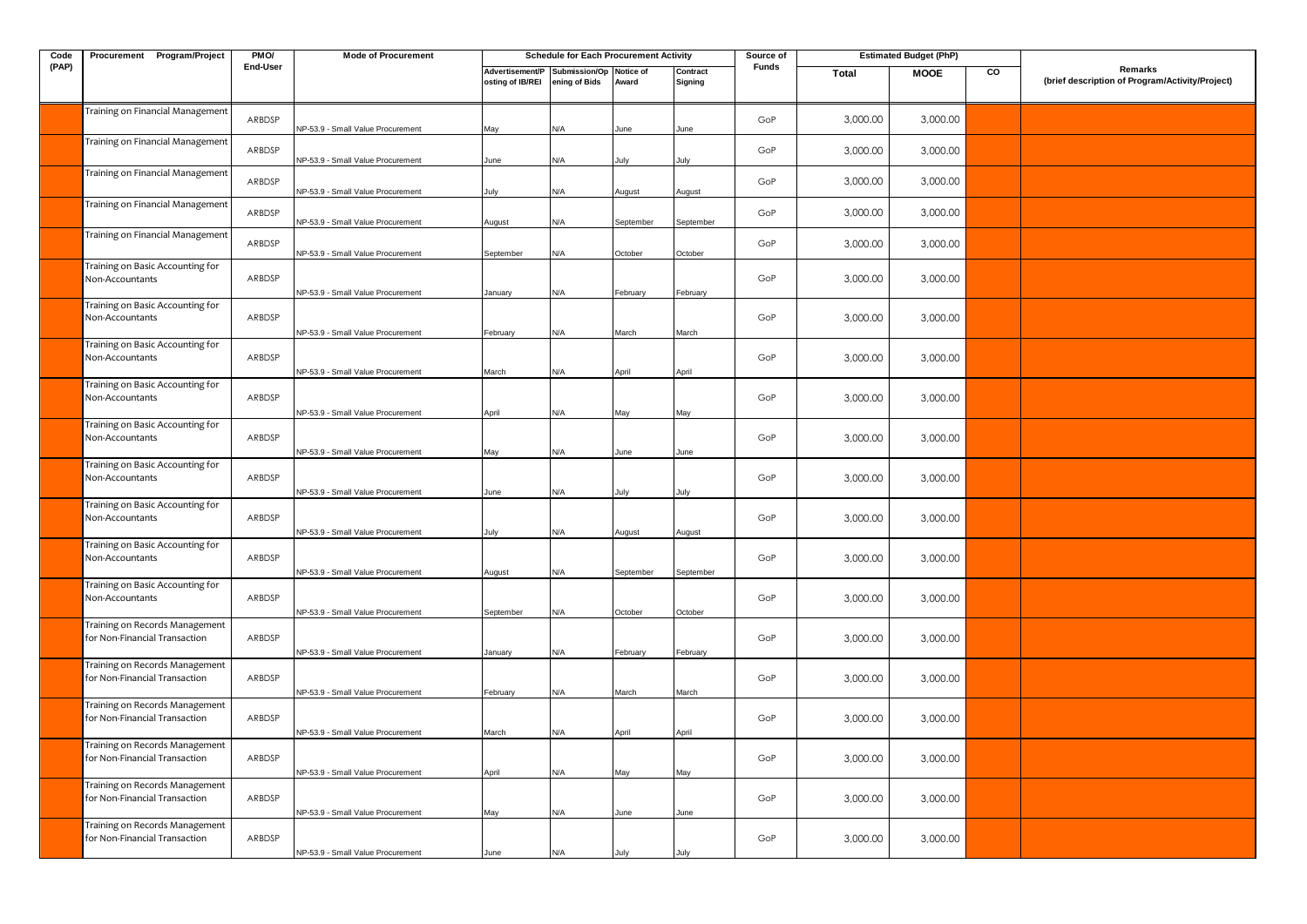| Code  | Procurement Program/Project                                     | PMO/     | <b>Mode of Procurement</b>        |                                     | <b>Schedule for Each Procurement Activity</b> |                           |                     | Source of |          | <b>Estimated Budget (PhP)</b> |    |                                                            |
|-------|-----------------------------------------------------------------|----------|-----------------------------------|-------------------------------------|-----------------------------------------------|---------------------------|---------------------|-----------|----------|-------------------------------|----|------------------------------------------------------------|
| (PAP) |                                                                 | End-User |                                   | Advertisement/P<br>osting of IB/REI | Submission/Op<br>ening of Bids                | <b>Notice of</b><br>Award | Contract<br>Signing | Funds     | Total    | <b>MOOE</b>                   | CO | Remarks<br>(brief description of Program/Activity/Project) |
|       | Training on Records Management<br>for Non-Financial Transaction | ARBDSP   | NP-53.9 - Small Value Procurement | July                                | N/A                                           | August                    | August              | GoP       | 3,000.00 | 3,000.00                      |    |                                                            |
|       | Training on Records Management<br>for Non-Financial Transaction | ARBDSP   | NP-53.9 - Small Value Procurement | August                              | N/A                                           | September                 | September           | GoP       | 3,000.00 | 3,000.00                      |    |                                                            |
|       | Training on Records Management<br>for Non-Financial Transaction | ARBDSP   | NP-53.9 - Small Value Procurement | September                           | N/A                                           | October                   | October             | GoP       | 3,000.00 | 3,000.00                      |    |                                                            |
|       | Enhancement Training on Financial<br>Management                 | ARBDSP   | NP-53.9 - Small Value Procurement | lanuary                             | N/A                                           | February                  | February            | GoP       | 3,000.00 | 3,000.00                      |    |                                                            |
|       | Enhancement Training on Financial<br>Management                 | ARBDSP   | NP-53.9 - Small Value Procurement | February                            | N/A                                           | March                     | March               | GoP       | 3,000.00 | 3,000.00                      |    |                                                            |
|       | Enhancement Training on Financial<br>Management                 | ARBDSP   | NP-53.9 - Small Value Procurement | March                               | N/A                                           | April                     | April               | GoP       | 3,000.00 | 3,000.00                      |    |                                                            |
|       | Enhancement Training on Financial<br>Management                 | ARBDSP   | NP-53.9 - Small Value Procurement | April                               | N/A                                           | May                       | May                 | GoP       | 3,000.00 | 3,000.00                      |    |                                                            |
|       | Enhancement Training on Financial<br>Management                 | ARBDSP   | NP-53.9 - Small Value Procurement | May                                 | N/A                                           | June                      | June                | GoP       | 3,000.00 | 3,000.00                      |    |                                                            |
|       | Enhancement Training on Financial<br>Management                 | ARBDSP   | NP-53.9 - Small Value Procurement | lune                                | N/A                                           | July                      | July                | GoP       | 3,000.00 | 3,000.00                      |    |                                                            |
|       | Enhancement Training on Financial<br>Management                 | ARBDSP   | NP-53.9 - Small Value Procurement | July                                | N/A                                           | August                    | August              | GoP       | 3,000.00 | 3,000.00                      |    |                                                            |
|       | Enhancement Training on Financial<br>Management                 | ARBDSP   | NP-53.9 - Small Value Procurement | August                              | N/A                                           | September                 | September           | GoP       | 3,000.00 | 3,000.00                      |    |                                                            |
|       | Enhancement Training on Financial<br>Management                 | ARBDSP   | NP-53.9 - Small Value Procurement | September                           | N/A                                           | October                   | October             | GoP       | 3,000.00 | 3,000.00                      |    |                                                            |
|       | Training on Records Management<br>for Financial Transaction     | ARBDSP   | NP-53.9 - Small Value Procurement | January                             | N/A                                           | February                  | February            | GoP       | 3,000.00 | 3,000.00                      |    |                                                            |
|       | Training on Records Management<br>for Financial Transaction     | ARBDSP   | NP-53.9 - Small Value Procurement | February                            | N/A                                           | March                     | March               | GoP       | 3,000.00 | 3,000.00                      |    |                                                            |
|       | Training on Records Management<br>for Financial Transaction     | ARBDSP   | NP-53.9 - Small Value Procurement | March                               | N/A                                           | April                     | April               | GoP       | 3,000.00 | 3,000.00                      |    |                                                            |
|       | Training on Records Management<br>for Financial Transaction     | ARBDSP   | NP-53.9 - Small Value Procurement | April                               | N/A                                           | May                       | May                 | GoP       | 3,000.00 | 3,000.00                      |    |                                                            |
|       | Training on Records Management<br>for Financial Transaction     | ARBDSP   | NP-53.9 - Small Value Procurement | Mav                                 | N/A                                           | lune                      | June                | GoP       | 3,000.00 | 3,000.00                      |    |                                                            |
|       | Training on Records Management<br>for Financial Transaction     | ARBDSP   | NP-53.9 - Small Value Procurement | June                                | N/A                                           | July                      | July                | GoP       | 3,000.00 | 3,000.00                      |    |                                                            |
|       | Training on Records Management<br>for Financial Transaction     | ARBDSP   | NP-53.9 - Small Value Procurement | luly                                | ۷/A                                           | August                    | August              | GoP       | 3,000.00 | 3,000.00                      |    |                                                            |
|       | Training on Records Management<br>for Financial Transaction     | ARBDSP   | NP-53.9 - Small Value Procurement | August                              | N/A                                           | September                 | September           | GoP       | 3,000.00 | 3,000.00                      |    |                                                            |
|       | Training on Records Management<br>for Financial Transaction     | ARBDSP   | NP-53.9 - Small Value Procurement | September                           | N/A                                           | October                   | October             | GoP       | 3,000.00 | 3,000.00                      |    |                                                            |
|       | Training on Internal Control                                    | ARBDSP   | NP-53.9 - Small Value Procurement | January                             | N/A                                           | February                  | February            | GoP       | 3,000.00 | 3,000.00                      |    |                                                            |
|       | Training on Internal Control                                    | ARBDSP   | NP-53.9 - Small Value Procurement | February                            | N/A                                           | March                     | March               | GoP       | 3,000.00 | 3,000.00                      |    |                                                            |
|       | Training on Internal Control                                    | ARBDSP   | NP-53.9 - Small Value Procurement | March                               | N/A                                           | April                     | April               | GoP       | 3,000.00 | 3,000.00                      |    |                                                            |
|       | Training on Internal Control                                    | ARBDSP   | NP-53.9 - Small Value Procurement | April                               | N/A                                           | May                       | May                 | GoP       | 3,000.00 | 3,000.00                      |    |                                                            |
|       | Training on Internal Control                                    | ARBDSP   | NP-53.9 - Small Value Procurement | May                                 | N/A                                           | June                      | June                | GoP       | 3,000.00 | 3,000.00                      |    |                                                            |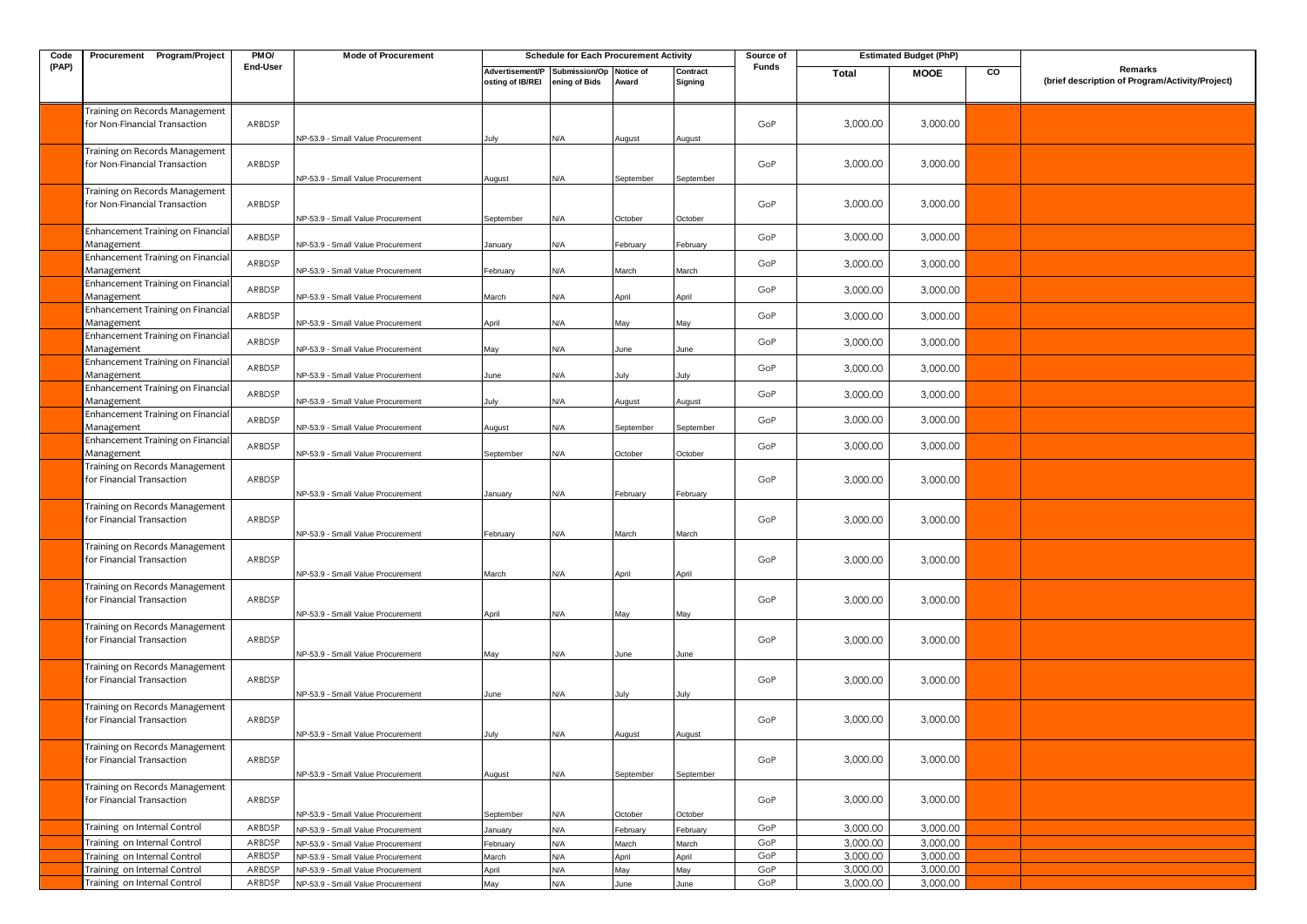| Code  | Procurement Program/Project                              | PMO/     | <b>Mode of Procurement</b>        |                                     | <b>Schedule for Each Procurement Activity</b> |                    |                     | Source of |          | <b>Estimated Budget (PhP)</b> |    |                                                            |
|-------|----------------------------------------------------------|----------|-----------------------------------|-------------------------------------|-----------------------------------------------|--------------------|---------------------|-----------|----------|-------------------------------|----|------------------------------------------------------------|
| (PAP) |                                                          | End-User |                                   | Advertisement/P<br>osting of IB/REI | Submission/Op<br>ening of Bids                | Notice of<br>Award | Contract<br>Signing | Funds     | Total    | <b>MOOE</b>                   | CO | Remarks<br>(brief description of Program/Activity/Project) |
|       | Training on Internal Control                             | ARBDSP   | NP-53.9 - Small Value Procurement | June                                | N/A                                           | July               | July                | GoP       | 3,000.00 | 3,000.00                      |    |                                                            |
|       | Training on Internal Control                             | ARBDSP   | NP-53.9 - Small Value Procurement | July                                | N/A                                           | August             | August              | GoP       | 3,000.00 | 3,000.00                      |    |                                                            |
|       | Training on Internal Control                             | ARBDSP   | NP-53.9 - Small Value Procurement | August                              | N/A                                           | September          | September           | GoP       | 3,000.00 | 3,000.00                      |    |                                                            |
|       | Training on Internal Control                             | ARBDSP   | NP-53.9 - Small Value Procurement | September                           | N/A                                           | October            | October             | GoP       | 3,000.00 | 3,000.00                      |    |                                                            |
|       | Training on Organizational<br>Development and Management | ARBDSP   |                                   |                                     |                                               |                    |                     | GoP       | 3,000.00 | 3,000.00                      |    |                                                            |
|       |                                                          |          | NP-53.9 - Small Value Procurement | January                             | N/A                                           | February           | February            |           |          |                               |    |                                                            |
|       | Training on Organizational                               |          |                                   |                                     |                                               |                    |                     |           |          |                               |    |                                                            |
|       | Development and Management                               | ARBDSP   |                                   |                                     |                                               |                    |                     | GoP       | 3,000.00 | 3,000.00                      |    |                                                            |
|       |                                                          |          | NP-53.9 - Small Value Procurement | February                            | N/A                                           | March              | March               |           |          |                               |    |                                                            |
|       | Training on Organizational                               |          |                                   |                                     |                                               |                    |                     |           |          |                               |    |                                                            |
|       | Development and Management                               | ARBDSP   | NP-53.9 - Small Value Procurement | March                               | N/A                                           | April              | April               | GoP       | 3,000.00 | 3,000.00                      |    |                                                            |
|       | Training on Organizational                               |          |                                   |                                     |                                               |                    |                     |           |          |                               |    |                                                            |
|       | Development and Management                               | ARBDSP   |                                   |                                     |                                               |                    |                     | GoP       | 3,000.00 | 3,000.00                      |    |                                                            |
|       |                                                          |          | NP-53.9 - Small Value Procurement | April                               | N/A                                           | May                | May                 |           |          |                               |    |                                                            |
|       | Training on Organizational                               |          |                                   |                                     |                                               |                    |                     |           |          |                               |    |                                                            |
|       | Development and Management                               | ARBDSP   |                                   |                                     |                                               |                    |                     | GoP       | 3,000.00 | 3,000.00                      |    |                                                            |
|       |                                                          |          | NP-53.9 - Small Value Procurement | May                                 | N/A                                           | June               | June                |           |          |                               |    |                                                            |
|       | Training on Organizational<br>Development and Management | ARBDSP   |                                   |                                     |                                               |                    |                     | GoP       | 3,000.00 | 3,000.00                      |    |                                                            |
|       |                                                          |          | NP-53.9 - Small Value Procurement | June                                | N/A                                           | July               | July                |           |          |                               |    |                                                            |
|       | Training on Organizational                               |          |                                   |                                     |                                               |                    |                     |           |          |                               |    |                                                            |
|       | Development and Management                               | ARBDSP   |                                   |                                     |                                               |                    |                     | GoP       | 3,000.00 | 3,000.00                      |    |                                                            |
|       |                                                          |          | NP-53.9 - Small Value Procurement | July                                | N/A                                           | August             | August              |           |          |                               |    |                                                            |
|       | Training on Organizational                               |          |                                   |                                     |                                               |                    |                     |           |          |                               |    |                                                            |
|       | Development and Management                               | ARBDSP   |                                   |                                     |                                               |                    |                     | GoP       | 3,000.00 | 3,000.00                      |    |                                                            |
|       | Training on Organizational                               |          | NP-53.9 - Small Value Procurement | August                              | N/A                                           | September          | September           |           |          |                               |    |                                                            |
|       | Development and Management                               | ARBDSP   |                                   |                                     |                                               |                    |                     | GoP       | 3,000.00 | 3,000.00                      |    |                                                            |
|       |                                                          |          | NP-53.9 - Small Value Procurement | September                           | N/A                                           | October            | October             |           |          |                               |    |                                                            |
|       | Training on Conflict Management                          | ARBDSP   |                                   |                                     |                                               |                    |                     | GoP       | 3,000.00 | 3,000.00                      |    |                                                            |
|       |                                                          |          | NP-53.9 - Small Value Procurement | January                             | N/A                                           | February           | February            |           |          |                               |    |                                                            |
|       | Training on Conflict Management                          | ARBDSP   |                                   |                                     |                                               |                    |                     | GoP       | 3,000.00 | 3,000.00                      |    |                                                            |
|       |                                                          |          | NP-53.9 - Small Value Procurement | February                            | N/A                                           | March              | March               |           |          |                               |    |                                                            |
|       | Training on Conflict Management                          | ARBDSP   |                                   |                                     |                                               |                    |                     | GoP       | 3,000.00 | 3,000.00                      |    |                                                            |
|       | Training on Conflict Management                          |          | NP-53.9 - Small Value Procurement | March                               | N/A                                           | April              | April               |           |          |                               |    |                                                            |
|       |                                                          | ARBDSP   | NP-53.9 - Small Value Procurement | April                               | N/A                                           | May                | May                 | GoP       | 3,000.00 | 3,000.00                      |    |                                                            |
|       | Training on Conflict Management                          |          |                                   |                                     |                                               |                    |                     |           |          |                               |    |                                                            |
|       |                                                          | ARBDSP   | NP-53.9 - Small Value Procurement | May                                 | N/A                                           | June               | June                | GoP       | 3,000.00 | 3,000.00                      |    |                                                            |
|       | Training on Conflict Management                          |          |                                   |                                     |                                               |                    |                     |           |          |                               |    |                                                            |
|       |                                                          | ARBDSP   | NP-53.9 - Small Value Procurement | June                                | N/A                                           | July               | July                | GoP       | 3,000.00 | 3,000.00                      |    |                                                            |
|       | Training on Conflict Management                          | ARBDSP   |                                   |                                     |                                               |                    |                     | GoP       | 3,000.00 | 3,000.00                      |    |                                                            |
|       |                                                          |          | NP-53.9 - Small Value Procurement | July                                | N/A                                           | August             | August              |           |          |                               |    |                                                            |
|       | Training on Conflict Management                          | ARBDSP   |                                   |                                     |                                               |                    |                     | GoP       | 3,000.00 | 3,000.00                      |    |                                                            |
|       |                                                          |          | NP-53 9 - Small Value Procurement | teunu                               | N/A                                           |                    |                     |           |          |                               |    |                                                            |
|       | Training on Conflict Management                          | ARBDSP   |                                   |                                     |                                               |                    |                     | GoP       | 3,000.00 | 3,000.00                      |    |                                                            |
|       |                                                          |          | NP-53.9 - Small Value Procurement | September                           | N/A                                           | October            | October             |           |          |                               |    |                                                            |
|       | Training on Credit Management                            | ARBDSP   |                                   |                                     |                                               |                    |                     | GoP       | 3,000.00 | 3,000.00                      |    |                                                            |
|       | Training on Credit Management                            |          | NP-53.9 - Small Value Procurement | January                             | N/A                                           | February           | February            |           |          |                               |    |                                                            |
|       |                                                          | ARBDSP   | NP-53.9 - Small Value Procurement | February                            | N/A                                           | March              | March               | GoP       | 3,000.00 | 3,000.00                      |    |                                                            |
|       | Training on Credit Management                            |          |                                   |                                     |                                               |                    |                     |           |          |                               |    |                                                            |
|       |                                                          | ARBDSP   | NP-53.9 - Small Value Procurement | March                               | N/A                                           | April              | April               | GoP       | 3,000.00 | 3,000.00                      |    |                                                            |
|       | Training on Credit Management                            |          |                                   |                                     |                                               |                    |                     |           |          |                               |    |                                                            |
|       |                                                          | ARBDSP   | NP-53.9 - Small Value Procurement | April                               | N/A                                           | May                | May                 | GoP       | 3,000.00 | 3,000.00                      |    |                                                            |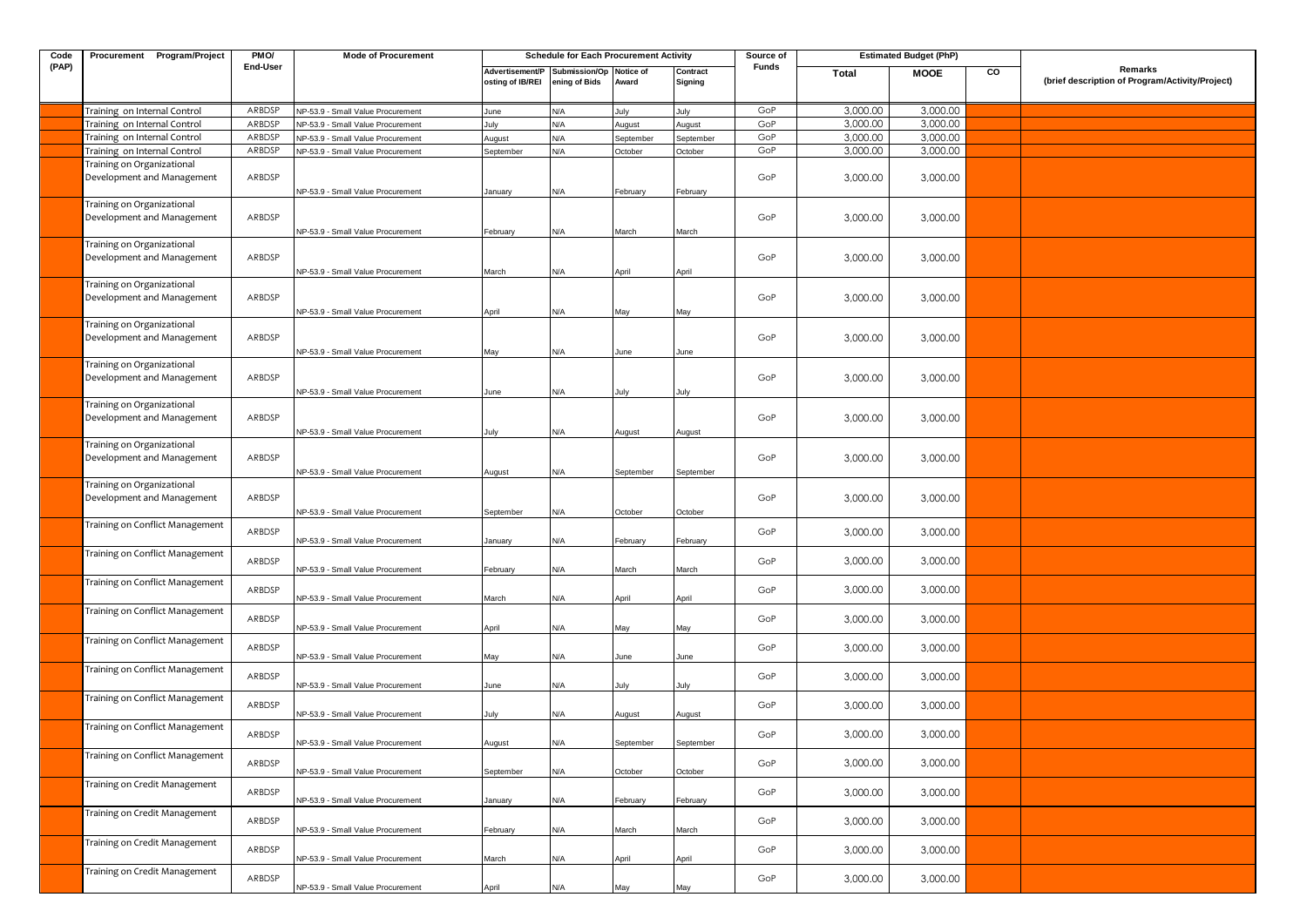| Code  | Procurement Program/Project                                  | PMO/     | <b>Mode of Procurement</b>        |                                     | <b>Schedule for Each Procurement Activity</b> |                           |                     | Source of |          | <b>Estimated Budget (PhP)</b> |    |                                                            |
|-------|--------------------------------------------------------------|----------|-----------------------------------|-------------------------------------|-----------------------------------------------|---------------------------|---------------------|-----------|----------|-------------------------------|----|------------------------------------------------------------|
| (PAP) |                                                              | End-User |                                   | Advertisement/P<br>osting of IB/REI | Submission/Op<br>ening of Bids                | <b>Notice of</b><br>Award | Contract<br>Signing | Funds     | Total    | <b>MOOE</b>                   | CO | Remarks<br>(brief description of Program/Activity/Project) |
|       | Training on Credit Management                                | ARBDSP   | NP-53.9 - Small Value Procurement | May                                 | N/A                                           | June                      | June                | GoP       | 3,000.00 | 3,000.00                      |    |                                                            |
|       | Training on Credit Management                                | ARBDSP   | NP-53.9 - Small Value Procurement | June                                | N/A                                           | July                      | July                | GoP       | 3,000.00 | 3,000.00                      |    |                                                            |
|       | Training on Credit Management                                | ARBDSP   | NP-53.9 - Small Value Procurement | July                                | N/A                                           | August                    | August              | GoP       | 3,000.00 | 3,000.00                      |    |                                                            |
|       | Training on Credit Management                                | ARBDSP   | NP-53.9 - Small Value Procurement | August                              | N/A                                           | September                 | September           | GoP       | 3,000.00 | 3,000.00                      |    |                                                            |
|       | Training on Credit Management                                | ARBDSP   | NP-53.9 - Small Value Procurement | September                           | N/A                                           | October                   | October             | GoP       | 3,000.00 | 3,000.00                      |    |                                                            |
|       | Training on Parliamentary<br>Procedure in Conducting Meeting | ARBDSP   | NP-53.9 - Small Value Procurement | January                             | N/A                                           | February                  | February            | GoP       | 3,000.00 | 3,000.00                      |    |                                                            |
|       | Training on Parliamentary<br>Procedure in Conducting Meeting | ARBDSP   | NP-53.9 - Small Value Procurement | February                            | N/A                                           | March                     | March               | GoP       | 3,000.00 | 3,000.00                      |    |                                                            |
|       | Training on Parliamentary<br>Procedure in Conducting Meeting | ARBDSP   | NP-53.9 - Small Value Procurement | March                               | N/A                                           | April                     | April               | GoP       | 3,000.00 | 3,000.00                      |    |                                                            |
|       | Training on Parliamentary<br>Procedure in Conducting Meeting | ARBDSP   | NP-53.9 - Small Value Procurement | April                               | N/A                                           | May                       | May                 | GoP       | 3,000.00 | 3,000.00                      |    |                                                            |
|       | Training on Parliamentary<br>Procedure in Conducting Meeting | ARBDSP   | NP-53.9 - Small Value Procurement | May                                 | N/A                                           | June                      | June                | GoP       | 3,000.00 | 3,000.00                      |    |                                                            |
|       | Training on Parliamentary<br>Procedure in Conducting Meeting | ARBDSP   | NP-53.9 - Small Value Procurement | June                                | N/A                                           | July                      | July                | GoP       | 3,000.00 | 3,000.00                      |    |                                                            |
|       | Training on Parliamentary<br>Procedure in Conducting Meeting | ARBDSP   | NP-53.9 - Small Value Procurement | July                                | N/A                                           | August                    | August              | GoP       | 3,000.00 | 3,000.00                      |    |                                                            |
|       | Training on Parliamentary<br>Procedure in Conducting Meeting | ARBDSP   | NP-53.9 - Small Value Procurement | August                              | N/A                                           | September                 | September           | GoP       | 3,000.00 | 3,000.00                      |    |                                                            |
|       | Fraining on Parliamentary<br>Procedure in Conducting Meeting | ARBDSP   | NP-53.9 - Small Value Procurement | September                           | N/A                                           | October                   | October             | GoP       | 3,000.00 | 3,000.00                      |    |                                                            |
|       | Financial Management Training                                | ARBDSP   | NP-53.9 - Small Value Procurement | January                             | N/A                                           | February                  | February            | GoP       | 3,000.00 | 3,000.00                      |    |                                                            |
|       | Financial Management Training                                | ARBDSP   | NP-53.9 - Small Value Procurement | February                            | N/A                                           | March                     | March               | GoP       | 3,000.00 | 3,000.00                      |    |                                                            |
|       | Financial Management Training                                | ARBDSP   | NP-53.9 - Small Value Procurement | March                               | N/A                                           | April                     | April               | GoP       | 3,000.00 | 3,000.00                      |    |                                                            |
|       | Financial Management Training                                | ARBDSP   | NP-53.9 - Small Value Procurement | April                               | N/A                                           | May                       | May                 | GoP       | 3,000.00 | 3,000.00                      |    |                                                            |
|       | Financial Management Training                                | ARBDSP   | NP-53.9 - Small Value Procurement |                                     | l/A                                           | une                       | une.                | GoP       | 3,000.00 | 3,000.00                      |    |                                                            |
|       | Financial Management Training                                | ARBDSP   | NP-53.9 - Small Value Procurement | June                                | N/A                                           | July                      | July                | GoP       | 3,000.00 | 3,000.00                      |    |                                                            |
|       | <b>Financial Management Training</b>                         | ARBDSP   | NP-53.9 - Small Value Procurement | July                                | N/A                                           | August                    | August              | GoP       | 3,000.00 | 3,000.00                      |    |                                                            |
|       | Financial Management Training                                | ARBDSP   | NP-53.9 - Small Value Procurement | August                              | N/A                                           | September                 | September           | GoP       | 3,000.00 | 3,000.00                      |    |                                                            |
|       | Financial Management Training                                | ARBDSP   | NP-53.9 - Small Value Procurement | September                           | N/A                                           | October                   | October             | GoP       | 3,000.00 | 3,000.00                      |    |                                                            |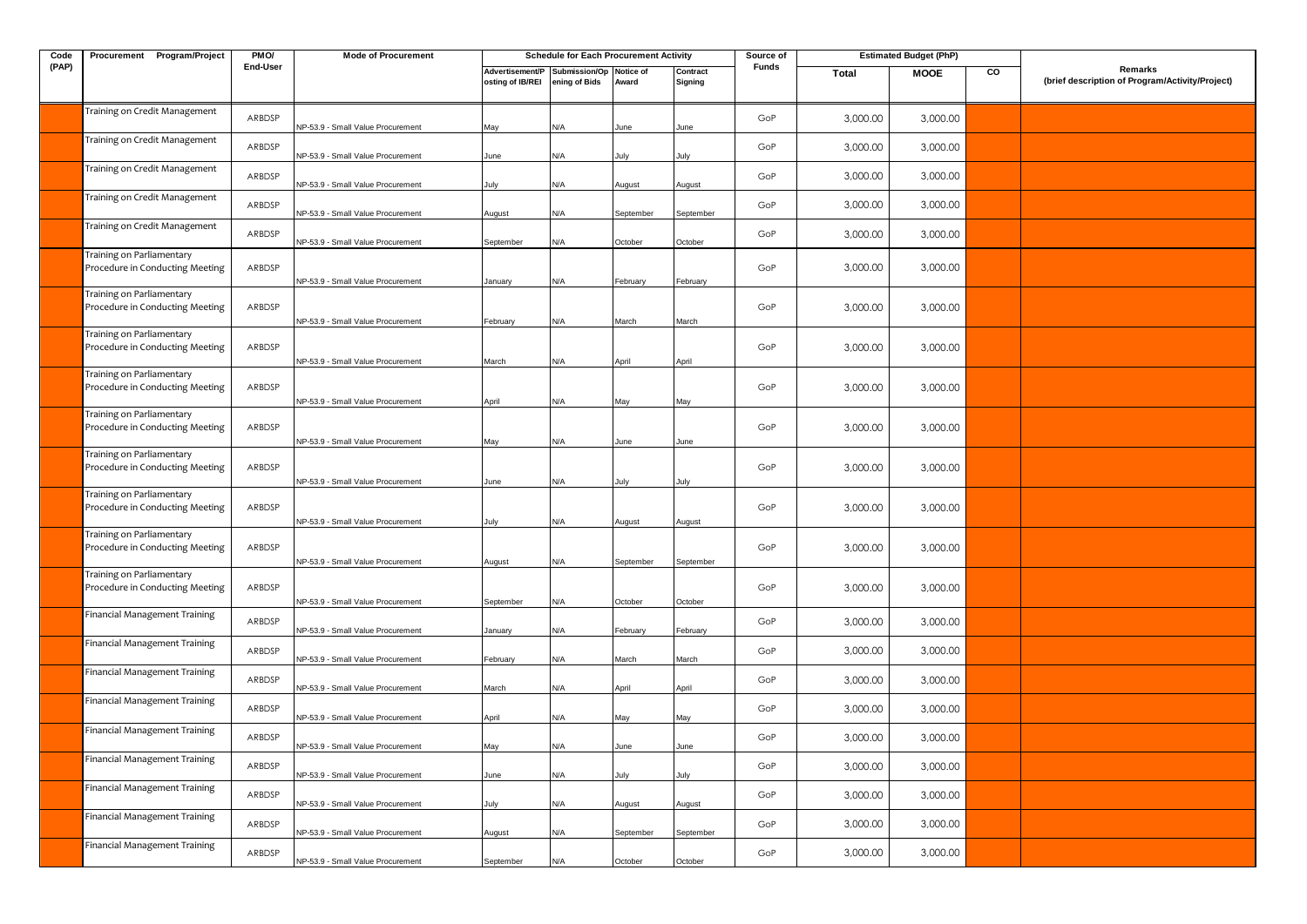| Code  | Procurement Program/Project                                                               | PMO/     | <b>Mode of Procurement</b>                                             |                                     | <b>Schedule for Each Procurement Activity</b> |                    |                     | Source of |          | <b>Estimated Budget (PhP)</b> |    |                                                            |
|-------|-------------------------------------------------------------------------------------------|----------|------------------------------------------------------------------------|-------------------------------------|-----------------------------------------------|--------------------|---------------------|-----------|----------|-------------------------------|----|------------------------------------------------------------|
| (PAP) |                                                                                           | End-User |                                                                        | Advertisement/P<br>osting of IB/REI | Submission/Op<br>ening of Bids                | Notice of<br>Award | Contract<br>Signing | Funds     | Total    | <b>MOOE</b>                   | CO | Remarks<br>(brief description of Program/Activity/Project) |
|       | Leadership & Values Re-<br>Orientation Training                                           | ARBDSP   | VP-53.9 - Small Value Procurement                                      | January                             | N/A                                           | February           | February            | GoP       | 3,000.00 | 3,000.00                      |    |                                                            |
|       | Leadership & Values Re-<br>Orientation Training                                           | ARBDSP   | NP-53.9 - Small Value Procurement                                      | February                            | N/A                                           | March              | March               | GoP       | 3,000.00 | 3,000.00                      |    |                                                            |
|       | Leadership & Values Re-<br>Orientation Training                                           | ARBDSP   | NP-53.9 - Small Value Procurement                                      | March                               | N/A                                           | April              | April               | GoP       | 3,000.00 | 3,000.00                      |    |                                                            |
|       | Leadership & Values Re-<br>Orientation Training                                           | ARBDSP   | NP-53.9 - Small Value Procurement                                      | April                               | N/A                                           | May                | May                 | GoP       | 3,000.00 | 3,000.00                      |    |                                                            |
|       | Leadership & Values Re-<br>Orientation Training                                           | ARBDSP   | NP-53.9 - Small Value Procurement                                      | May                                 | N/A                                           | June               | June                | GoP       | 3,000.00 | 3,000.00                      |    |                                                            |
|       | Leadership & Values Re-<br>Orientation Training                                           | ARBDSP   | VP-53.9 - Small Value Procurement                                      | June                                | N/A                                           | Julv               | July                | GoP       | 3,000.00 | 3,000.00                      |    |                                                            |
|       | Leadership & Values Re-<br>Orientation Training                                           | ARBDSP   | VP-53.9 - Small Value Procurement                                      | July                                | N/A                                           | August             | August              | GoP       | 3,000.00 | 3,000.00                      |    |                                                            |
|       | Leadership & Values Re-<br>Orientation Training                                           | ARBDSP   | NP-53.9 - Small Value Procurement                                      | August                              | N/A                                           | September          | September           | GoP       | 3,000.00 | 3,000.00                      |    |                                                            |
|       | Leadership & Values Re-<br>Orientation Training                                           | ARBDSP   | VP-53.9 - Small Value Procurement                                      | September                           | N/A                                           | October            | October             | GoP       | 3,000.00 | 3,000.00                      |    |                                                            |
|       | Basic Accounting for Non-<br>Accountants Training for ARBOs                               | ARBDSP   | VP-53.9 - Small Value Procurement                                      | January                             | N/A                                           | February           | February            | GoP       | 3,000.00 | 3,000.00                      |    |                                                            |
|       | Basic Accounting for Non-<br>Accountants Training for ARBOs                               | ARBDSP   | VP-53.9 - Small Value Procurement                                      | February                            | N/A                                           | March              | March               | GoP       | 3,000.00 | 3,000.00                      |    |                                                            |
|       | Basic Accounting for Non-<br><b>Accountants Training for ARBOs</b>                        | ARBDSP   | NP-53.9 - Small Value Procurement                                      | March                               | N/A                                           | April              | April               | GoP       | 3,000.00 | 3,000.00                      |    |                                                            |
|       | Basic Accounting for Non-<br>Accountants Training for ARBOs                               | ARBDSP   | NP-53.9 - Small Value Procurement                                      | April                               | N/A                                           | May                | May                 | GoP       | 3,000.00 | 3,000.00                      |    |                                                            |
|       | Basic Accounting for Non-<br>Accountants Training for ARBOs                               | ARBDSP   | NP-53.9 - Small Value Procurement                                      | May                                 | N/A                                           | June               | lune                | GoP       | 3,000.00 | 3,000.00                      |    |                                                            |
|       | Basic Accounting for Non-<br>Accountants Training for ARBOs                               | ARBDSP   | VP-53.9 - Small Value Procurement                                      | June                                | N/A                                           | lulv               | luly                | GoP       | 3,000.00 | 3,000.00                      |    |                                                            |
|       | Basic Accounting for Non-<br>Accountants Training for ARBOs                               | ARBDSP   | NP-53.9 - Small Value Procurement                                      | Julv                                | N/A                                           | August             | August              | GoP       | 3,000.00 | 3,000.00                      |    |                                                            |
|       | Basic Accounting for Non-<br>Accountants Training for ARBOs                               | ARBDSP   | NP-53.9 - Small Value Procurement                                      | August                              | N/A                                           | September          | September           | GoP       | 3,000.00 | 3,000.00                      |    |                                                            |
|       | Basic Accounting for Non-<br><b>Accountants Training for ARBOs</b>                        | ARBDSP   | NP-53.9 - Small Value Procurement                                      | September                           | N/A                                           | October            | October             | GoP       | 3,000.00 | 3,000.00                      |    |                                                            |
|       | Enhancement Training on Basic<br>Accounting for Non-Accountants<br>for ARBOs              | ARBDSP   | NP-53.9 - Small Value Procurement                                      | January                             | N/A                                           | February           | February            | GoP       | 3,000.00 | 3,000.00                      |    |                                                            |
|       | Enhancement Training on Basic<br>Accounting for Non-Accountants<br>for ARBOs              | ARBDSP   | NP-53.9 - Small Value Procurement                                      | February                            | N/A                                           | March              | March               | GoP       | 3,000.00 | 3,000.00                      |    |                                                            |
|       | Enhancement Training on Basic<br>Accounting for Non-Accountants<br>for ARBOs              | ARBDSP   | NP-53.9 - Small Value Procurement                                      | March                               | N/A                                           | April              | April               | GoP       | 3,000.00 | 3,000.00                      |    |                                                            |
|       | Enhancement Training on Basic<br>Accounting for Non-Accountants                           | ARBDSP   |                                                                        |                                     |                                               |                    |                     | GoP       | 3,000.00 | 3,000.00                      |    |                                                            |
|       | for ARBOs<br>Enhancement Training on Basic<br>Accounting for Non-Accountants<br>for ARBOs | ARBDSP   | NP-53.9 - Small Value Procurement<br>NP-53.9 - Small Value Procurement | April<br>May                        | N/A<br>N/A                                    | May<br>June        | May<br>June         | GoP       | 3,000.00 | 3,000.00                      |    |                                                            |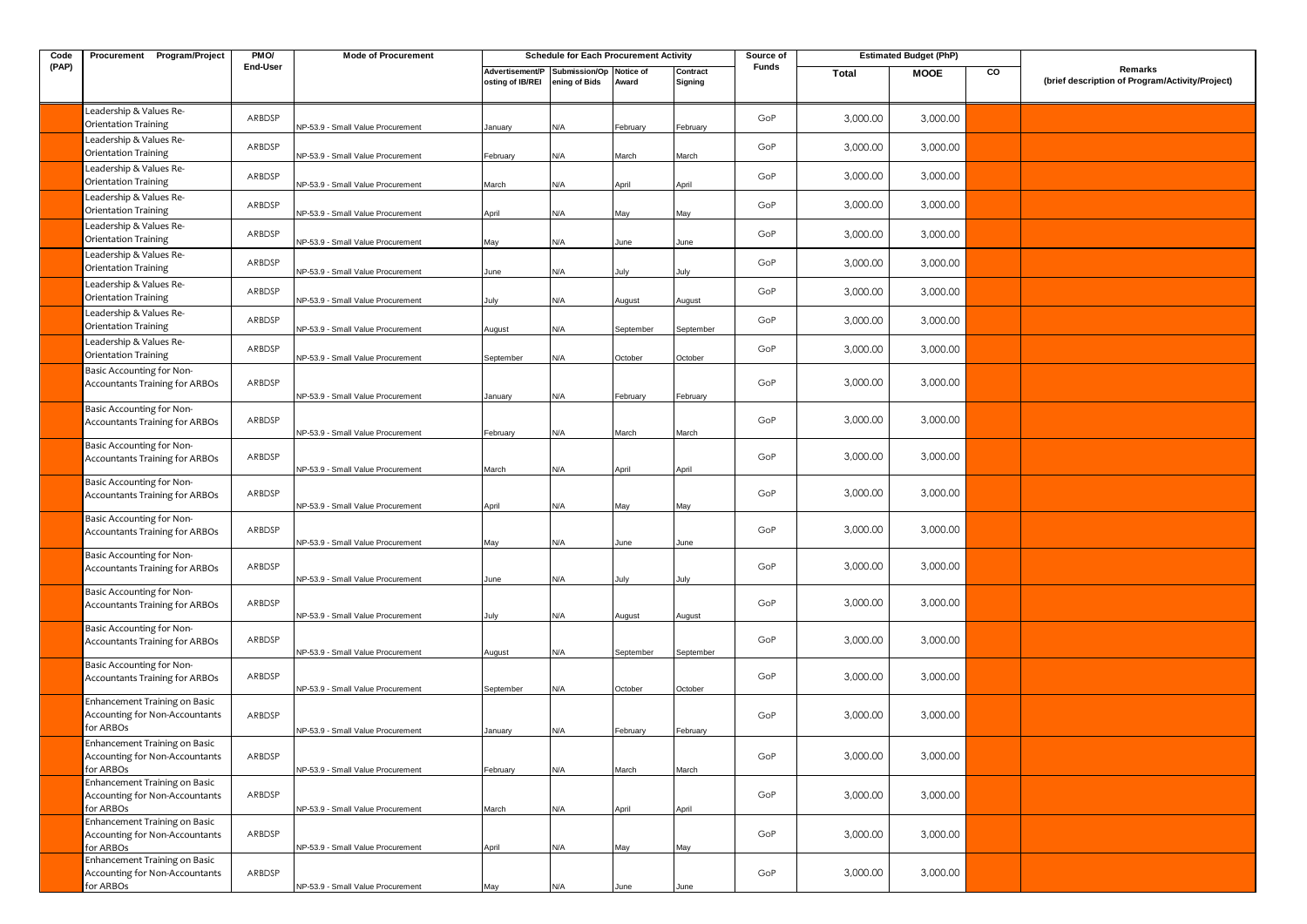| Code  | Procurement Program/Project                                                         | PMO/     | <b>Mode of Procurement</b>               |                                     | <b>Schedule for Each Procurement Activity</b> |           |                     | Source of |          | <b>Estimated Budget (PhP)</b> |    |                                                            |
|-------|-------------------------------------------------------------------------------------|----------|------------------------------------------|-------------------------------------|-----------------------------------------------|-----------|---------------------|-----------|----------|-------------------------------|----|------------------------------------------------------------|
| (PAP) |                                                                                     | End-User |                                          | Advertisement/P<br>osting of IB/REI | Submission/Op Notice of<br>ening of Bids      | Award     | Contract<br>Signing | Funds     | Total    | <b>MOOE</b>                   | CO | Remarks<br>(brief description of Program/Activity/Project) |
|       | Enhancement Training on Basic<br>Accounting for Non-Accountants<br>for ARBOs        | ARBDSP   | NP-53.9 - Small Value Procurement        | June                                | N/A                                           | July      | July                | GoP       | 3,000.00 | 3,000.00                      |    |                                                            |
|       | Enhancement Training on Basic<br>Accounting for Non-Accountants<br>for ARBOs        | ARBDSP   | NP-53.9 - Small Value Procurement        | July                                | N/A                                           | August    | August              | GoP       | 3,000.00 | 3,000.00                      |    |                                                            |
|       | Enhancement Training on Basic<br>Accounting for Non-Accountants<br>for ARBOs        | ARBDSP   | NP-53.9 - Small Value Procurement        | August                              | N/A                                           | September | September           | GoP       | 3,000.00 | 3,000.00                      |    |                                                            |
|       | Enhancement Training on Basic<br><b>Accounting for Non-Accountants</b><br>for ARBOs | ARBDSP   | NP-53.9 - Small Value Procurement        | September                           | N/A                                           | October   | October             | GoP       | 3,000.00 | 3,000.00                      |    |                                                            |
|       | Basic Organizational Development<br>training for ARBOs                              | ARBDSP   | VP-53.9 - Small Value Procurement        | January                             | N/A                                           | February  | February            | GoP       | 3,000.00 | 3,000.00                      |    |                                                            |
|       | Basic Organizational Development<br>training for ARBOs                              | ARBDSP   | NP-53.9 - Small Value Procurement        | February                            | N/A                                           | March     | March               | GoP       | 3,000.00 | 3,000.00                      |    |                                                            |
|       | Basic Organizational Development<br>training for ARBOs                              | ARBDSP   | NP-53.9 - Small Value Procurement        | March                               | N/A                                           | April     | April               | GoP       | 3,000.00 | 3,000.00                      |    |                                                            |
|       | Basic Organizational Development<br>training for ARBOs                              | ARBDSP   | NP-53.9 - Small Value Procurement        | April                               | N/A                                           | May       | May                 | GoP       | 3,000.00 | 3,000.00                      |    |                                                            |
|       | Basic Organizational Development<br>training for ARBOs                              | ARBDSP   | NP-53.9 - Small Value Procurement        | May                                 | N/A                                           | June      | June                | GoP       | 3,000.00 | 3,000.00                      |    |                                                            |
|       | Basic Organizational Development<br>training for ARBOs                              | ARBDSP   | NP-53.9 - Small Value Procurement        | June                                | N/A                                           | July      | July                | GoP       | 3,000.00 | 3,000.00                      |    |                                                            |
|       | Basic Organizational Development<br>training for ARBOs                              | ARBDSP   | VP-53.9 - Small Value Procurement        | July                                | N/A                                           | August    | August              | GoP       | 3,000.00 | 3,000.00                      |    |                                                            |
|       | Basic Organizational Development<br>training for ARBOs                              | ARBDSP   | NP-53.9 - Small Value Procurement        | August                              | N/A                                           | September | September           | GoP       | 3,000.00 | 3,000.00                      |    |                                                            |
|       | Basic Organizational Development<br>training for ARBOs                              | ARBDSP   | NP-53.9 - Small Value Procurement        | September                           | N/A                                           | October   | October             | GoP       | 3,000.00 | 3,000.00                      |    |                                                            |
|       | <b>Basic Cooperative Course</b>                                                     | ARBDSP   | NP-53.9 - Small Value Procurement        | January                             | N/A                                           | February  | February            | GoP       | 3,000.00 | 3,000.00                      |    |                                                            |
|       | <b>Basic Cooperative Course</b>                                                     | ARBDSP   | <b>VP-53.9 - Small Value Procurement</b> | February                            | N/A                                           | March     | March               | GoP       | 3,000.00 | 3,000.00                      |    |                                                            |
|       | <b>Basic Cooperative Course</b>                                                     | ARBDSP   | VP-53.9 - Small Value Procurement        | March                               | N/A                                           | April     | April               | GoP       | 3,000.00 | 3,000.00                      |    |                                                            |
|       | <b>Basic Cooperative Course</b>                                                     | ARBDSP   | VP-53.9 - Small Value Procurement        | April                               | N/A                                           | May       | May                 | GoP       | 3,000.00 | 3,000.00                      |    |                                                            |
|       | <b>Basic Cooperative Course</b>                                                     | ARBDSP   | VP-53.9 - Small Value Procurement        | May                                 | N/A                                           | June      | June                | GoP       | 3,000.00 | 3,000.00                      |    |                                                            |
|       | <b>Basic Cooperative Course</b>                                                     | ARBDSP   | VP-53.9 - Small Value Procurement        | June                                | N/A                                           | July      | July                | GoP       | 3,000.00 | 3,000.00                      |    |                                                            |
|       | <b>Basic Cooperative Course</b>                                                     | ARBDSP   | VP-53.9 - Small Value Procurement        | July                                | N/A                                           | August    | <b>August</b>       | GoP       | 3,000.00 | 3,000.00                      |    |                                                            |
|       | <b>Basic Cooperative Course</b>                                                     | ARBDSP   | NP-53.9 - Small Value Procurement        | August                              | N/A                                           | September | September           | GoP       | 3,000.00 | 3,000.00                      |    |                                                            |
|       | <b>Basic Cooperative Course</b>                                                     | ARBDSP   | NP-53.9 - Small Value Procurement        | September                           | N/A                                           | October   | October             | GoP       | 3,000.00 | 3,000.00                      |    |                                                            |
|       | Records Management Training for<br>ARBOs                                            | ARBDSP   | NP-53.9 - Small Value Procurement        | January                             | N/A                                           | February  | February            | GoP       | 3,000.00 | 3,000.00                      |    |                                                            |
|       | Records Management Training for<br>ARBOs                                            | ARBDSP   | NP-53.9 - Small Value Procurement        | February                            | N/A                                           | March     | March               | GoP       | 3,000.00 | 3,000.00                      |    |                                                            |
|       | Records Management Training for<br>ARBOs                                            | ARBDSP   | NP-53.9 - Small Value Procurement        | March                               | N/A                                           | April     | April               | GoP       | 3,000.00 | 3,000.00                      |    |                                                            |
|       | Records Management Training for<br>ARBOs                                            | ARBDSP   | NP-53.9 - Small Value Procurement        | April                               | N/A                                           | May       | May                 | GoP       | 3,000.00 | 3,000.00                      |    |                                                            |
|       | Records Management Training for<br>ARBOs                                            | ARBDSP   | NP-53.9 - Small Value Procurement        | May                                 | N/A                                           | June      | June                | GoP       | 3,000.00 | 3,000.00                      |    |                                                            |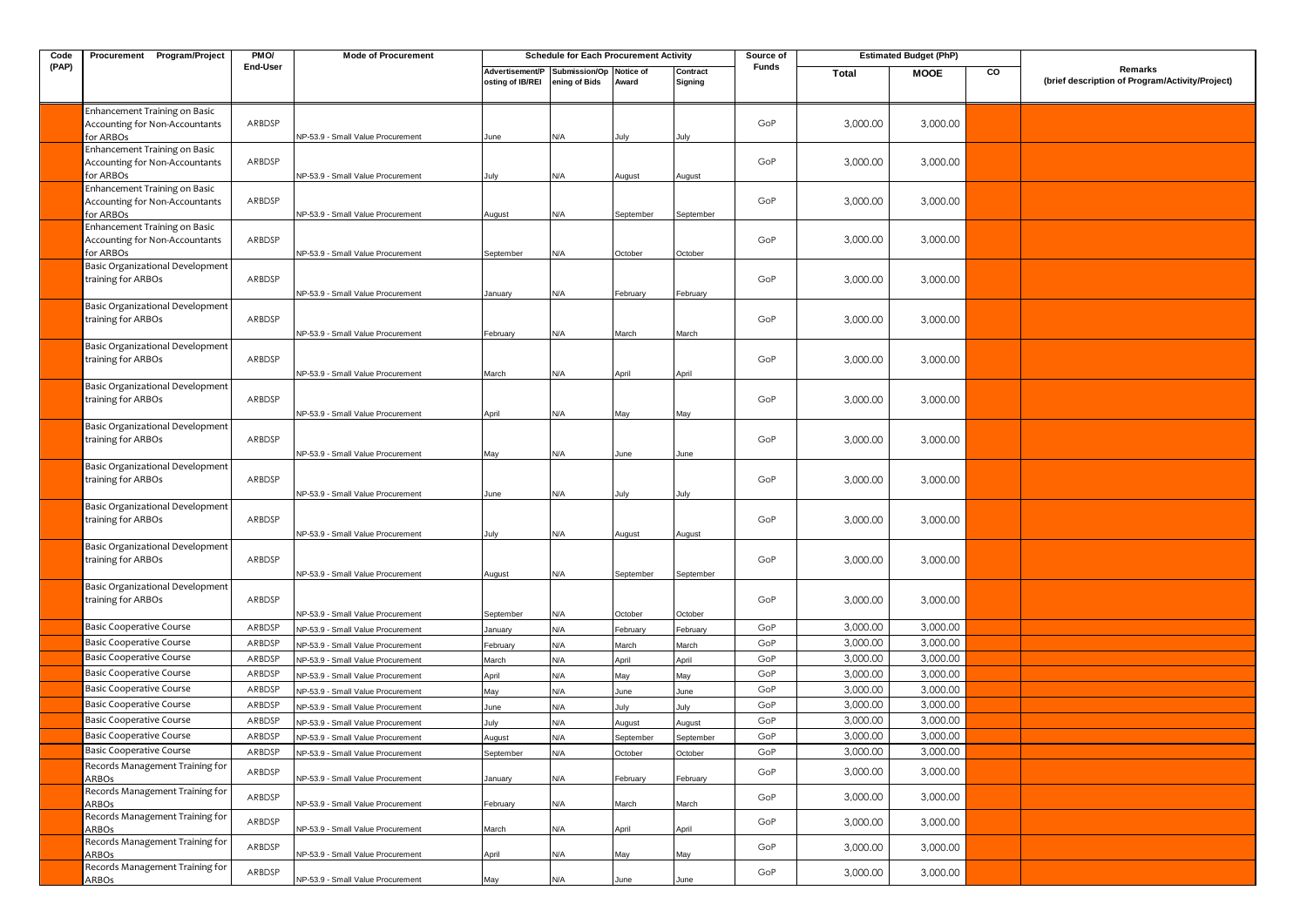| Code  | Procurement Program/Project                                       | PMO/     | <b>Mode of Procurement</b>        |                                     | <b>Schedule for Each Procurement Activity</b> |                    |                     | Source of    |          | <b>Estimated Budget (PhP)</b> |    |                                                            |
|-------|-------------------------------------------------------------------|----------|-----------------------------------|-------------------------------------|-----------------------------------------------|--------------------|---------------------|--------------|----------|-------------------------------|----|------------------------------------------------------------|
| (PAP) |                                                                   | End-User |                                   | Advertisement/P<br>osting of IB/REI | Submission/Op<br>ening of Bids                | Notice of<br>Award | Contract<br>Signing | <b>Funds</b> | Total    | <b>MOOE</b>                   | CO | Remarks<br>(brief description of Program/Activity/Project) |
|       | Records Management Training for<br>ARBOs                          | ARBDSP   | NP-53.9 - Small Value Procurement | June                                | N/A                                           | July               | July                | GoP          | 3,000.00 | 3,000.00                      |    |                                                            |
|       | Records Management Training for<br><b>ARBOs</b>                   | ARBDSP   | NP-53.9 - Small Value Procurement | July                                | N/A                                           | August             | August              | GoP          | 3,000.00 | 3,000.00                      |    |                                                            |
|       | Records Management Training for<br><b>ARBOs</b>                   | ARBDSP   | NP-53.9 - Small Value Procurement | August                              | N/A                                           | September          | September           | GoP          | 3,000.00 | 3,000.00                      |    |                                                            |
|       | Records Management Training for<br>ARBOs                          | ARBDSP   | NP-53.9 - Small Value Procurement | September                           | ۷/A                                           | October            | October             | GoP          | 3,000.00 | 3,000.00                      |    |                                                            |
|       | Organizational Management &<br>Governance                         | ARBDSP   | NP-53.9 - Small Value Procurement | January                             | N/A                                           | February           | February            | GoP          | 3,000.00 | 3,000.00                      |    |                                                            |
|       | Organizational Management &<br>Governance                         | ARBDSP   | NP-53.9 - Small Value Procurement | February                            | N/A                                           | March              | March               | GoP          | 3,000.00 | 3,000.00                      |    |                                                            |
|       | Organizational Management &<br>Governance                         | ARBDSP   | NP-53.9 - Small Value Procurement | March                               | N/A                                           | April              | April               | GoP          | 3,000.00 | 3,000.00                      |    |                                                            |
|       | Organizational Management &<br>Governance                         | ARBDSP   | NP-53.9 - Small Value Procurement | April                               | N/A                                           | May                | May                 | GoP          | 3,000.00 | 3,000.00                      |    |                                                            |
|       | Organizational Management &<br>Governance                         | ARBDSP   | NP-53.9 - Small Value Procurement | May                                 | ۷/A                                           | June               | June                | GoP          | 3,000.00 | 3,000.00                      |    |                                                            |
|       | Organizational Management &<br>Governance                         | ARBDSP   | NP-53.9 - Small Value Procurement | June                                | ۷/A                                           | July               | July                | GoP          | 3,000.00 | 3,000.00                      |    |                                                            |
|       | Organizational Management &<br>Governance                         | ARBDSP   | VP-53.9 - Small Value Procurement | July                                | ۷/A                                           | August             | August              | GoP          | 3,000.00 | 3,000.00                      |    |                                                            |
|       | Organizational Management &<br>Governance                         | ARBDSP   | NP-53.9 - Small Value Procurement | August                              | N/A                                           | September          | September           | GoP          | 3,000.00 | 3,000.00                      |    |                                                            |
|       | Organizational Management &<br>Governance                         | ARBDSP   | NP-53.9 - Small Value Procurement | September                           | N/A                                           | October            | October             | GoP          | 3,000.00 | 3,000.00                      |    |                                                            |
|       | Enhancement Training on<br>Leadership & Values Re-<br>Orientation | ARBDSP   | NP-53.9 - Small Value Procurement | January                             | N/A                                           | February           | February            | GoP          | 3,000.00 | 3,000.00                      |    |                                                            |
|       | Enhancement Training on<br>Leadership & Values Re-<br>Orientation | ARBDSP   | NP-53.9 - Small Value Procurement | February                            | N/A                                           | March              | March               | GoP          | 3,000.00 | 3,000.00                      |    |                                                            |
|       | Enhancement Training on<br>Leadership & Values Re-<br>Orientation | ARBDSP   | NP-53.9 - Small Value Procurement | March                               | N/A                                           | April              | April               | GoP          | 3,000.00 | 3,000.00                      |    |                                                            |
|       | Enhancement Training on<br>Leadership & Values Re-<br>Orientation | ARBDSP   | NP-53.9 - Small Value Procurement | April                               | ۷/A                                           | May                | May                 | GoP          | 3,000.00 | 3,000.00                      |    |                                                            |
|       | Enhancement Training on<br>Leadership & Values Re-<br>Orientation | ARBDSP   | NP-53.9 - Small Value Procurement | May                                 | N/A                                           | June               | June                | GoP          | 3,000.00 | 3,000.00                      |    |                                                            |
|       | Enhancement Training on<br>Leadership & Values Re-<br>Orientation | ARBDSP   | NP-53.9 - Small Value Procurement | June                                | N/A                                           | July               | July                | GoP          | 3,000.00 | 3,000.00                      |    |                                                            |
|       | Enhancement Training on<br>Leadership & Values Re-<br>Orientation | ARBDSP   | NP-53.9 - Small Value Procurement | July                                | N/A                                           | August             | August              | GoP          | 3,000.00 | 3,000.00                      |    |                                                            |
|       | Enhancement Training on<br>Leadership & Values Re-<br>Orientation | ARBDSP   | NP-53.9 - Small Value Procurement | August                              | N/A                                           | September          | September           | GoP          | 3,000.00 | 3,000.00                      |    |                                                            |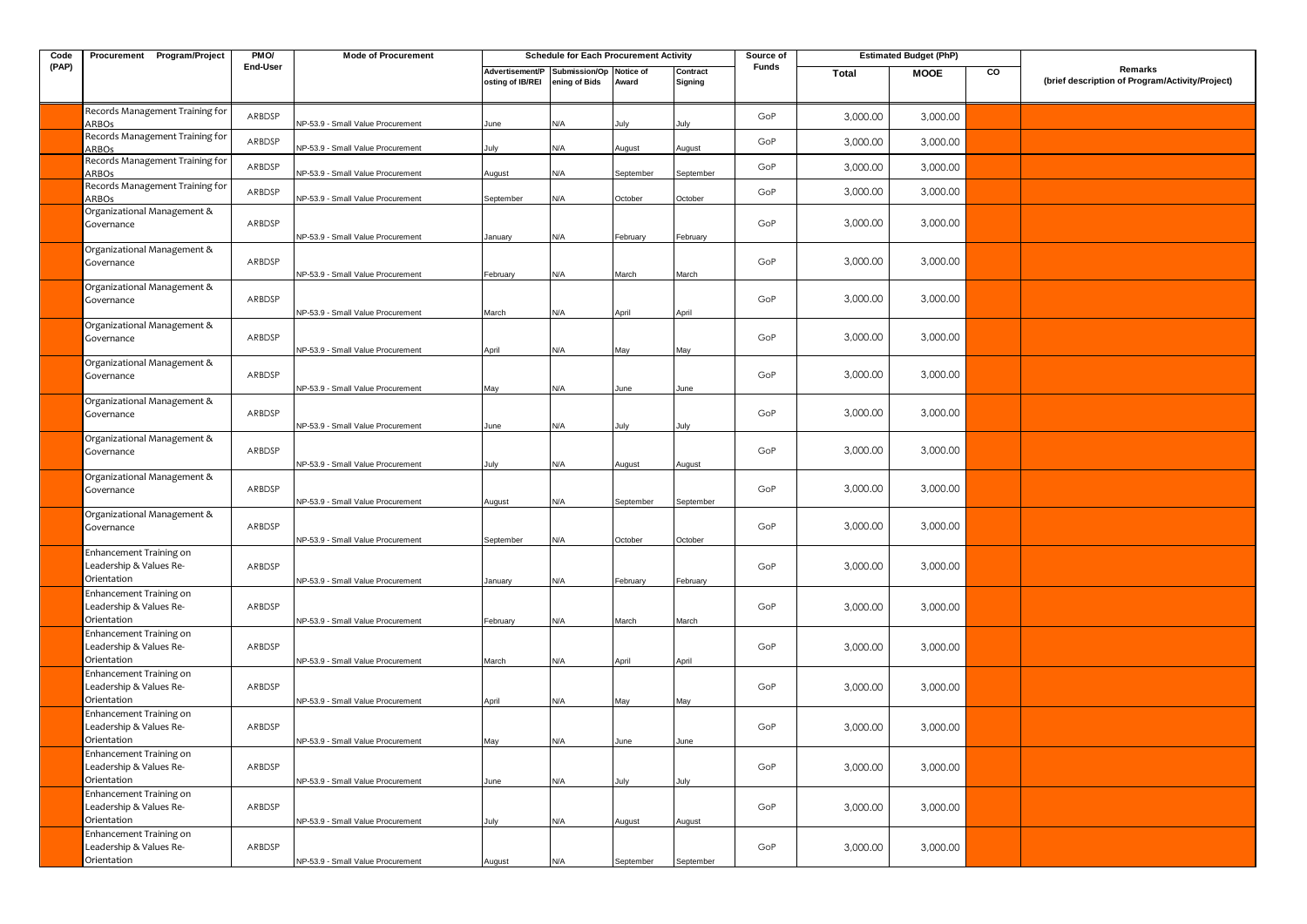| Code  | Procurement Program/Project                                                                       | PMO/             | <b>Mode of Procurement</b>                                             |                                     | <b>Schedule for Each Procurement Activity</b> |                     |                     | Source of  |                      | <b>Estimated Budget (PhP)</b> |    |                                                            |
|-------|---------------------------------------------------------------------------------------------------|------------------|------------------------------------------------------------------------|-------------------------------------|-----------------------------------------------|---------------------|---------------------|------------|----------------------|-------------------------------|----|------------------------------------------------------------|
| (PAP) |                                                                                                   | End-User         |                                                                        | Advertisement/P<br>osting of IB/REI | Submission/Op<br>ening of Bids                | Notice of<br>Award  | Contract<br>Signing | Funds      | <b>Total</b>         | <b>MOOE</b>                   | CO | Remarks<br>(brief description of Program/Activity/Project) |
|       | Enhancement Training on<br>Leadership & Values Re-<br>Orientation                                 | ARBDSP           | NP-53.9 - Small Value Procurement                                      | September                           | N/A                                           | October             | October             | GoP        | 3,000.00             | 3,000.00                      |    |                                                            |
|       | Training on Records Management<br>for Financial Transaction                                       | ARBDSP           | NP-53.9 - Small Value Procurement                                      | January                             | N/A                                           | February            | February            | GoP        | 3,000.00             | 3,000.00                      |    |                                                            |
|       | Training on Records Management<br>for Financial Transaction                                       | ARBDSP           | NP-53.9 - Small Value Procurement                                      | February                            | N/A                                           | March               | March               | GoP        | 3,000.00             | 3,000.00                      |    |                                                            |
|       | Training on Records Management<br>for Financial Transaction                                       | ARBDSP           | NP-53.9 - Small Value Procurement                                      | March                               | N/A                                           | April               | April               | GoP        | 3,000.00             | 3,000.00                      |    |                                                            |
|       | Training on Records Management<br>for Financial Transaction                                       | ARBDSP           | NP-53.9 - Small Value Procurement                                      | April                               | N/A                                           | May                 | May                 | GoP        | 3,000.00             | 3,000.00                      |    |                                                            |
|       | Training on Records Management<br>for Financial Transaction                                       | ARBDSP           | NP-53.9 - Small Value Procurement                                      | May                                 | N/A                                           | June                | June                | GoP        | 3,000.00             | 3,000.00                      |    |                                                            |
|       | Training on Records Management<br>for Financial Transaction                                       | ARBDSP           | NP-53.9 - Small Value Procurement                                      | June                                | N/A                                           | July                | July                | GoP        | 3,000.00             | 3,000.00                      |    |                                                            |
|       | Training on Records Management<br>for Financial Transaction                                       | ARBDSP           | NP-53.9 - Small Value Procurement                                      | July                                | N/A                                           | August              | August              | GoP        | 3,000.00             | 3,000.00                      |    |                                                            |
|       | Training on Records Management<br>for Financial Transaction                                       | ARBDSP           | NP-53.9 - Small Value Procurement                                      | August                              | N/A                                           | September           | September           | GoP        | 3,000.00             | 3,000.00                      |    |                                                            |
|       | Training on Records Management<br>for Financial Transaction                                       | ARBDSP           | NP-53.9 - Small Value Procurement                                      | September                           | N/A                                           | October             | October             | GoP        | 3,000.00             | 3,000.00                      |    |                                                            |
|       | Training on Records Management<br>for Non-Financial Transaction                                   | ARBDSP           | NP-53.9 - Small Value Procurement                                      | January                             | N/A                                           | February            | February            | GoP        | 3,000.00             | 3,000.00                      |    |                                                            |
|       | Training on Records Management<br>for Non-Financial Transaction                                   | ARBDSP           | VP-53.9 - Small Value Procurement                                      | February                            | N/A                                           | March               | March               | GoP        | 3,000.00             | 3,000.00                      |    |                                                            |
|       | Training on Records Management<br>for Non-Financial Transaction                                   | ARBDSP           | NP-53.9 - Small Value Procurement                                      | March                               | N/A                                           | April               | April               | GoP        | 3,000.00             | 3,000.00                      |    |                                                            |
|       | Training on Records Management<br>for Non-Financial Transaction<br>Training on Records Management | ARBDSP           | NP-53.9 - Small Value Procurement                                      | April                               | N/A                                           | May                 | May                 | GoP        | 3,000.00             | 3,000.00                      |    |                                                            |
|       | for Non-Financial Transaction<br>Training on Records Management                                   | ARBDSP           | NP-53.9 - Small Value Procurement                                      | May                                 | N/A                                           | June                | June                | GoP        | 3,000.00             | 3,000.00                      |    |                                                            |
|       | for Non-Financial Transaction<br>Training on Records Management                                   | ARBDSP<br>ARBDSP | NP-53.9 - Small Value Procurement                                      | June                                | N/A                                           | July                | July                | GoP<br>GoP | 3,000.00<br>3,000.00 | 3,000.00<br>3,000.00          |    |                                                            |
|       | for Non-Financial Transaction<br>Training on Records Management<br>for Non-Financial Transaction  | ARBDSP           | VP-53.9 - Small Value Procurement                                      | July                                | N/A                                           | August              | August              | GoP        | 3,000.00             | 3,000.00                      |    |                                                            |
|       | Training on Records Management<br>for Non-Financial Transaction                                   | ARBDSP           | NP-53.9 - Small Value Procurement                                      | August                              | N/A                                           | September           | September           | GoP        | 3,000.00             | 3,000.00                      |    |                                                            |
|       | Training on Simplified<br>Bookkeeping                                                             | ARBDSP           | NP-53.9 - Small Value Procurement<br>NP-53.9 - Small Value Procurement | September<br>January                | N/A<br>N/A                                    | October<br>February | October<br>February | GoP        | 3,000.00             | 3,000.00                      |    |                                                            |
|       | Training on Simplified<br>Bookkeeping                                                             | ARBDSP           | NP-53.9 - Small Value Procurement                                      | February                            | N/A                                           | March               | March               | GoP        | 3,000.00             | 3,000.00                      |    |                                                            |
|       | Training on Simplified<br>Bookkeeping                                                             | ARBDSP           | NP-53.9 - Small Value Procurement                                      | March                               | N/A                                           | April               | April               | GoP        | 3,000.00             | 3,000.00                      |    |                                                            |
|       | Training on Simplified<br>Bookkeeping                                                             | ARBDSP           | NP-53.9 - Small Value Procurement                                      | April                               | N/A                                           | May                 | May                 | GoP        | 3,000.00             | 3,000.00                      |    |                                                            |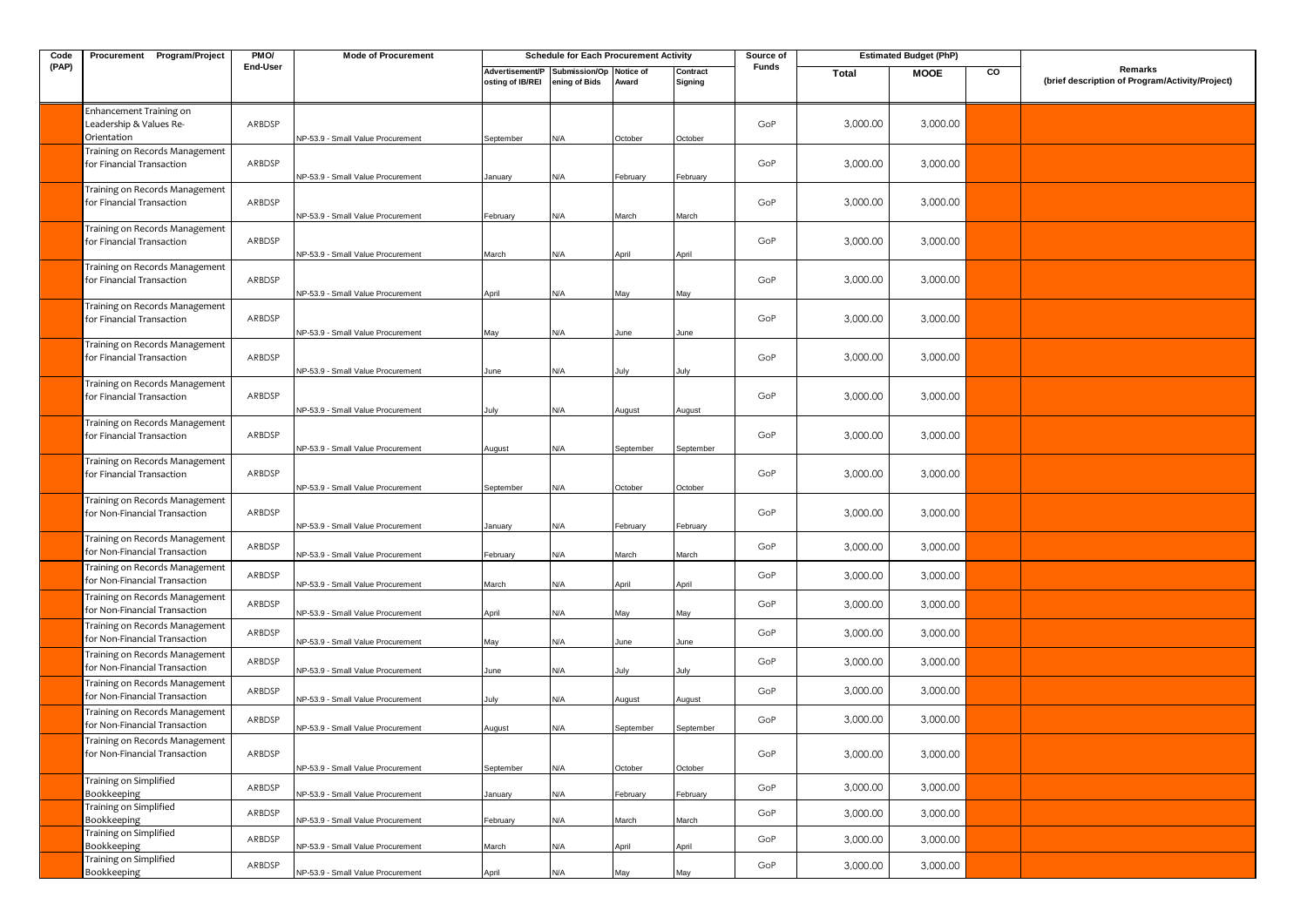| Code  | Procurement Program/Project                               | PMO/     | <b>Mode of Procurement</b>        |                                     | <b>Schedule for Each Procurement Activity</b> |                    |                     | Source of |          | <b>Estimated Budget (PhP)</b> |    |                                                            |
|-------|-----------------------------------------------------------|----------|-----------------------------------|-------------------------------------|-----------------------------------------------|--------------------|---------------------|-----------|----------|-------------------------------|----|------------------------------------------------------------|
| (PAP) |                                                           | End-User |                                   | Advertisement/P<br>osting of IB/REI | Submission/Op<br>ening of Bids                | Notice of<br>Award | Contract<br>Signing | Funds     | Total    | <b>MOOE</b>                   | CO | Remarks<br>(brief description of Program/Activity/Project) |
|       | Training on Simplified<br>Bookkeeping                     | ARBDSP   | NP-53.9 - Small Value Procurement | May                                 | N/A                                           | June               | June                | GoP       | 3,000.00 | 3,000.00                      |    |                                                            |
|       | Training on Simplified<br>Bookkeeping                     | ARBDSP   | NP-53.9 - Small Value Procurement | June                                | N/A                                           | July               | July                | GoP       | 3,000.00 | 3,000.00                      |    |                                                            |
|       | Training on Simplified<br>Bookkeeping                     | ARBDSP   | NP-53.9 - Small Value Procurement | July                                | N/A                                           | August             | August              | GoP       | 3,000.00 | 3,000.00                      |    |                                                            |
|       | Training on Simplified<br>Bookkeeping                     | ARBDSP   | NP-53.9 - Small Value Procurement | August                              | N/A                                           | September          | September           | GoP       | 3,000.00 | 3,000.00                      |    |                                                            |
|       | Training on Simplified<br>Bookkeeping                     | ARBDSP   | NP-53.9 - Small Value Procurement | September                           | N/A                                           | October            | October             | GoP       | 3,000.00 | 3,000.00                      |    |                                                            |
|       | Leadership & Values Re-<br>Orientation Training for ARBOs | ARBDSP   | NP-53.9 - Small Value Procurement | January                             | N/A                                           | February           | February            | GoP       | 3,000.00 | 3,000.00                      |    |                                                            |
|       | Leadership & Values Re-<br>Orientation Training for ARBOs | ARBDSP   | NP-53.9 - Small Value Procurement | February                            | N/A                                           | March              | March               | GoP       | 3,000.00 | 3,000.00                      |    |                                                            |
|       | Leadership & Values Re-<br>Orientation Training for ARBOs | ARBDSP   | NP-53.9 - Small Value Procurement | March                               | N/A                                           | April              | April               | GoP       | 3,000.00 | 3,000.00                      |    |                                                            |
|       | Leadership & Values Re-<br>Orientation Training for ARBOs | ARBDSP   | NP-53.9 - Small Value Procurement | April                               | N/A                                           | May                | May                 | GoP       | 3,000.00 | 3,000.00                      |    |                                                            |
|       | Leadership & Values Re-<br>Orientation Training for ARBOs | ARBDSP   | NP-53.9 - Small Value Procurement | May                                 | N/A                                           | June               | June                | GoP       | 3,000.00 | 3,000.00                      |    |                                                            |
|       | Leadership & Values Re-<br>Orientation Training for ARBOs | ARBDSP   | NP-53.9 - Small Value Procurement | June                                | N/A                                           | July               | July                | GoP       | 3,000.00 | 3,000.00                      |    |                                                            |
|       | Leadership & Values Re-<br>Orientation Training for ARBOs | ARBDSP   | NP-53.9 - Small Value Procurement | July                                | N/A                                           | August             | August              | GoP       | 3,000.00 | 3,000.00                      |    |                                                            |
|       | Leadership & Values Re-<br>Orientation Training for ARBOs | ARBDSP   | NP-53.9 - Small Value Procurement | August                              | N/A                                           | September          | September           | GoP       | 3,000.00 | 3,000.00                      |    |                                                            |
|       | Leadership & Values Re-<br>Orientation Training for ARBOs | ARBDSP   | NP-53.9 - Small Value Procurement | September                           | N/A                                           | October            | October             | GoP       | 3,000.00 | 3,000.00                      |    |                                                            |
|       | Training on Records Keeping                               | ARBDSP   | NP-53.9 - Small Value Procurement | January                             | N/A                                           | February           | February            | GoP       | 3,000.00 | 3,000.00                      |    |                                                            |
|       | Training on Records Keeping                               | ARBDSP   | NP-53.9 - Small Value Procurement | February                            | N/A                                           | March              | March               | GoP       | 3,000.00 | 3,000.00                      |    |                                                            |
|       | Training on Records Keeping                               | ARBDSP   | NP-53.9 - Small Value Procurement | March                               | N/A                                           | April              | April               | GoP       | 3,000.00 | 3,000.00                      |    |                                                            |
|       | Training on Records Keeping                               | ARBDSP   | NP-53.9 - Small Value Procurement | April                               | N/A                                           | May                | May                 | GoP       | 3,000.00 | 3,000.00                      |    |                                                            |
|       | Training on Records Keeping                               | ARBDSP   | NP-53.9 - Small Value Procurement | May                                 | N/A                                           | June               | June                | GoP       | 3,000.00 | 3,000.00                      |    |                                                            |
|       | Training on Records Keeping                               | ARBDSP   | NP-53.9 - Small Value Procurement | June                                | N/A                                           | July               | July                | GoP       | 3,000.00 | 3,000.00                      |    |                                                            |
|       | Training on Records Keeping                               | ARBDSP   | NP-53.9 - Small Value Procurement | July                                | N/A                                           | August             | August              | GoP       | 3,000.00 | 3,000.00                      |    |                                                            |
|       | Training on Records Keeping                               | ARBDSP   | NP-53.9 - Small Value Procurement | August                              | N/A                                           | September          | September           | GoP       | 3,000.00 | 3,000.00                      |    |                                                            |
|       | Training on Records Keeping                               | ARBDSP   | NP-53.9 - Small Value Procurement | September                           | N/A                                           | October            | October             | GoP       | 3,000.00 | 3,000.00                      |    |                                                            |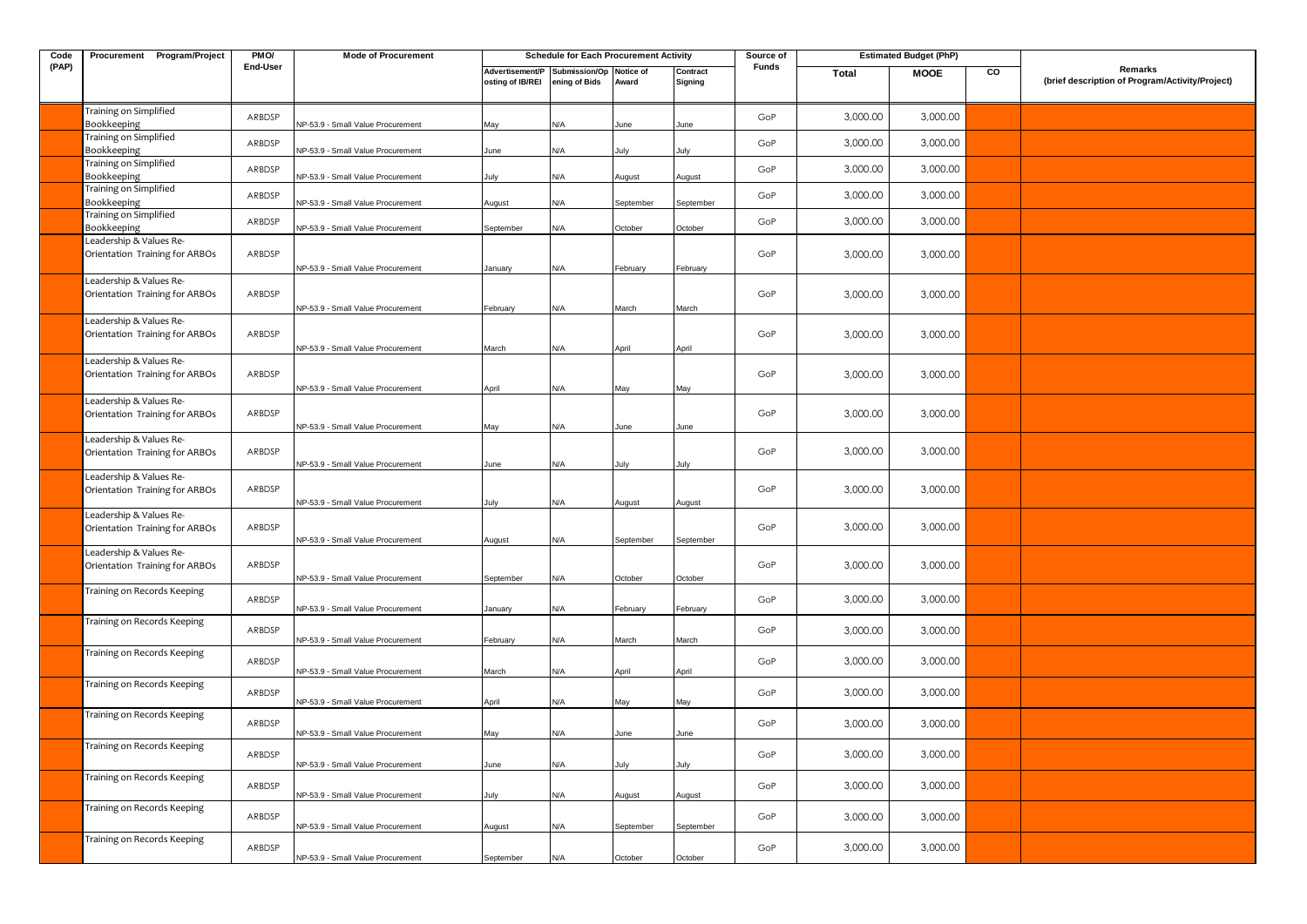| Code  | Procurement Program/Project                                                        | PMO/     | <b>Mode of Procurement</b>        |                                     | <b>Schedule for Each Procurement Activity</b> |                    |                     | Source of |              | <b>Estimated Budget (PhP)</b> |    |                                                            |
|-------|------------------------------------------------------------------------------------|----------|-----------------------------------|-------------------------------------|-----------------------------------------------|--------------------|---------------------|-----------|--------------|-------------------------------|----|------------------------------------------------------------|
| (PAP) |                                                                                    | End-User |                                   | Advertisement/P<br>osting of IB/REI | Submission/Op<br>ening of Bids                | Notice of<br>Award | Contract<br>Signing | Funds     | <b>Total</b> | <b>MOOE</b>                   | CO | Remarks<br>(brief description of Program/Activity/Project) |
|       | Training Workshop on the<br>Preparation of Financial<br><b>Statement for ARBOs</b> | ARBDSP   | NP-53.9 - Small Value Procurement | January                             | N/A                                           | February           | February            | GoP       | 3,000.00     | 3,000.00                      |    |                                                            |
|       | Training Workshop on the<br>Preparation of Financial<br>Statement for ARBOs        | ARBDSP   | NP-53.9 - Small Value Procurement | February                            | N/A                                           | March              | March               | GoP       | 3,000.00     | 3,000.00                      |    |                                                            |
|       | Training Workshop on the<br>Preparation of Financial<br><b>Statement for ARBOs</b> | ARBDSP   | NP-53.9 - Small Value Procurement | March                               | N/A                                           | April              | April               | GoP       | 3,000.00     | 3,000.00                      |    |                                                            |
|       | Training Workshop on the<br>Preparation of Financial<br><b>Statement for ARBOs</b> | ARBDSP   | NP-53.9 - Small Value Procurement | April                               | N/A                                           | May                | May                 | GoP       | 3,000.00     | 3,000.00                      |    |                                                            |
|       | Training Workshop on the<br>Preparation of Financial<br>Statement for ARBOs        | ARBDSP   | NP-53.9 - Small Value Procurement | May                                 | N/A                                           | June               | June                | GoP       | 3,000.00     | 3,000.00                      |    |                                                            |
|       | Training Workshop on the<br>Preparation of Financial<br><b>Statement for ARBOs</b> | ARBDSP   | NP-53.9 - Small Value Procurement | June                                | N/A                                           | July               | July                | GoP       | 3,000.00     | 3,000.00                      |    |                                                            |
|       | Training Workshop on the<br>Preparation of Financial<br>Statement for ARBOs        | ARBDSP   | NP-53.9 - Small Value Procurement | July                                | N/A                                           | August             | August              | GoP       | 3,000.00     | 3,000.00                      |    |                                                            |
|       | Training Workshop on the<br>Preparation of Financial<br>Statement for ARBOs        | ARBDSP   | NP-53.9 - Small Value Procurement | August                              | N/A                                           | September          | September           | GoP       | 3,000.00     | 3,000.00                      |    |                                                            |
|       | Training Workshop on the<br>Preparation of Financial<br>Statement for ARBOs        | ARBDSP   | NP-53.9 - Small Value Procurement | September                           | N/A                                           | October            | October             | GoP       | 3,000.00     | 3,000.00                      |    |                                                            |
|       | Workshop on the Basic Process<br>Flow of Internal Audit for ARBOs                  | ARBDSP   | NP-53.9 - Small Value Procurement | January                             | N/A                                           | February           | February            | GoP       | 3,000.00     | 3,000.00                      |    |                                                            |
|       | Workshop on the Basic Process<br>Flow of Internal Audit for ARBOs                  | ARBDSP   | NP-53.9 - Small Value Procurement | February                            | N/A                                           | March              | March               | GoP       | 3,000.00     | 3,000.00                      |    |                                                            |
|       | Workshop on the Basic Process<br>Flow of Internal Audit for ARBOs                  | ARBDSP   | NP-53.9 - Small Value Procurement | March                               | N/A                                           | April              | April               | GoP       | 3,000.00     | 3,000.00                      |    |                                                            |
|       | Workshop on the Basic Process<br>Flow of Internal Audit for ARBOs                  | ARBDSP   | NP-53.9 - Small Value Procurement | April                               | N/A                                           | May                | May                 | GoP       | 3,000.00     | 3,000.00                      |    |                                                            |
|       | Workshop on the Basic Process<br>Flow of Internal Audit for ARBOs                  | ARBDSP   | NP-53.9 - Small Value Procurement | May                                 | N/A                                           | June               | June                | GoP       | 3,000.00     | 3,000.00                      |    |                                                            |
|       | Workshop on the Basic Process<br>Flow of Internal Audit for ARBOs                  | ARBDSP   | NP-53.9 - Small Value Procurement | June                                | N/A                                           | July               | July                | GoP       | 3,000.00     | 3,000.00                      |    |                                                            |
|       | Workshop on the Basic Process<br>Flow of Internal Audit for ARBOs                  | ARBDSP   | NP-53.9 - Small Value Procurement | July                                | N/A                                           | August             | August              | GoP       | 3,000.00     | 3,000.00                      |    |                                                            |
|       | Workshop on the Basic Process<br>Flow of Internal Audit for ARBOs                  | ARBDSP   | NP-53.9 - Small Value Procurement | August                              | N/A                                           | September          | September           | GoP       | 3,000.00     | 3,000.00                      |    |                                                            |
|       | Workshop on the Basic Process<br>Flow of Internal Audit for ARBOs                  | ARBDSP   | NP-53.9 - Small Value Procurement | September                           | N/A                                           | October            | October             | GoP       | 3,000.00     | 3,000.00                      |    |                                                            |
|       | <b>Financial Education Training</b>                                                | ARBDSP   | NP-53.9 - Small Value Procurement | January                             | N/A                                           | February           | February            | GoP       | 3,000.00     | 3,000.00                      |    |                                                            |
|       | Financial Education Training                                                       | ARBDSP   | NP-53.9 - Small Value Procurement | February                            | N/A                                           | March              | March               | GoP       | 3,000.00     | 3,000.00                      |    |                                                            |
|       | Financial Education Training                                                       | ARBDSP   | NP-53.9 - Small Value Procurement | March                               | $\mathsf{N}/\mathsf{A}$                       | April              | April               | GoP       | 3,000.00     | 3,000.00                      |    |                                                            |
|       | <b>Financial Education Training</b>                                                | ARBDSP   | NP-53.9 - Small Value Procurement | April                               | $\mathsf{N}/\mathsf{A}$                       | May                | May                 | GoP       | 3,000.00     | 3,000.00                      |    |                                                            |
|       | <b>Financial Education Training</b>                                                | ARBDSP   | NP-53.9 - Small Value Procurement | May                                 | N/A                                           | June               | June                | GoP       | 3,000.00     | 3,000.00                      |    |                                                            |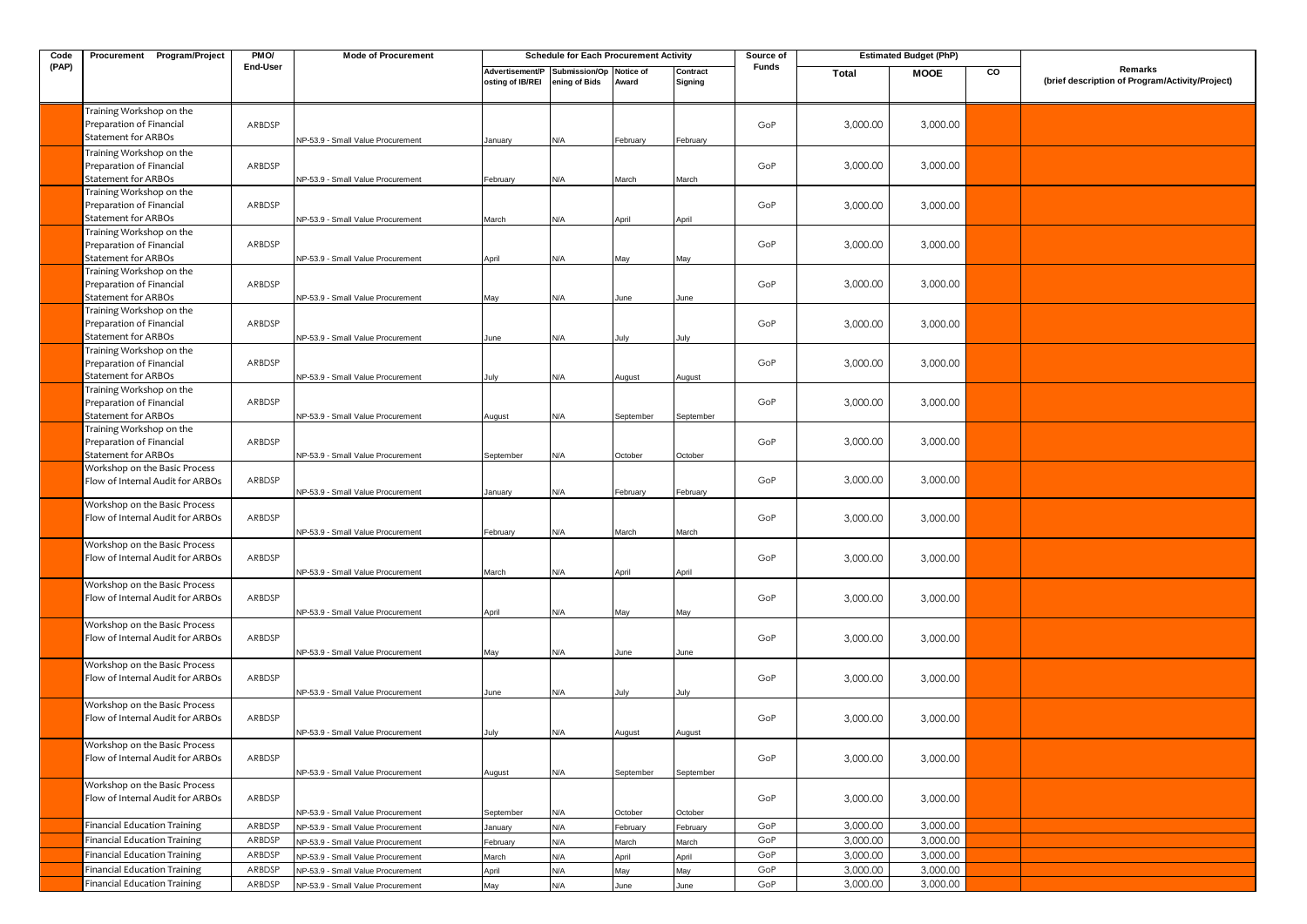| Code  | Procurement Program/Project                                         | PMO/     | <b>Mode of Procurement</b>        |                                     | <b>Schedule for Each Procurement Activity</b> |                    |                     | Source of    |              | <b>Estimated Budget (PhP)</b> |    |                                                            |
|-------|---------------------------------------------------------------------|----------|-----------------------------------|-------------------------------------|-----------------------------------------------|--------------------|---------------------|--------------|--------------|-------------------------------|----|------------------------------------------------------------|
| (PAP) |                                                                     | End-User |                                   | Advertisement/P<br>osting of IB/REI | Submission/Op<br>ening of Bids                | Notice of<br>Award | Contract<br>Signing | <b>Funds</b> | <b>Total</b> | <b>MOOE</b>                   | CO | Remarks<br>(brief description of Program/Activity/Project) |
|       | <b>Financial Education Training</b>                                 | ARBDSP   | NP-53.9 - Small Value Procurement | June                                | N/A                                           | July               | July                | GoP          | 3,000.00     | 3,000.00                      |    |                                                            |
|       | <b>Financial Education Training</b>                                 | ARBDSP   | NP-53.9 - Small Value Procurement | July                                | N/A                                           | August             | August              | GoP          | 3,000.00     | 3,000.00                      |    |                                                            |
|       | <b>Financial Education Training</b>                                 | ARBDSP   | VP-53.9 - Small Value Procurement | August                              | N/A                                           | September          | September           | GoP          | 3,000.00     | 3,000.00                      |    |                                                            |
|       | <b>Financial Education Training</b>                                 | ARBDSP   | NP-53.9 - Small Value Procurement | September                           | N/A                                           | October            | October             | GoP          | 3,000.00     | 3,000.00                      |    |                                                            |
|       | Parliamentary Procedure Training<br>for ARBOs                       | ARBDSP   | NP-53.9 - Small Value Procurement | January                             | N/A                                           | February           | February            | GoP          | 3,000.00     | 3,000.00                      |    |                                                            |
|       | Parliamentary Procedure Training<br>for ARBOs                       | ARBDSP   | NP-53.9 - Small Value Procurement | February                            | N/A                                           | March              | March               | GoP          | 3,000.00     | 3,000.00                      |    |                                                            |
|       | Parliamentary Procedure Training<br>for ARBOs                       | ARBDSP   | NP-53.9 - Small Value Procurement | March                               | N/A                                           | April              | April               | GoP          | 3,000.00     | 3,000.00                      |    |                                                            |
|       | Parliamentary Procedure Training<br>for ARBOs                       | ARBDSP   | NP-53.9 - Small Value Procurement | April                               | N/A                                           | May                | May                 | GoP          | 3,000.00     | 3,000.00                      |    |                                                            |
|       | Parliamentary Procedure Training<br>for ARBOs                       | ARBDSP   | NP-53.9 - Small Value Procurement | May                                 | N/A                                           | June               | June                | GoP          | 3,000.00     | 3,000.00                      |    |                                                            |
|       | Parliamentary Procedure Training<br>for ARBOs                       | ARBDSP   | NP-53.9 - Small Value Procurement | June                                | N/A                                           | July               | July                | GoP          | 3,000.00     | 3,000.00                      |    |                                                            |
|       | Parliamentary Procedure Training<br>for ARBOs                       | ARBDSP   | NP-53.9 - Small Value Procurement | July                                | N/A                                           | August             | August              | GoP          | 3,000.00     | 3,000.00                      |    |                                                            |
|       | Parliamentary Procedure Training<br>for ARBOs                       | ARBDSP   | NP-53.9 - Small Value Procurement | August                              | N/A                                           | September          | September           | GoP          | 3,000.00     | 3,000.00                      |    |                                                            |
|       | Parliamentary Procedure Training<br>for ARBOs                       | ARBDSP   | NP-53.9 - Small Value Procurement | September                           | N/A                                           | October            | October             | GoP          | 3,000.00     | 3,000.00                      |    |                                                            |
|       | Credit Management & Deliquency<br><b>Control Training for ARBOs</b> | ARBDSP   | NP-53.9 - Small Value Procurement | January                             | N/A                                           | February           | February            | GoP          | 3,000.00     | 3,000.00                      |    |                                                            |
|       | Credit Management & Deliquency<br><b>Control Training for ARBOs</b> | ARBDSP   | NP-53.9 - Small Value Procurement | February                            | N/A                                           | March              | March               | GoP          | 3,000.00     | 3,000.00                      |    |                                                            |
|       | Credit Management & Deliquency<br><b>Control Training for ARBOs</b> | ARBDSP   | NP-53.9 - Small Value Procurement | March                               | N/A                                           | April              | April               | GoP          | 3,000.00     | 3,000.00                      |    |                                                            |
|       | Credit Management & Deliquency<br><b>Control Training for ARBOs</b> | ARBDSP   | NP-53.9 - Small Value Procurement | April                               | N/A                                           | May                | May                 | GoP          | 3,000.00     | 3,000.00                      |    |                                                            |
|       | Credit Management & Deliquency<br><b>Control Training for ARBOs</b> | ARBDSP   | NP-53.9 - Small Value Procurement | May                                 | N/A                                           | June               | June                | GoP          | 3,000.00     | 3,000.00                      |    |                                                            |
|       | Credit Management & Deliquency<br><b>Control Training for ARBOs</b> | ARBDSP   | NP-53.9 - Small Value Procurement | June                                | N/A                                           | July               | July                | GoP          | 3,000.00     | 3,000.00                      |    |                                                            |
|       | Credit Management & Deliquency<br><b>Control Training for ARBOs</b> | ARBDSP   | NP-53.9 - Small Value Procurement | July                                | N/A                                           | August             | August              | GoP          | 3,000.00     | 3,000.00                      |    |                                                            |
|       | Credit Management & Deliquency<br><b>Control Training for ARBOs</b> | ARBDSP   | NP-53.9 - Small Value Procurement | August                              | N/A                                           | September          | September           | GoP          | 3,000.00     | 3,000.00                      |    |                                                            |
|       | Credit Management & Deliquency<br><b>Control Training for ARBOs</b> | ARBDSP   | NP-53.9 - Small Value Procurement | September                           | N/A                                           | October            | October             | GoP          | 3,000.00     | 3,000.00                      |    |                                                            |
|       | Enterpreneuriel & Business<br>Management Training                   | ARBDSP   | NP-53.9 - Small Value Procurement | January                             | N/A                                           | February           | February            | GoP          | 2,222.22     | 2,222.22                      |    |                                                            |
|       | Enterpreneuriel & Business<br>Management Training                   | ARBDSP   | NP-53.9 - Small Value Procurement | February                            | N/A                                           | March              | March               | GoP          | 2,222.22     | 2,222.22                      |    |                                                            |
|       | Enterpreneuriel & Business<br>Management Training                   | ARBDSP   | NP-53.9 - Small Value Procurement | March                               | N/A                                           | April              | April               | GoP          | 2,222.22     | 2,222.22                      |    |                                                            |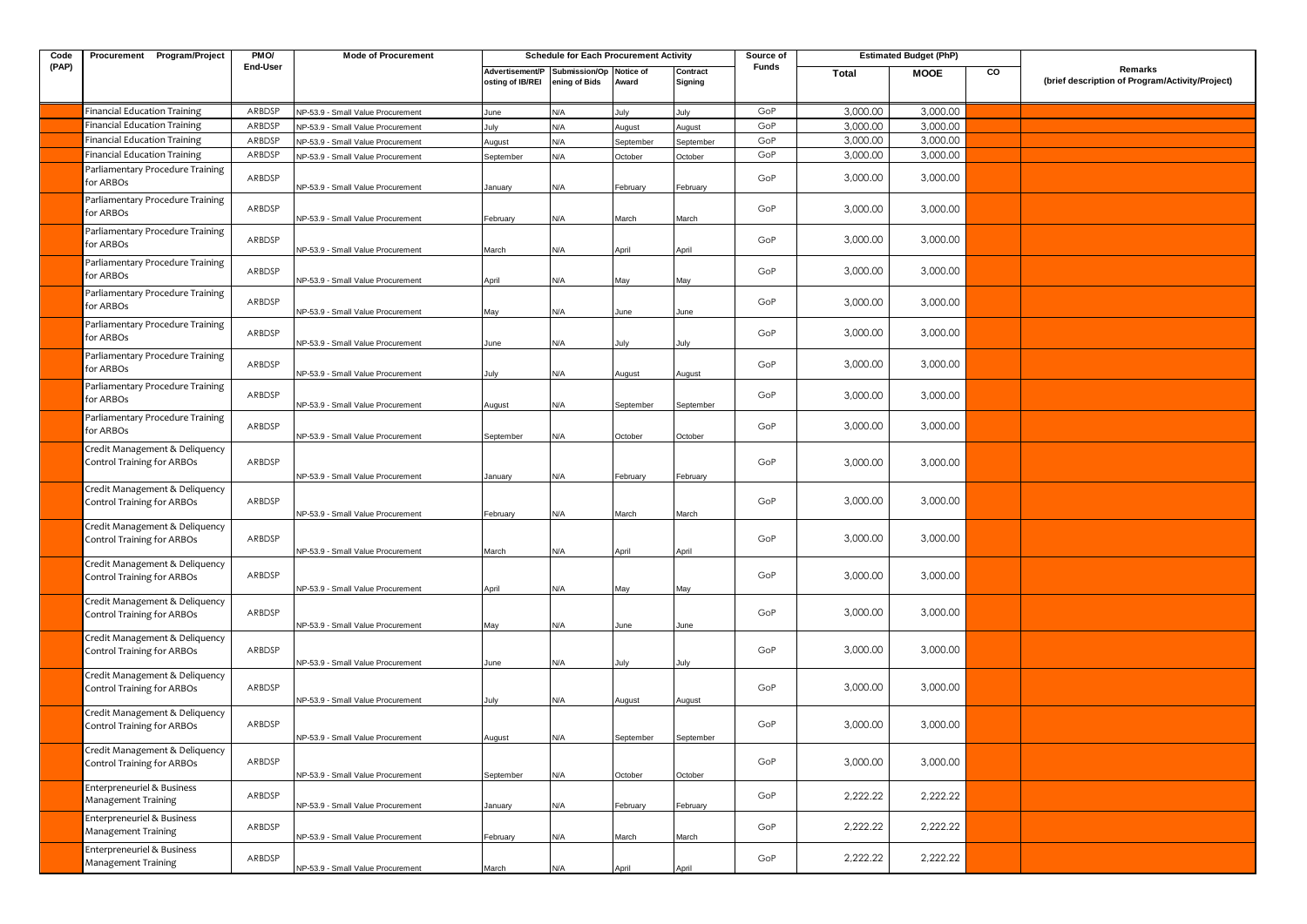| Code  | Procurement Program/Project                                      | PMO/     | <b>Mode of Procurement</b>        |                                                             | <b>Schedule for Each Procurement Activity</b> |           |                     | Source of |          | <b>Estimated Budget (PhP)</b> |    |                                                            |
|-------|------------------------------------------------------------------|----------|-----------------------------------|-------------------------------------------------------------|-----------------------------------------------|-----------|---------------------|-----------|----------|-------------------------------|----|------------------------------------------------------------|
| (PAP) |                                                                  | End-User |                                   | Advertisement/P Submission/Op Notice of<br>osting of IB/REI | ening of Bids                                 | Award     | Contract<br>Signing | Funds     | Total    | <b>MOOE</b>                   | CO | Remarks<br>(brief description of Program/Activity/Project) |
|       | Enterpreneuriel & Business<br>Management Training                | ARBDSP   | NP-53.9 - Small Value Procurement | April                                                       | N/A                                           | May       | May                 | GoP       | 2.222.22 | 2.222.22                      |    |                                                            |
|       | Enterpreneuriel & Business<br><b>Management Training</b>         | ARBDSP   | NP-53.9 - Small Value Procurement | May                                                         | N/A                                           | June      | June                | GoP       | 2,222.22 | 2,222.22                      |    |                                                            |
|       | Enterpreneuriel & Business<br>Management Training                | ARBDSP   | NP-53.9 - Small Value Procurement | June                                                        | N/A                                           | July      | July                | GoP       | 2,222.22 | 2.222.22                      |    |                                                            |
|       | Enterpreneuriel & Business<br><b>Management Training</b>         | ARBDSP   | NP-53.9 - Small Value Procurement | July                                                        | N/A                                           | August    | August              | GoP       | 2,222.22 | 2,222.22                      |    |                                                            |
|       | Enterpreneuriel & Business<br><b>Management Training</b>         | ARBDSP   | NP-53.9 - Small Value Procurement | August                                                      | N/A                                           | September | September           | GoP       | 2,222.22 | 2,222.22                      |    |                                                            |
|       | Enterpreneuriel & Business<br>Management Training                | ARBDSP   | NP-53.9 - Small Value Procurement | September                                                   | N/A                                           | October   | October             | GoP       | 2,222.22 | 2,222.22                      |    |                                                            |
|       | Strategic Development Planning<br>Seminar-Workshop               | ARBDSP   | NP-53.9 - Small Value Procurement | January                                                     | N/A                                           | February  | February            | GoP       | 3,000.00 | 3,000.00                      |    |                                                            |
|       | Strategic Development Planning<br>Seminar-Workshop               | ARBDSP   | NP-53.9 - Small Value Procurement | February                                                    | N/A                                           | March     | March               | GoP       | 3,000.00 | 3,000.00                      |    |                                                            |
|       | Strategic Development Planning<br>Seminar-Workshop               | ARBDSP   | NP-53.9 - Small Value Procurement | March                                                       | N/A                                           | April     | April               | GoP       | 3,000.00 | 3,000.00                      |    |                                                            |
|       | <b>Strategic Development Planning</b><br>Seminar-Workshop        | ARBDSP   | NP-53.9 - Small Value Procurement | April                                                       | N/A                                           | May       | May                 | GoP       | 3,000.00 | 3,000.00                      |    |                                                            |
|       | Strategic Development Planning<br>Seminar-Workshop               | ARBDSP   | NP-53.9 - Small Value Procurement | May                                                         | N/A                                           | June      | June                | GoP       | 3,000.00 | 3,000.00                      |    |                                                            |
|       | Strategic Development Planning<br>Seminar-Workshop               | ARBDSP   | NP-53.9 - Small Value Procurement | June                                                        | N/A                                           | July      | July                | GoP       | 3,000.00 | 3,000.00                      |    |                                                            |
|       | <b>Strategic Development Planning</b><br>Seminar-Workshop        | ARBDSP   | NP-53.9 - Small Value Procurement | July                                                        | N/A                                           | August    | August              | GoP       | 3,000.00 | 3,000.00                      |    |                                                            |
|       | <b>Strategic Development Planning</b><br>Seminar-Workshop        | ARBDSP   | NP-53.9 - Small Value Procurement | August                                                      | N/A                                           | September | September           | GoP       | 3,000.00 | 3,000.00                      |    |                                                            |
|       | <b>Strategic Development Planning</b><br>Seminar-Workshop        | ARBDSP   | NP-53.9 - Small Value Procurement | September                                                   | N/A                                           | October   | October             | GoP       | 3,000.00 | 3,000.00                      |    |                                                            |
|       | Seminar Workshop on<br>Organizational Management &<br>Governance | ARBDSP   | NP-53.9 - Small Value Procurement | January                                                     | N/A                                           | February  | February            | GoP       | 3,000.00 | 3,000.00                      |    |                                                            |
|       | Seminar Workshop on<br>Organizational Management &<br>Governance | ARBDSP   | NP-53.9 - Small Value Procurement | February                                                    | N/A                                           | March     | March               | GoP       | 3,000.00 | 3,000.00                      |    |                                                            |
|       | Seminar Workshop on<br>Organizational Management &<br>Governance | ARBDSP   | NP-53.9 - Small Value Procurement | March                                                       | N/A                                           | April     | April               | GoP       | 3,000.00 | 3,000.00                      |    |                                                            |
|       | Seminar Workshop on<br>Organizational Management &<br>Governance | ARBDSP   | NP-53.9 - Small Value Procurement | April                                                       | N/A                                           | May       | May                 | GoP       | 3,000.00 | 3,000.00                      |    |                                                            |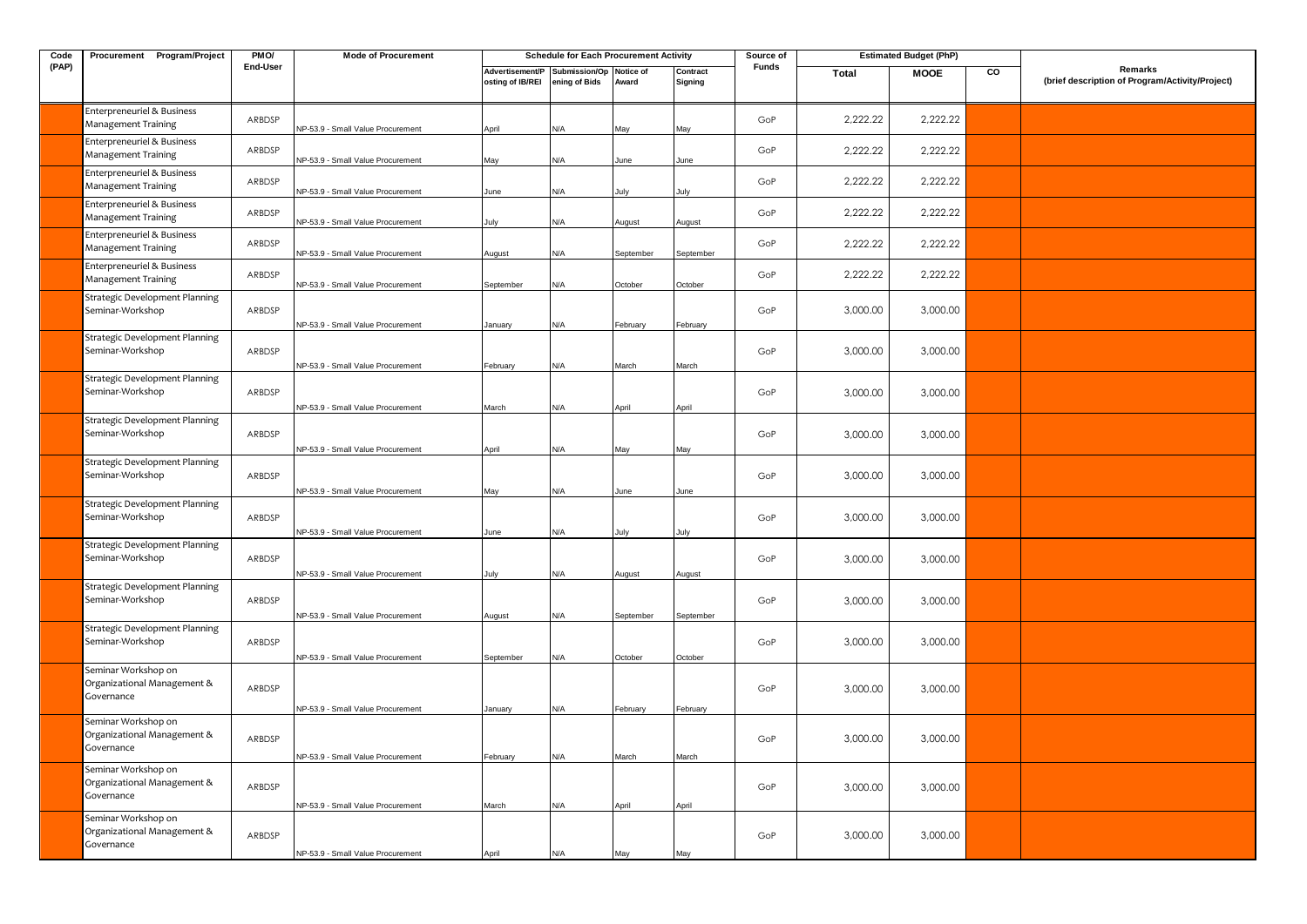| Code  | Procurement Program/Project                                                                               | PM <sub>O</sub> | <b>Mode of Procurement</b>                                             |                                     | <b>Schedule for Each Procurement Activity</b> |                |                     | Source of |          | <b>Estimated Budget (PhP)</b> |    |                                                            |
|-------|-----------------------------------------------------------------------------------------------------------|-----------------|------------------------------------------------------------------------|-------------------------------------|-----------------------------------------------|----------------|---------------------|-----------|----------|-------------------------------|----|------------------------------------------------------------|
| (PAP) |                                                                                                           | End-User        |                                                                        | Advertisement/P<br>osting of IB/REI | Submission/Op Notice of<br>ening of Bids      | Award          | Contract<br>Signing | Funds     | Total    | <b>MOOE</b>                   | CO | Remarks<br>(brief description of Program/Activity/Project) |
|       | Seminar Workshop on<br>Organizational Management &<br>Governance                                          | ARBDSP          | NP-53.9 - Small Value Procurement                                      | May                                 | N/A                                           | June           | June                | GoP       | 3,000.00 | 3,000.00                      |    |                                                            |
|       | Seminar Workshop on<br>Organizational Management &<br>Governance                                          | ARBDSP          | NP-53.9 - Small Value Procurement                                      | June                                | ۷/A                                           | lulv           | lulv                | GoP       | 3,000.00 | 3,000.00                      |    |                                                            |
|       | Seminar Workshop on<br>Organizational Management &<br>Governance                                          | ARBDSP          | NP-53.9 - Small Value Procurement                                      | July                                | ۷/A                                           | August         | August              | GoP       | 3,000.00 | 3,000.00                      |    |                                                            |
|       | Seminar Workshop on<br>Organizational Management &<br>Governance                                          | ARBDSP          | NP-53.9 - Small Value Procurement                                      | August                              | N/A                                           | September      | September           | GoP       | 3,000.00 | 3,000.00                      |    |                                                            |
|       | Seminar Workshop on<br>Organizational Management &<br>Governance                                          | ARBDSP          | NP-53.9 - Small Value Procurement                                      | September                           | N/A                                           | October        | October             | GoP       | 3,000.00 | 3,000.00                      |    |                                                            |
|       | Seminar Workhop on Strategic<br>Development Plan Preparation For<br>ARBOs                                 | ARBDSP          | NP-53.9 - Small Value Procurement                                      | January                             | ۷/A                                           | February       | February            | GoP       | 3,000.00 | 3,000.00                      |    |                                                            |
|       | Seminar Workhop on Strategic<br>Development Plan Preparation For<br>ARBOs                                 | ARBDSP          | NP-53.9 - Small Value Procurement                                      | February                            | N/A                                           | March          | March               | GoP       | 3,000.00 | 3,000.00                      |    |                                                            |
|       | Seminar Workhop on Strategic<br>Development Plan Preparation For<br>ARBOs                                 | ARBDSP          | NP-53.9 - Small Value Procurement                                      | March                               | ۷/A                                           | April          | April               | GoP       | 3,000.00 | 3,000.00                      |    |                                                            |
|       | Seminar Workhop on Strategic<br>Development Plan Preparation For<br>ARBOs<br>Seminar Workhop on Strategic | ARBDSP          | NP-53.9 - Small Value Procurement                                      | April                               | N/A                                           | Mav            | Mav                 | GoP       | 3,000.00 | 3,000.00                      |    |                                                            |
|       | Development Plan Preparation For<br>ARBOs<br>Seminar Workhop on Strategic                                 | ARBDSP          | NP-53.9 - Small Value Procurement                                      | May                                 | N/A                                           | June           | June                | GoP       | 3,000.00 | 3,000.00                      |    |                                                            |
|       | Development Plan Preparation For<br>ARBOs<br>Seminar Workhop on Strategic                                 | ARBDSP          | NP-53.9 - Small Value Procurement                                      | June                                | ۷A/                                           | July           | July                | GoP       | 3,000.00 | 3,000.00                      |    |                                                            |
|       | Development Plan Preparation For<br>ARBOs<br>Seminar Workhop on Strategic                                 | ARBDSP          | NP-53.9 - Small Value Procurement                                      | July                                | N/A                                           | August         | August              | GoP       | 3,000.00 | 3,000.00                      |    |                                                            |
|       | Development Plan Preparation For<br>ARBOs<br>Seminar Workhop on Strategic                                 | ARBDSP          | NP-53.9 - Small Value Procurement                                      | August                              | N/A                                           | September      | September           | GoP       | 3,000.00 | 3,000.00                      |    |                                                            |
|       | Development Plan Preparation For<br>ARBOs<br>Enhancement Training on                                      | ARBDSP          | NP-53.9 - Small Value Procurement                                      | September                           | ۷/A                                           | October        | October             | GoP       | 3,000.00 | 3,000.00                      |    |                                                            |
|       | Organizational Policy System &<br>Procedures (PSPs)                                                       | ARBDSP          | NP-53.9 - Small Value Procurement                                      | lanuary                             | N/A                                           | February       | February            | GoP       | 3,000.00 | 3,000.00                      |    |                                                            |
|       | Enhancement Training on<br>Organizational Policy System &<br>Procedures (PSPs)                            | ARBDSP          |                                                                        |                                     |                                               |                |                     | GoP       | 3,000.00 | 3,000.00                      |    |                                                            |
|       | Enhancement Training on<br>Organizational Policy System &<br>Procedures (PSPs)                            | ARBDSP          | NP-53.9 - Small Value Procurement<br>NP-53.9 - Small Value Procurement | ebruary<br>March                    | N/A<br>N/A                                    | March<br>April | March<br>April      | GoP       | 3,000.00 | 3,000.00                      |    |                                                            |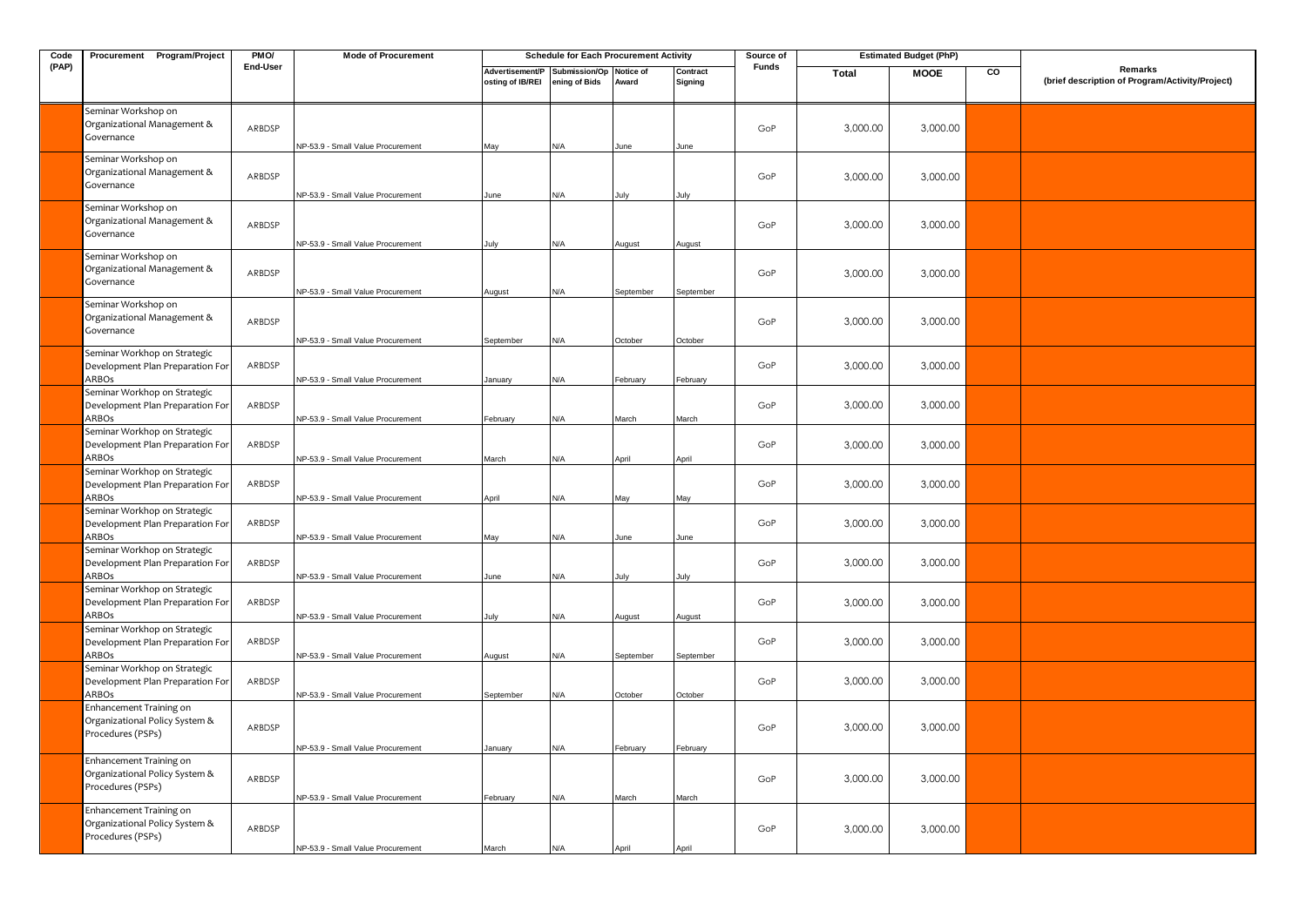| Code  | Procurement Program/Project                                                              | PMO/             | <b>Mode of Procurement</b>                                             |                                     | <b>Schedule for Each Procurement Activity</b> |                    |                     | Source of  |                      | <b>Estimated Budget (PhP)</b> |    |                                                            |
|-------|------------------------------------------------------------------------------------------|------------------|------------------------------------------------------------------------|-------------------------------------|-----------------------------------------------|--------------------|---------------------|------------|----------------------|-------------------------------|----|------------------------------------------------------------|
| (PAP) |                                                                                          | <b>End-User</b>  |                                                                        | Advertisement/P<br>osting of IB/REI | Submission/Op<br>ening of Bids                | Notice of<br>Award | Contract<br>Signing | Funds      | <b>Total</b>         | <b>MOOE</b>                   | CO | Remarks<br>(brief description of Program/Activity/Project) |
|       | Enhancement Training on<br>Organizational Policy System &<br>Procedures (PSPs)           | ARBDSP           | NP-53.9 - Small Value Procurement                                      | April                               | N/A                                           | May                | May                 | GoP        | 3,000.00             | 3,000.00                      |    |                                                            |
|       | Enhancement Training on<br>Organizational Policy System &<br>Procedures (PSPs)           | ARBDSP           | NP-53.9 - Small Value Procurement                                      | May                                 | N/A                                           | June               | June                | GoP        | 3,000.00             | 3,000.00                      |    |                                                            |
|       | Enhancement Training on<br>Organizational Policy System &<br>Procedures (PSPs)           | ARBDSP           | NP-53.9 - Small Value Procurement                                      | June                                | N/A                                           | July               | July                | GoP        | 3,000.00             | 3,000.00                      |    |                                                            |
|       | Enhancement Training on<br>Organizational Policy System &<br>Procedures (PSPs)           | ARBDSP           | NP-53.9 - Small Value Procurement                                      | July                                | N/A                                           | August             | August              | GoP        | 3,000.00             | 3,000.00                      |    |                                                            |
|       | Enhancement Training on<br>Organizational Policy System &<br>Procedures (PSPs)           | ARBDSP           | NP-53.9 - Small Value Procurement                                      | August                              | N/A                                           | September          | September           | GoP        | 3,000.00             | 3,000.00                      |    |                                                            |
|       | Enhancement Training on<br>Organizational Policy System &<br>Procedures (PSPs)           | ARBDSP           | NP-53.9 - Small Value Procurement                                      | September                           | N/A                                           | October            | October             | GoP        | 3,000.00             | 3,000.00                      |    |                                                            |
|       | Organizational Management &<br><b>Governance Training</b>                                | ARBDSP           | NP-53.9 - Small Value Procurement                                      | January                             | N/A                                           | February           | February            | GoP        | 3,000.00             | 3,000.00                      |    |                                                            |
|       | Organizational Management &<br><b>Governance Training</b>                                | ARBDSP           | NP-53.9 - Small Value Procurement                                      | February                            | N/A                                           | March              | March               | GoP        | 3,000.00             | 3,000.00                      |    |                                                            |
|       | Organizational Management &<br><b>Governance Training</b>                                | ARBDSP           | NP-53.9 - Small Value Procurement                                      | March                               | N/A                                           | April              | April               | GoP        | 3,000.00             | 3,000.00                      |    |                                                            |
|       | Organizational Management &<br><b>Governance Training</b><br>Organizational Management & | ARBDSP           | NP-53.9 - Small Value Procurement                                      | April                               | N/A                                           | May                | May                 | GoP        | 3,000.00             | 3,000.00                      |    |                                                            |
|       | <b>Governance Training</b><br>Organizational Management &                                | ARBDSP           | NP-53.9 - Small Value Procurement                                      | May                                 | N/A                                           | June               | June                | GoP        | 3,000.00             | 3,000.00                      |    |                                                            |
|       | <b>Governance Training</b><br>Organizational Management &                                | ARBDSP           | NP-53.9 - Small Value Procurement                                      | June                                | N/A                                           | July               | July                | GoP        | 3,000.00             | 3,000.00                      |    |                                                            |
|       | <b>Governance Training</b><br>Organizational Management &                                | ARBDSP           | NP-53.9 - Small Value Procurement                                      | July                                | N/A                                           | August             | August              | GoP        | 3,000.00             | 3,000.00                      |    |                                                            |
|       | <b>Governance Training</b><br>Organizational Management &                                | ARBDSP           | NP-53.9 - Small Value Procurement                                      | August                              | N/A                                           | September          | September           | GoP        | 3,000.00             | 3,000.00                      |    |                                                            |
|       | <b>Governance Training</b><br>Training on Records Keeping                                | ARBDSP           | NP-53.9 - Small Value Procurement                                      | September                           | N/A                                           | October            | October             | GoP        | 3,000.00             | 3,000.00                      |    |                                                            |
|       | Training on Records Keeping                                                              | ARBDSP<br>ARBDSP | NP-53.9 - Small Value Procurement                                      | January                             | N/A                                           | February           | February            | GoP<br>GoP | 3,000.00<br>3,000.00 | 3,000.00<br>3,000.00          |    |                                                            |
|       | Training on Records Keeping                                                              | ARBDSP           | NP-53.9 - Small Value Procurement<br>NP-53.9 - Small Value Procurement | February<br>March                   | N/A<br>N/A                                    | March<br>April     | March<br>April      | GoP        | 3,000.00             | 3,000.00                      |    |                                                            |
|       | Training on Records Keeping                                                              | ARBDSP           | NP-53.9 - Small Value Procurement                                      | April                               | N/A                                           | May                | May                 | GoP        | 3,000.00             | 3,000.00                      |    |                                                            |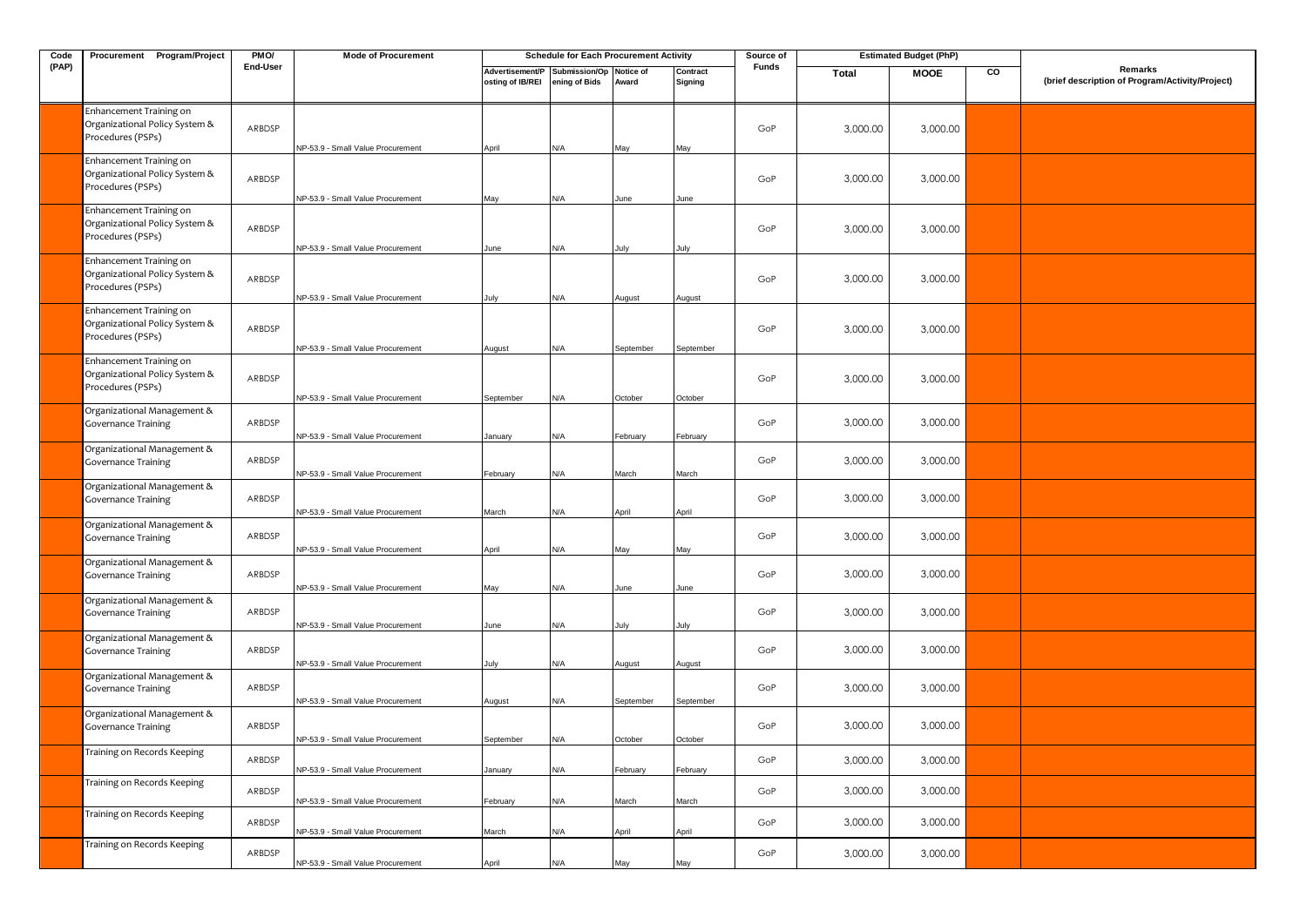| Code  | Procurement Program/Project                                                                                     | PMO/     | <b>Mode of Procurement</b>        |                                     | <b>Schedule for Each Procurement Activity</b> |                    |                     | Source of    |           | <b>Estimated Budget (PhP)</b> |    |                                                            |
|-------|-----------------------------------------------------------------------------------------------------------------|----------|-----------------------------------|-------------------------------------|-----------------------------------------------|--------------------|---------------------|--------------|-----------|-------------------------------|----|------------------------------------------------------------|
| (PAP) |                                                                                                                 | End-User |                                   | Advertisement/P<br>osting of IB/REI | Submission/Op<br>ening of Bids                | Notice of<br>Award | Contract<br>Signing | <b>Funds</b> | Total     | <b>MOOE</b>                   | CO | Remarks<br>(brief description of Program/Activity/Project) |
|       | Training on Records Keeping                                                                                     | ARBDSP   | NP-53.9 - Small Value Procurement | May                                 | ۷/A                                           | June               | June                | GoP          | 3,000.00  | 3,000.00                      |    |                                                            |
|       | Training on Records Keeping                                                                                     | ARBDSP   | NP-53.9 - Small Value Procurement | June                                | N/A                                           | ulv                | July                | GoP          | 3,000.00  | 3,000.00                      |    |                                                            |
|       | Training on Records Keeping                                                                                     | ARBDSP   | NP-53.9 - Small Value Procurement | July                                | N/A                                           | August             | August              | GoP          | 3,000.00  | 3,000.00                      |    |                                                            |
|       | Training on Records Keeping                                                                                     | ARBDSP   | NP-53.9 - Small Value Procurement | August                              | N/A                                           | September          | September           | GoP          | 3,000.00  | 3,000.00                      |    |                                                            |
|       | Training on Records Keeping                                                                                     | ARBDSP   | NP-53.9 - Small Value Procurement | September                           | N/A                                           | October            | October             | GoP          | 3,000.00  | 3,000.00                      |    |                                                            |
|       | Coaching & Mentoring on<br>Strategic Development Plan &<br>Annual Operations Plan<br>Prenaratio                 | ARBDSP   | NP-53.9 - Small Value Procurement | January                             | N/A                                           | February           | February            | GoP          | 3,000.00  | 3,000.00                      |    |                                                            |
|       | Coaching & Mentoring on<br>Strategic Development Plan &<br>Annual Operations Plan<br>Prenaration                | ARBDSP   | NP-53.9 - Small Value Procurement | February                            | N/A                                           | March              | March               | GoP          | 3,000.00  | 3,000.00                      |    |                                                            |
|       | Coaching & Mentoring on<br>Strategic Development Plan &<br>Annual Operations Plan                               | ARBDSP   | NP-53.9 - Small Value Procurement | March                               | ۷/A                                           | April              | April               | GoP          | 3,000.00  | 3,000.00                      |    |                                                            |
|       | Prenaration<br>Coaching & Mentoring on<br>Strategic Development Plan &<br>Annual Operations Plan<br>Preparation | ARBDSP   | NP-53.9 - Small Value Procurement | April                               | N/A                                           | May                | May                 | GoP          | 3,000.00  | 3,000.00                      |    |                                                            |
|       | Coaching & Mentoring on<br>Strategic Development Plan &<br>Annual Operations Plan<br>Prenaration                | ARBDSP   | NP-53.9 - Small Value Procurement | May                                 | N/A                                           | June               | June                | GoP          | 3,000.00  | 3,000.00                      |    |                                                            |
|       | Coaching & Mentoring on<br>Strategic Development Plan &<br>Annual Operations Plan<br>Prenaratio                 | ARBDSP   | NP-53.9 - Small Value Procurement | June                                | N/A                                           | July               | July                | GoP          | 3,000.00  | 3,000.00                      |    |                                                            |
|       | Coaching & Mentoring on<br>Strategic Development Plan &<br>Annual Operations Plan<br>Prenaration                | ARBDSP   | NP-53.9 - Small Value Procurement | July                                | N/A                                           | August             | August              | GoP          | 3,000.00  | 3,000.00                      |    |                                                            |
|       | Coaching & Mentoring on<br>Strategic Development Plan &<br>Annual Operations Plan<br><b>Preparation</b>         | ARBDSP   | NP-53.9 - Small Value Procurement | August                              | N/A                                           | September          | September           | GoP          | 3,000.00  | 3,000.00                      |    |                                                            |
|       | Coaching & Mentoring on<br>Strategic Development Plan &<br>Annual Operations Plan<br>Prenaration                | ARBDSP   | NP-53.9 - Small Value Procurement | September                           | N/A                                           | October            | October             | GoP          | 3,000.00  | 3,000.00                      |    |                                                            |
|       | PBD Quarterly Review & Planning<br>Sesion                                                                       | ARBDSP   | NP-53.9 - Small Value Procurement | anuary                              | ۷/A                                           | February           | March               | GoP          | 25,000.00 | 25,000.00                     |    |                                                            |
|       | PBD Quarterly Review & Planning<br>Sesion                                                                       | ARBDSP   | NP-53.9 - Small Value Procurement | April                               | N/A                                           | May                | June                | GoP          | 25,000.00 | 25,000.00                     |    |                                                            |
|       | PBD Quarterly Review & Planning<br>Sesion                                                                       | ARBDSP   | NP-53.9 - Small Value Procurement | July                                | N/A                                           | August             | September           | GoP          | 25,000.00 | 25,000.00                     |    |                                                            |
|       | PBD Quarterly Review & Planning<br>Sesion                                                                       | ARBDSP   | NP-53.9 - Small Value Procurement | October                             | <b>N/A</b>                                    | November           | December            | GoP          | 25,000.00 | 25,000.00                     |    |                                                            |
|       | iTEMA 2020 Feedbacking                                                                                          | ARBDSP   | NP-53.9 - Small Value Procurement | April                               | N/A                                           | May                | June                | GoP          | 25,000.00 | 25,000.00                     |    |                                                            |
|       | iTEMA 2020 Feedbacking                                                                                          | ARBDSP   | NP-53.9 - Small Value Procurement | October                             | N/A                                           | Vovember           | December            | GoP          | 25,000.00 | 25,000.00                     |    |                                                            |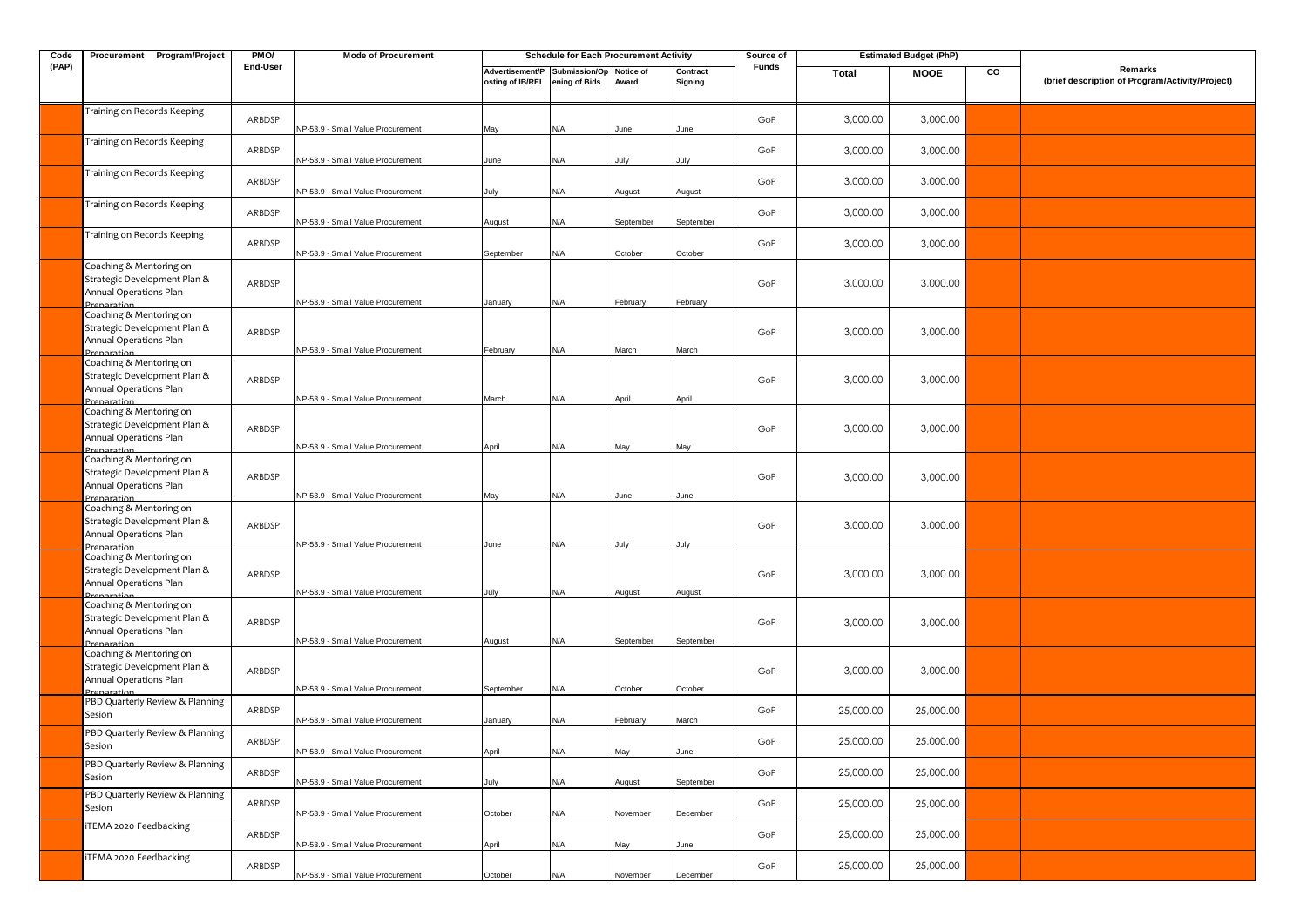| Code  | Procurement Program/Project                                                    | PMO/             | <b>Mode of Procurement</b>                                             |                                     | <b>Schedule for Each Procurement Activity</b> |                     |                     | Source of  | <b>Estimated Budget (PhP)</b> |                      |    |                                                            |
|-------|--------------------------------------------------------------------------------|------------------|------------------------------------------------------------------------|-------------------------------------|-----------------------------------------------|---------------------|---------------------|------------|-------------------------------|----------------------|----|------------------------------------------------------------|
| (PAP) |                                                                                | End-User         |                                                                        | Advertisement/P<br>osting of IB/REI | Submission/Op<br>ening of Bids                | Notice of<br>Award  | Contract<br>Signing | Funds      | Total                         | <b>MOOE</b>          | CO | Remarks<br>(brief description of Program/Activity/Project) |
|       | Provincial PBD Target Setting for<br>2021                                      | ARBDSP           | NP-53.9 - Small Value Procurement                                      | January                             | N/A                                           | January             | January             | GoP        | 50,000.00                     | 50,000.00            |    |                                                            |
|       | Enhancement Training on Basic<br>Accounting for Non-Accountants                | ARBDSP           | NP-53.9 - Small Value Procurement                                      | January                             | N/A                                           | February            | February            | GoP        | 3,000.00                      | 3,000.00             |    |                                                            |
|       | Enhancement Training on Basic<br>Accounting for Non-Accountants                | ARBDSP           | NP-53.9 - Small Value Procurement                                      | February                            | N/A                                           | March               | March               | GoP        | 3,000.00                      | 3,000.00             |    |                                                            |
|       | Enhancement Training on Basic<br>Accounting for Non-Accountants                | ARBDSP           |                                                                        |                                     |                                               |                     |                     | GoP        | 3,000.00                      | 3,000.00             |    |                                                            |
|       | Enhancement Training on Basic<br>Accounting for Non-Accountants                | ARBDSP           | NP-53.9 - Small Value Procurement                                      | March                               | N/A                                           | April               | April               | GoP        | 3,000.00                      | 3,000.00             |    |                                                            |
|       | Enhancement Training on Basic<br>Accounting for Non-Accountants                | ARBDSP           | NP-53.9 - Small Value Procurement                                      | April                               | N/A                                           | May                 | May                 | GoP        | 3,000.00                      | 3,000.00             |    |                                                            |
|       | Enhancement Training on Basic<br>Accounting for Non-Accountants                | ARBDSP           | NP-53.9 - Small Value Procurement                                      | May                                 | N/A                                           | June                | June                | GoP        | 3,000.00                      | 3,000.00             |    |                                                            |
|       | Enhancement Training on Basic<br>Accounting for Non-Accountants                | ARBDSP           | NP-53.9 - Small Value Procurement                                      | June                                | N/A                                           | July                | July                | GoP        | 3,000.00                      | 3,000.00             |    |                                                            |
|       | <b>Enhancement Training on Basic</b><br>Accounting for Non-Accountants         | ARBDSP           | NP-53.9 - Small Value Procurement                                      | July                                | N/A                                           | August              | August              | GoP        | 3,000.00                      | 3,000.00             |    |                                                            |
|       | Enhancement Training on Basic<br>Accounting for Non-Accountants                | ARBDSP           | NP-53.9 - Small Value Procurement                                      | August                              | N/A                                           | September           | September           | GoP        | 3,000.00                      | 3,000.00             |    |                                                            |
|       | Enhancement Training on Credit<br>Management                                   | ARBDSP           | NP-53.9 - Small Value Procurement<br>NP-53.9 - Small Value Procurement | September<br>January                | N/A<br>N/A                                    | October<br>February | October<br>February | GoP        | 3,000.00                      | 3,000.00             |    |                                                            |
|       | Enhancement Training on Credit<br>Management                                   | ARBDSP           | NP-53.9 - Small Value Procurement                                      | February                            | N/A                                           | March               | March               | GoP        | 3,000.00                      | 3,000.00             |    |                                                            |
|       | Enhancement Training on Credit<br>Management<br>Enhancement Training on Credit | ARBDSP           | NP-53.9 - Small Value Procurement                                      | March                               | N/A                                           | April               | April               | GoP        | 3,000.00                      | 3,000.00             |    |                                                            |
|       | Management<br>Enhancement Training on Credit                                   | ARBDSP<br>ARBDSP | NP-53.9 - Small Value Procurement                                      | April                               | N/A                                           | May                 | May                 | GoP<br>GoP | 3,000.00<br>3,000.00          | 3,000.00<br>3,000.00 |    |                                                            |
|       | Management<br>Enhancement Training on Credit<br>Management                     | ARBDSP           | NP-53.9 - Small Value Procurement                                      | May                                 | N/A                                           | lune                | June                | GoP        | 3,000.00                      | 3,000.00             |    |                                                            |
|       | Enhancement Training on Credit<br>Management                                   | ARBDSP           | NP-53.9 - Small Value Procurement<br>NP-53.9 - Small Value Procurement | June<br>July                        | N/A<br>N/A                                    | luly<br>August      | July<br>August      | GoP        | 3,000.00                      | 3,000.00             |    |                                                            |
|       | Enhancement Training on Credit<br>Management                                   | ARBDSP           | NP-53.9 - Small Value Procurement                                      | August                              | N/A                                           | September           | September           | GoP        | 3,000.00                      | 3,000.00             |    |                                                            |
|       | Enhancement Training on Credit<br>Management<br>Workshop on the Preparation of | ARBDSP           | NP-53.9 - Small Value Procurement                                      | September                           | N/A                                           | October             | October             | GoP        | 3,000.00                      | 3,000.00             |    |                                                            |
|       | Financial Statements for ARBOs<br>Workshop on the Preparation of               | ARBDSP           | NP-53.9 - Small Value Procurement                                      | January                             | N/A                                           | February            | February            | GoP        | 3,000.00                      | 3,000.00             |    |                                                            |
|       | Financial Statements for ARBOs<br>Workshop on the Preparation of               | ARBDSP           | NP-53.9 - Small Value Procurement                                      | February                            | N/A                                           | March               | March               | GoP        | 3,000.00                      | 3,000.00             |    |                                                            |
|       | Financial Statements for ARBOs                                                 | ARBDSP           | NP-53.9 - Small Value Procurement                                      | March                               | N/A                                           | April               | April               | GoP        | 3,000.00                      | 3,000.00             |    |                                                            |
|       | Workshop on the Preparation of<br>Financial Statements for ARBOs               | ARBDSP           | NP-53.9 - Small Value Procurement                                      | April                               | N/A                                           | May                 | May                 | GoP        | 3,000.00                      | 3,000.00             |    |                                                            |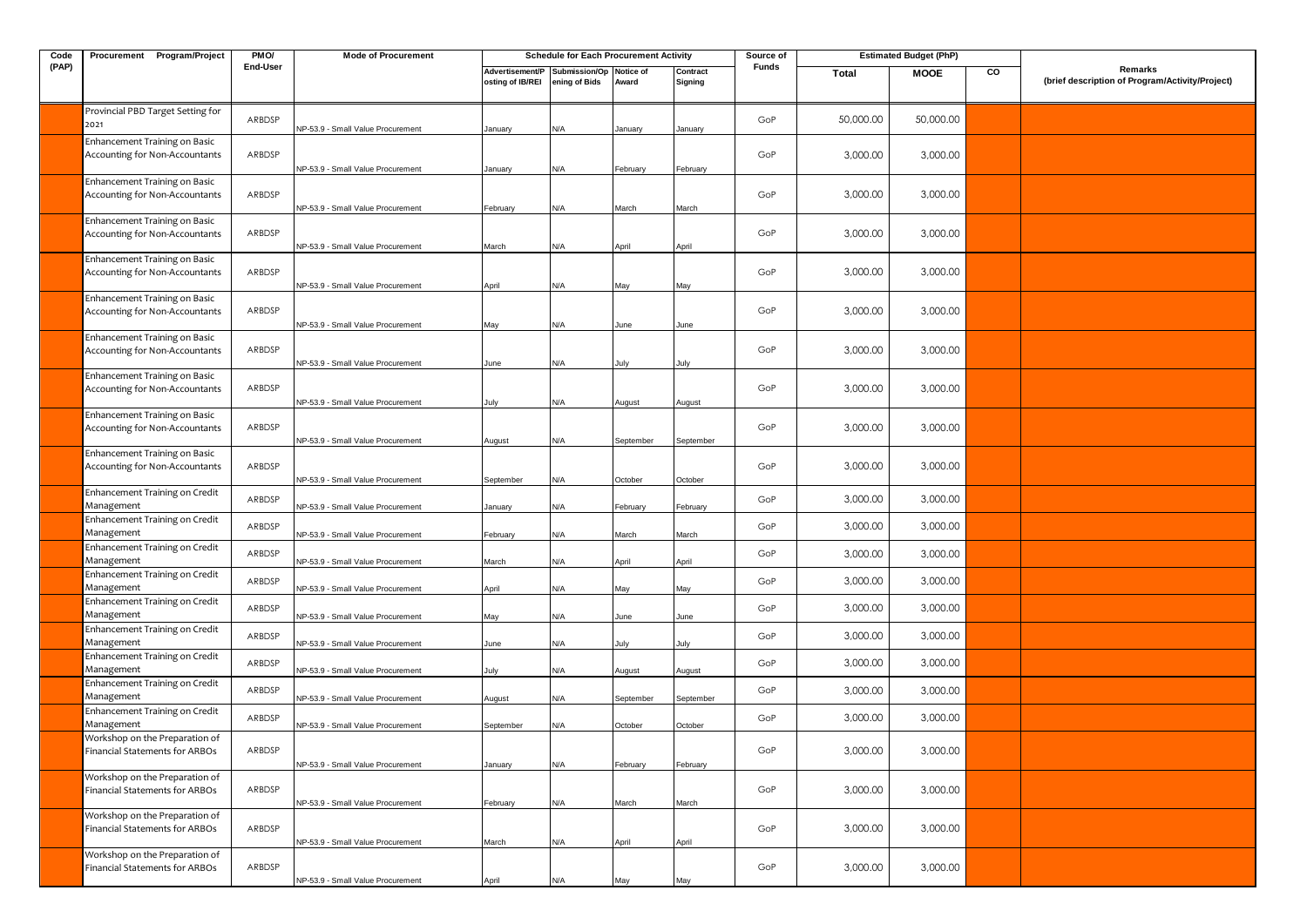| Code  | Procurement Program/Project                                       | PMO/            | <b>Mode of Procurement</b>        |                                                             | <b>Schedule for Each Procurement Activity</b> |           |                     | Source of    |           | <b>Estimated Budget (PhP)</b> |    |                                                            |
|-------|-------------------------------------------------------------------|-----------------|-----------------------------------|-------------------------------------------------------------|-----------------------------------------------|-----------|---------------------|--------------|-----------|-------------------------------|----|------------------------------------------------------------|
| (PAP) |                                                                   | <b>End-User</b> |                                   | Advertisement/P Submission/Op Notice of<br>osting of IB/REI | ening of Bids                                 | Award     | Contract<br>Signing | <b>Funds</b> | Total     | <b>MOOE</b>                   | CO | Remarks<br>(brief description of Program/Activity/Project) |
|       | Workshop on the Preparation of<br>Financial Statements for ARBOs  | ARBDSP          | NP-53.9 - Small Value Procurement | May                                                         | N/A                                           | une       | lune                | GoP          | 3,000.00  | 3,000.00                      |    |                                                            |
|       | Workshop on the Preparation of<br>Financial Statements for ARBOs  | ARBDSP          | NP-53.9 - Small Value Procurement | June                                                        | N/A                                           | July      | July                | GoP          | 3,000.00  | 3,000.00                      |    |                                                            |
|       | Workshop on the Preparation of<br>Financial Statements for ARBOs  | ARBDSP          | NP-53.9 - Small Value Procurement | July                                                        | N/A                                           | August    | August              | GoP          | 3,000.00  | 3,000.00                      |    |                                                            |
|       | Workshop on the Preparation of<br>Financial Statements for ARBOs  | ARBDSP          | NP-53.9 - Small Value Procurement | August                                                      | N/A                                           | September | September           | GoP          | 3,000.00  | 3,000.00                      |    |                                                            |
|       | Workshop on the Preparation of<br>Financial Statements for ARBOs  | ARBDSP          | NP-53.9 - Small Value Procurement | September                                                   | N/A                                           | October   | October             | GoP          | 3,000.00  | 3,000.00                      |    |                                                            |
|       | Workshop on the Basic Process<br>Flow of Internal Audit for ARBOs | ARBDSP          | NP-53.9 - Small Value Procurement | January                                                     | N/A                                           | February  | February            | GoP          | 3,000.00  | 3,000.00                      |    |                                                            |
|       | Workshop on the Basic Process<br>Flow of Internal Audit for ARBOs | ARBDSP          | NP-53.9 - Small Value Procurement | February                                                    | N/A                                           | March     | March               | GoP          | 3,000.00  | 3,000.00                      |    |                                                            |
|       | Workshop on the Basic Process<br>Flow of Internal Audit for ARBOs | ARBDSP          | NP-53.9 - Small Value Procurement | <b>Aarch</b>                                                | N/A                                           | April     | April               | GoP          | 3,000.00  | 3,000.00                      |    |                                                            |
|       | Workshop on the Basic Process<br>Flow of Internal Audit for ARBOs | ARBDSP          | NP-53.9 - Small Value Procurement | April                                                       | N/A                                           | May       | May                 | GoP          | 3,000.00  | 3,000.00                      |    |                                                            |
|       | Workshop on the Basic Process<br>Flow of Internal Audit for ARBOs | ARBDSP          | NP-53.9 - Small Value Procurement | May                                                         | N/A                                           | June      | June                | GoP          | 3,000.00  | 3,000.00                      |    |                                                            |
|       | Workshop on the Basic Process<br>Flow of Internal Audit for ARBOs | ARBDSP          | NP-53.9 - Small Value Procurement | June                                                        | N/A                                           | July      | July                | GoP          | 3,000.00  | 3,000.00                      |    |                                                            |
|       | Workshop on the Basic Process<br>Flow of Internal Audit for ARBOs | ARBDSP          | NP-53.9 - Small Value Procurement | July                                                        | N/A                                           | August    | August              | GoP          | 3,000.00  | 3,000.00                      |    |                                                            |
|       | Workshop on the Basic Process<br>Flow of Internal Audit for ARBOs | ARBDSP          | NP-53.9 - Small Value Procurement | August                                                      | N/A                                           | September | September           | GoP          | 3,000.00  | 3,000.00                      |    |                                                            |
|       | Workshop on the Basic Process<br>Flow of Internal Audit for ARBOs | ARBDSP          | NP-53.9 - Small Value Procurement | September                                                   | N/A                                           | October   | October             | GoP          | 3,000.00  | 3,000.00                      |    |                                                            |
|       | Provincial StakeHolders Forum                                     | ARBDSP          | NP-53.9 - Small Value Procurement | January                                                     | N/A                                           | lanuary   | January             | GoP          | 13,333.00 | 13,333.00                     |    |                                                            |
|       | Provincial StakeHolders Forum                                     | ARBDSP          | NP-53.9 - Small Value Procurement | January                                                     | N/A                                           | February  | February            | GoP          | 13,333.00 | 13,333.00                     |    |                                                            |
|       | Provincial StakeHolders Forum                                     | ARBDSP          | NP-53.9 - Small Value Procurement | January                                                     | N/A                                           | March     | March               | GoP          | 13,333.00 | 13,333.00                     |    |                                                            |
|       | Orientation on APCP cum PSP<br>Formulation                        | ARBDSP          | NP-53.9 - Small Value Procurement | January                                                     | N/A                                           | January   | January             | GoP          | 6,000.00  | 6,000.00                      |    |                                                            |
|       | Orientation on APCP cum PSP<br>Formulation                        | ARBDSP          | NP-53.9 - Small Value Procurement | January                                                     | N/A                                           | February  | March               | GoP          | 6,000.00  | 6,000.00                      |    |                                                            |
|       | Orientation on APCP cum PSP<br>Formulation                        | ARBDSP          | NP-53.9 - Small Value Procurement | March                                                       | N/A                                           | April     | May                 | GoP          | 6,000.00  | 6,000.00                      |    |                                                            |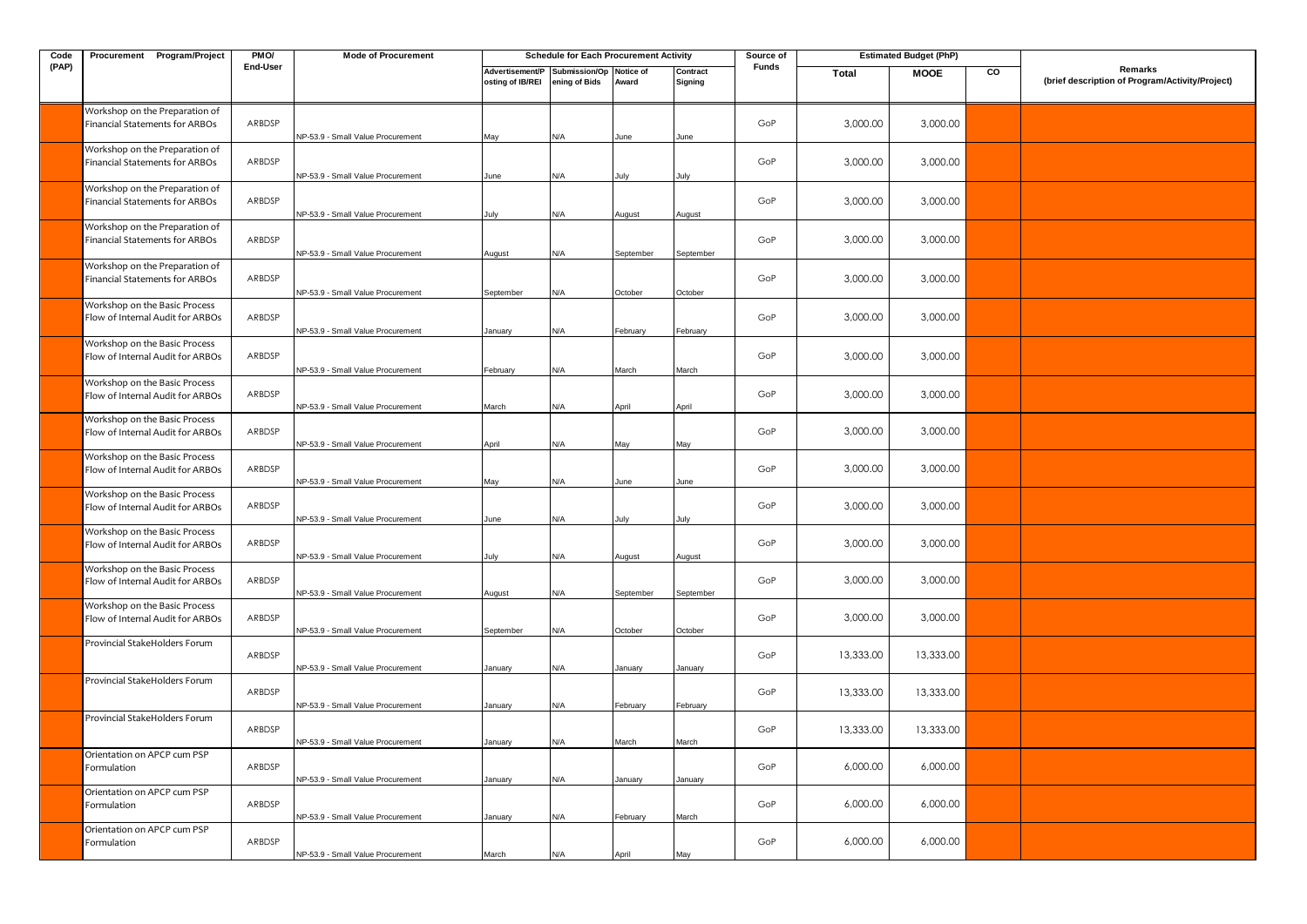| Code  | Procurement Program/Project                                                                   | PMO/     | <b>Mode of Procurement</b>        |                                                             | <b>Schedule for Each Procurement Activity</b> |                    |                       | Source of    | <b>Estimated Budget (PhP)</b> |             |    |                                                            |
|-------|-----------------------------------------------------------------------------------------------|----------|-----------------------------------|-------------------------------------------------------------|-----------------------------------------------|--------------------|-----------------------|--------------|-------------------------------|-------------|----|------------------------------------------------------------|
| (PAP) |                                                                                               | End-User |                                   | Advertisement/P Submission/Op Notice of<br>osting of IB/REI | ening of Bids                                 | Award              | Contract<br>Signing   | <b>Funds</b> | Total                         | <b>MOOE</b> | CO | Remarks<br>(brief description of Program/Activity/Project) |
|       | Orientation on APCP cum PSP<br>Formulation                                                    | ARBDSP   | NP-53.9 - Small Value Procurement | June                                                        | N/A                                           | July               | August                | GoP          | 6,000.00                      | 6,000.00    |    |                                                            |
|       | Orientation on APCP cum PSP<br>Formulation                                                    | ARBDSP   | NP-53.9 - Small Value Procurement | August                                                      | N/A                                           | September          | October               | GoP          | 6,000.00                      | 6,000.00    |    |                                                            |
|       | APCP Assesment Workshop                                                                       | ARBDSP   | NP-53.9 - Small Value Procurement | January                                                     | N/A                                           | February           | March                 | GoP          | 15,750.00                     | 15,750.00   |    |                                                            |
|       | APCP Assesment Workshop                                                                       | ARBDSP   | NP-53.9 - Small Value Procurement | April                                                       | N/A                                           | May                | June                  | GoP          | 15,750.00                     | 15,750.00   |    |                                                            |
|       | APCP Assesment Workshop                                                                       | ARBDSP   | NP-53.9 - Small Value Procurement | July                                                        | N/A                                           | August             | September             | GoP          | 15,750.00                     | 15,750.00   |    |                                                            |
|       | Enhanced Technology on<br>Vegetable Production                                                | ARBDSP   | NP-53.9 - Small Value Procurement | January                                                     | N/A                                           | February           | March                 | GoP          | 10,500.00                     | 10,500.00   |    |                                                            |
|       | Enhanced Technology on<br>Vegetable Production                                                | ARBDSP   | NP-53.9 - Small Value Procurement | April                                                       | <b>N/A</b>                                    | May                | June                  | GoP          | 10,500.00                     | 10,500.00   |    |                                                            |
|       | Enhanced Technology on<br>Vegetable Production                                                | ARBDSP   | NP-53.9 - Small Value Procurement | July                                                        | N/A                                           | August             | September             | GoP          | 10,500.00                     | 10,500.00   |    |                                                            |
|       | Climate Resilient Farm<br>Productivity Support Project for<br>Sustainable Livelihood Training | ARBDSP   | NP-53.9 - Small Value Procurement |                                                             | N/A                                           |                    |                       | GoP          | 11,000.00                     | 11,000.00   |    |                                                            |
|       | Climate Resilient Farm<br>Productivity Support Project for<br>Sustainable Livelihood Training | ARBDSP   | NP-53.9 - Small Value Procurement | July<br>October                                             | N/A                                           | August<br>November | September<br>December | GoP          | 11,000.00                     | 11,000.00   |    |                                                            |
|       | Climate Resilient Farm<br>Productivity Support Project<br>Tarinings for Major Crop            | ARBDSP   | NP-53.9 - Small Value Procurement | January                                                     | N/A                                           | February           | March                 | GoP          | 24,000.00                     | 24,000.00   |    |                                                            |
|       | <b>EDES Assessment and Planning</b><br>Workhop                                                | ARBDSP   | NP-53.9 - Small Value Procurement | January                                                     | N/A                                           | February           | March                 | GoP          | 7,500.00                      | 7,500.00    |    |                                                            |
|       | <b>EDES Assessment and Planning</b><br>Workhop                                                | ARBDSP   | NP-53.9 - Small Value Procurement | April                                                       | N/A                                           | May                | June                  | GoP          | 7,500.00                      | 7,500.00    |    |                                                            |
|       | <b>EDES Assessment and Planning</b><br>Workhop                                                | ARBDSP   | NP-53.9 - Small Value Procurement | July                                                        | N/A                                           | August             | September             | GoP          | 7,500.00                      | 7,500.00    |    |                                                            |
|       | <b>EDES Assessment and Planning</b><br>Workhop                                                | ARBDSP   | NP-53.9 - Small Value Procurement | October                                                     | N/A                                           | November           | December              | GoP          | 7,500.00                      | 7,500.00    |    |                                                            |
|       | Sharing Learning Experiences on<br>APCP/Micro Finance                                         | ARBDSP   | NP-53.9 - Small Value Procurement | January                                                     | N/A                                           | February           | March                 | GoP          | 12,500.00                     | 12,500.00   |    |                                                            |
|       | Sharing Learning Experiences on<br>APCP/Micro Finance                                         | ARBDSP   | NP-53.9 - Small Value Procurement | August                                                      | N/A                                           | September          | October               | GoP          | 12,500.00                     | 12,500.00   |    |                                                            |
|       | Product Development Trainings                                                                 | ARBDSP   | NP-53.9 - Small Value Procurement | January                                                     | N/A                                           | February           | March                 | GoP          | 4,500.00                      | 4,500.00    |    |                                                            |
|       | Product Development Trainings                                                                 | ARBDSP   | NP-53.9 - Small Value Procurement | February                                                    | N/A                                           | March              | April                 | GoP          | 4,500.00                      | 4,500.00    |    |                                                            |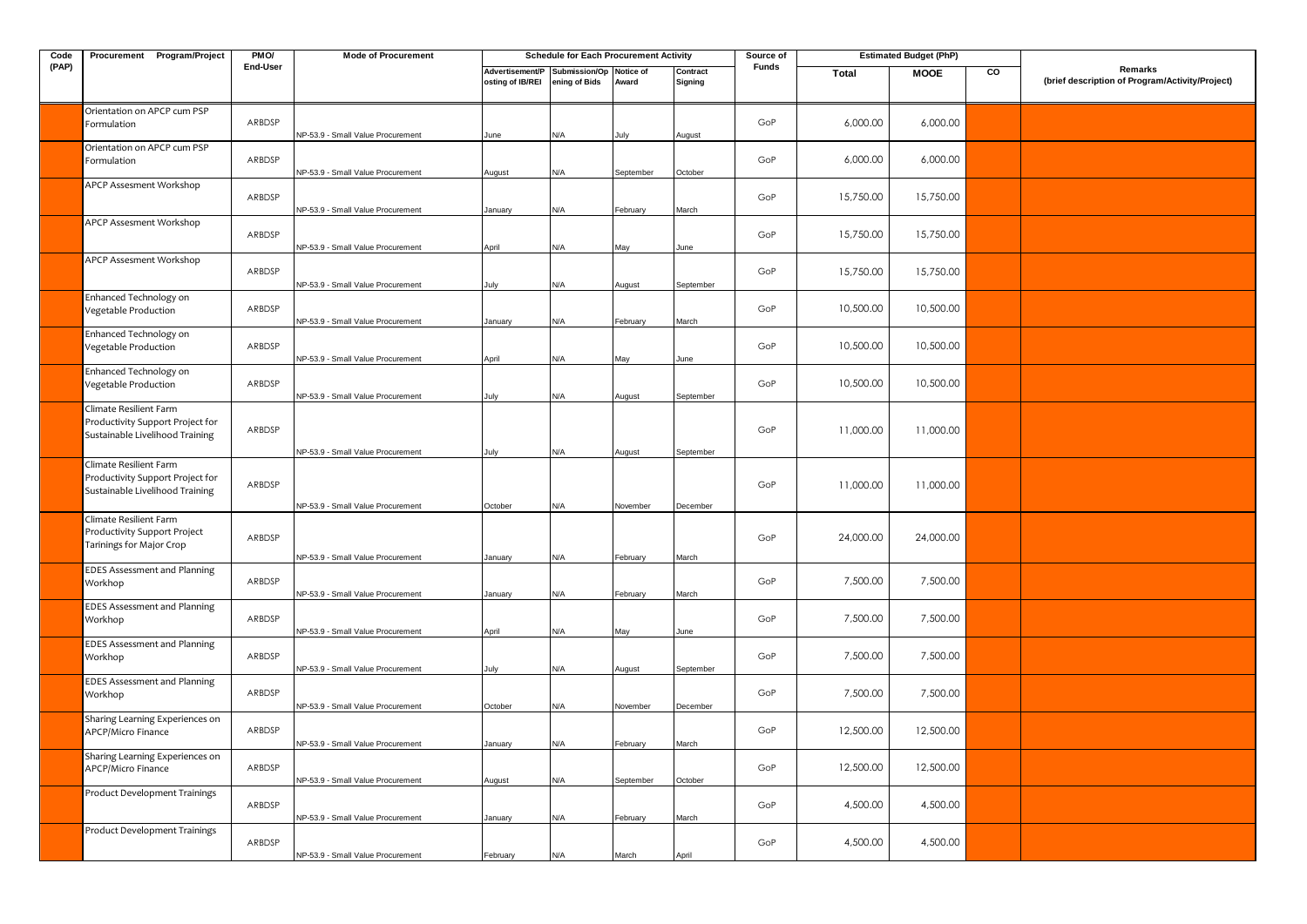| Code  | Procurement Program/Project                                        | PMO/     | <b>Mode of Procurement</b>        |                                     | <b>Schedule for Each Procurement Activity</b> |                    |                     | Source of      | <b>Estimated Budget (PhP)</b> |             |    |                                                            |
|-------|--------------------------------------------------------------------|----------|-----------------------------------|-------------------------------------|-----------------------------------------------|--------------------|---------------------|----------------|-------------------------------|-------------|----|------------------------------------------------------------|
| (PAP) |                                                                    | End-User |                                   | Advertisement/P<br>osting of IB/REI | Submission/Op<br>ening of Bids                | Notice of<br>Award | Contract<br>Signing | Funds          | Total                         | <b>MOOE</b> | CO | Remarks<br>(brief description of Program/Activity/Project) |
|       | Product Development Trainings                                      | ARBDSP   | NP-53.9 - Small Value Procurement | March                               | N/A                                           | April              | May                 | GoP            | 4,500.00                      | 4,500.00    |    |                                                            |
|       | Product Development Trainings                                      | ARBDSP   | NP-53.9 - Small Value Procurement | May                                 | N/A                                           | June               | July                | GoP            | 4,500.00                      | 4,500.00    |    |                                                            |
|       | Product Development Trainings                                      | ARBDSP   | NP-53.9 - Small Value Procurement | June                                | N/A                                           | July               | August              | GoP            | 4,500.00                      | 4,500.00    |    |                                                            |
|       | Product Development Trainings                                      | ARBDSP   | NP-53.9 - Small Value Procurement | July                                | N/A                                           | August             | September           | GoP            | 4,500.00                      | 4,500.00    |    |                                                            |
|       | Seminar Workhop on Micro<br>Savings Operation (MSO)                | ARBDSP   | NP-53.9 - Small Value Procurement | January                             | N/A                                           | January            | February            | GoP            | 6,000.00                      | 6,000.00    |    |                                                            |
|       | Seminar Workhop on Micro<br>Savings Operation (MSO)                | ARBDSP   | NP-53.9 - Small Value Procurement | January                             | N/A                                           | February           | March               | GoP            | 6,000.00                      | 6,000.00    |    |                                                            |
|       | Seminar Workhop on Micro<br>Savings Operation (MSO)                | ARBDSP   | NP-53.9 - Small Value Procurement | February                            | N/A                                           | March              | April               | GoP            | 6,000.00                      | 6,000.00    |    |                                                            |
|       | Seminar Workhop on Micro<br>Savings Operation (MSO)                | ARBDSP   | NP-53.9 - Small Value Procurement | March                               | N/A                                           | April              | May                 | GoP            | 6,000.00                      | 6,000.00    |    |                                                            |
|       | Training for ARBOs to be<br>Developed as Micro Finance<br>Provider | ARBDSP   | NP-53.9 - Small Value Procurement | January                             | N/A                                           | February           | March               | GoP            | 6,000.00                      | 6,000.00    |    |                                                            |
|       | Training Seminar for MSO<br>Sustainable operation                  | ARBDSP   | NP-53.9 - Small Value Procurement | January                             | N/A                                           | February           | March               | GoP            | 6,000.00                      | 6,000.00    |    |                                                            |
|       | Training Seminar for MSO<br>Sustainable operation                  | ARBDSP   | NP-53.9 - Small Value Procurement | January                             | N/A                                           | February           | February            | GoP            | 6,000.00                      | 6,000.00    |    |                                                            |
|       | Training Seminar for MSO<br>Sustainable operation                  | ARBDSP   | NP-53.9 - Small Value Procurement | January                             | N/A                                           | February           | March               | GoP            | 6,000.00                      | 6,000.00    |    |                                                            |
|       | Training Seminar for MSO<br>Sustainable operation                  | ARBDSP   | NP-53.9 - Small Value Procurement | February                            | N/A                                           | March              | April               | GoP            | 6,000.00                      | 6,000.00    |    |                                                            |
|       | Coaching & Mentoring for ARBOS                                     | ARBDSP   | NP-53.9 - Small Value Procurement | January                             | N/A                                           | January            | February            | GoP            | 2,000.00                      | 2,000.00    |    |                                                            |
|       | Coaching & Mentoring for ARBOS                                     | ARBDSP   | NP-53.9 - Small Value Procurement | February                            | N/A                                           | March              | April               | GoP            | 2,000.00                      | 2,000.00    |    |                                                            |
|       | Coaching & Mentoring for ARBOS                                     | ARBDSP   | NP-53.9 - Small Value Procurement | April                               | N/A                                           | May                | June                | GoP            | 2,000.00                      | 2,000.00    |    |                                                            |
|       | Coaching & Mentoring for ARBOS                                     | ARBDSP   | NP-53.9 - Small Value Procurement | June                                | N/A                                           | July               | August              | GoP            | 2,000.00                      | 2,000.00    |    |                                                            |
|       | Coaching & Mentoring for ARBOS                                     | ARBDSP   | NP-53.9 - Small Value Procurement | August                              | N/A                                           | September          | October             | GoP            | 2,000.00                      | 2,000.00    |    |                                                            |
|       | Livelihood Trainings                                               | ARBDSP   | NP-53.9 - Small Value Procurement | January                             | N/A                                           | January            | February            | GoP            | 5,000.00                      | 5,000.00    |    |                                                            |
|       | Livelihood Trainings                                               | ARBDSP   | NP-53.9 - Small Value Procurement | February                            | N/A                                           | March              | April               | GoP            | 5,000.00                      | 5,000.00    |    |                                                            |
|       | Livelihood Trainings                                               | ARBDSP   | NP-53.9 - Small Value Procurement | April                               | N/A                                           | May                | June                | $\mathsf{GoP}$ | 5,000.00                      | 5,000.00    |    |                                                            |
|       | Livelihood Trainings                                               | ARBDSP   | NP-53.9 - Small Value Procurement | June                                | N/A                                           | July               | August              | GoP            | 5,000.00                      | 5,000.00    |    |                                                            |
|       | Livelihood Trainings                                               | ARBDSP   | NP-53.9 - Small Value Procurement | August                              | N/A                                           | September          | October             | GoP            | 5,000.00                      | 5,000.00    |    |                                                            |
|       | Farm Business School / 25 Sesions                                  | ARBDSP   | NP-53.9 - Small Value Procurement | May                                 | N/A                                           | June               | July                | GoP            | 22,500.00                     | 22,500.00   |    |                                                            |
|       | Farm Business School / 25 Sesions                                  | ARBDSP   | NP-53.9 - Small Value Procurement | June                                | N/A                                           | July               | August              | GoP            | 22,500.00                     | 22,500.00   |    |                                                            |
|       | Farm Business School / 25 Sesions                                  | ARBDSP   | NP-53.9 - Small Value Procurement | July                                | N/A                                           | August             | September           | GoP            | 22,500.00                     | 22,500.00   |    |                                                            |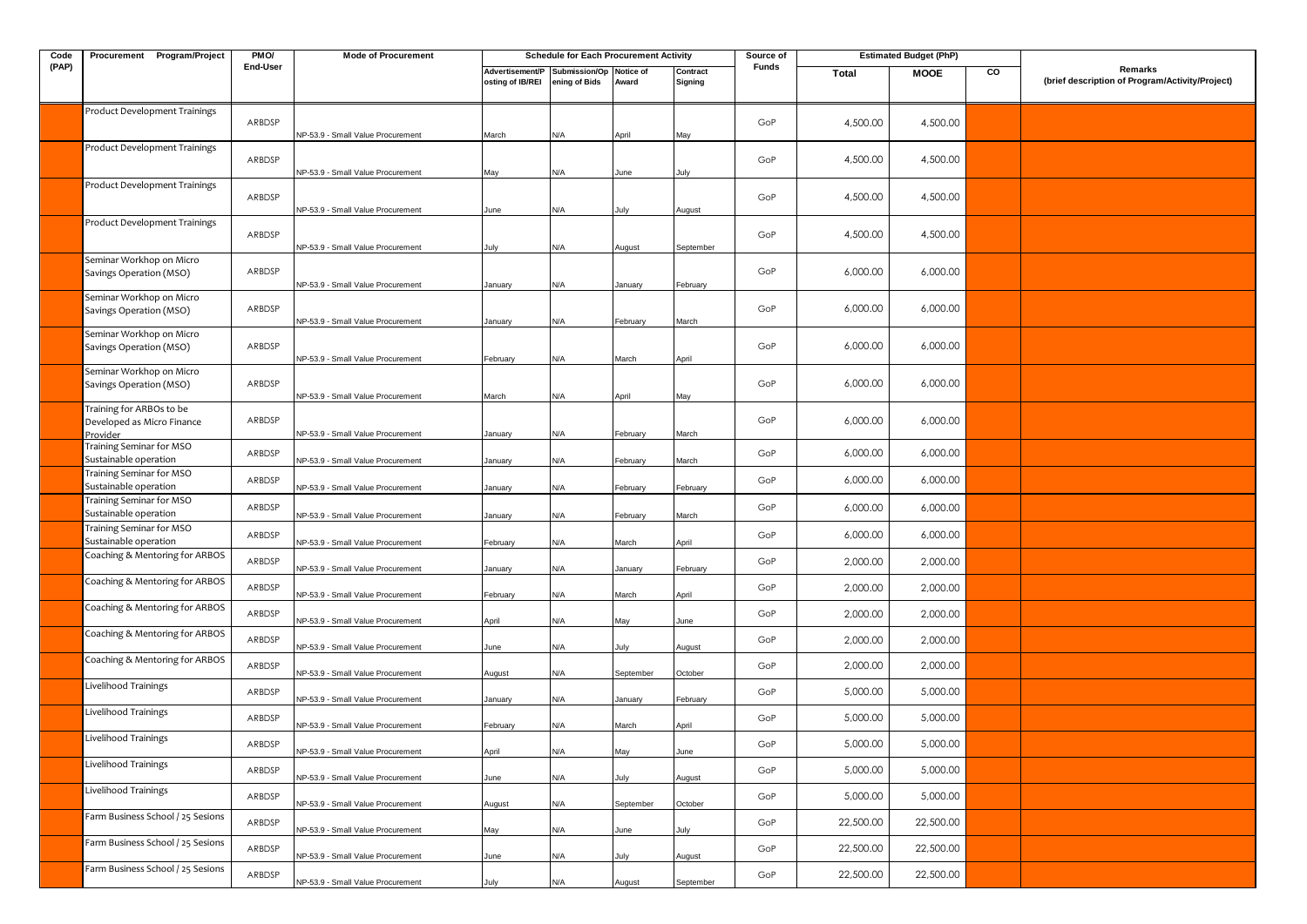| Code  | Procurement Program/Project                                                      | PMO/             | <b>Mode of Procurement</b>                                       |                                     |                                |                                      | <b>Schedule for Each Procurement Activity</b> |            | <b>Estimated Budget (PhP)</b><br>Source of |                      |    |                                                            |
|-------|----------------------------------------------------------------------------------|------------------|------------------------------------------------------------------|-------------------------------------|--------------------------------|--------------------------------------|-----------------------------------------------|------------|--------------------------------------------|----------------------|----|------------------------------------------------------------|
| (PAP) |                                                                                  | End-User         |                                                                  | Advertisement/P<br>osting of IB/REI | Submission/Op<br>ening of Bids | Notice of<br>Award                   | Contract<br>Signing                           | Funds      | <b>Total</b>                               | <b>MOOE</b>          | CO | Remarks<br>(brief description of Program/Activity/Project) |
|       | Farm Business School / 25 Sesions                                                | ARBDSP           | NP-53.9 - Small Value Procurement                                | August                              | N/A                            | September                            | October                                       | GoP        | 22,500.00                                  | 22,500.00            |    |                                                            |
|       | Orientation on the ARBO under CP-<br>WASH                                        | ARBDSP           | NP-53.9 - Small Value Procurement                                | April                               | N/A                            | May                                  | June                                          | GoP        | 6,000.00                                   | 6,000.00             |    |                                                            |
|       | Planning & Walk Thru under CP-<br>WASH                                           | ARBDSP           |                                                                  |                                     |                                |                                      |                                               | GoP        | 6,000.00                                   | 6,000.00             |    |                                                            |
|       | 8 Days Hand on Training<br>Construction of IRF                                   | ARBDSP           | NP-53.9 - Small Value Procurement                                | April                               | N/A                            | May                                  | June                                          | GoP        | 43,200.00                                  | 43,200.00            |    |                                                            |
|       | Iron Removal Filter (IRF) materials                                              | ARBDSP           | NP-53.9 - Small Value Procurement                                | May                                 | N/A                            | June                                 | July                                          | GoP        | 15,800.00                                  | 15,800.00            |    |                                                            |
|       | Wash Focused Livelihood Project                                                  | ARBDSP           | NP-53.9 - Small Value Procurement                                | January                             | N/A                            | January                              | January                                       | GoP        | 9,000.00                                   | 9,000.00             |    |                                                            |
|       | Wash Focused Livelihood Project                                                  | ARBDSP           | NP-53.9 - Small Value Procurement                                | June                                | N/A                            | July                                 | August                                        | GoP        | 9,000.00                                   | 9,000.00             |    |                                                            |
|       | Wash Focused Livelihood Project                                                  |                  | NP-53.9 - Small Value Procurement                                | July                                | N/A                            | August                               | September                                     |            |                                            |                      |    |                                                            |
|       |                                                                                  | ARBDSP           | NP-53.9 - Small Value Procurement                                | September                           | N/A                            | October                              | November                                      | GoP        | 9,000.00                                   | 9,000.00             |    |                                                            |
|       | Food Processor Training                                                          | ARBDSP           | NP-53.9 - Small Value Procurement                                | January                             | N/A                            | February                             | March                                         | GoP        | 5,625.00                                   | 5,625.00             |    |                                                            |
|       | Food Processor Training                                                          | ARBDSP           | NP-53.9 - Small Value Procurement                                | February                            | N/A                            | March                                | April                                         | GoP        | 5,625.00                                   | 5,625.00             |    |                                                            |
|       | <b>Food Processor Training</b>                                                   | ARBDSP           | NP-53.9 - Small Value Procurement                                | March                               | N/A                            | April                                | May                                           | GoP        | 5,625.00                                   | 5,625.00             |    |                                                            |
|       | <b>Food Processor Training</b>                                                   | ARBDSP           | NP-53.9 - Small Value Procurement                                | April                               | N/A                            | May                                  | June                                          | GoP        | 5,625.00                                   | 5,625.00             |    |                                                            |
|       | Product Enhancement under<br>VLFED                                               | ARBDSP           | NP-53.9 - Small Value Procurement                                | anuary                              | N/A                            | February                             | March                                         | GoP        | 6,000.00                                   | 6,000.00             |    |                                                            |
|       | Product Enhancement under<br>VLFED<br>Product Enhancement under                  | ARBDSP           | NP-53.9 - Small Value Procurement                                | February                            | N/A                            | March                                | April                                         | GoP        | 6,000.00                                   | 6,000.00             |    |                                                            |
|       | VLFED<br>Product Enhancement under                                               | ARBDSP<br>ARBDSP | NP-53.9 - Small Value Procurement                                | March                               | N/A                            | April                                | May                                           | GoP<br>GoP | 6,000.00<br>6,000.00                       | 6,000.00<br>6,000.00 |    |                                                            |
|       | VLFED<br>Technical Assisstance Leading to<br>Issuance of Cert. of Product        | ARBDSP           | NP-53.9 - Small Value Procurement                                | April                               | N/A                            | May                                  | June                                          | GoP        | 3,000.00                                   | 3,000.00             |    |                                                            |
|       | Registration<br>Technical Assisstance Leading to                                 |                  | NP-53.9 - Small Value Procurement                                | January                             | N/A                            | February                             | March                                         |            |                                            |                      |    |                                                            |
|       | Issuance of Cert. of Product<br>Registration<br>Technical Assisstance Leading to | ARBDSP           | NP-53.9 - Small Value Procurement                                | March                               | N/A                            | April                                | May                                           | GoP        | 3,000.00                                   | 3,000.00             |    |                                                            |
|       | Issuance of Cert. of Product<br>Registration                                     | ARBDSP           | NP-53.9 - Small Value Procurement                                | May                                 | N/A                            | June                                 | July                                          | GoP        | 3,000.00                                   | 3,000.00             |    |                                                            |
|       | Technical Assisstance Leading to<br>Issuance of Cert. of Product<br>Registration | ARBDSP           | NP-53.9 - Small Value Procurement                                | July                                | N/A                            | August                               | September                                     | GoP        | 3,000.00                                   | 3,000.00             |    |                                                            |
|       | Technical Assisstance Leading to<br>Issuance of Cert. of Product<br>Registration | ARBDSP           | NP-53.9 - Small Value Procurement                                | September                           | N/A                            | October                              | November                                      | GoP        | 3,000.00                                   | 3,000.00             |    |                                                            |
|       |                                                                                  |                  |                                                                  |                                     |                                |                                      |                                               |            |                                            |                      |    |                                                            |
|       |                                                                                  |                  | Competitive Bidding<br>NP-53.9 - Small Value Procurement         | dicate Date<br><b>ndicate Date</b>  | ndicate Date<br>N/A            | <b>Indicate Date</b><br>ndicate Date | <b>Indicate Date</b><br><b>Indicate Date</b>  |            |                                            |                      |    |                                                            |
|       |                                                                                  |                  | Limited Source Bidding                                           | dicate Date                         | <b>Indicate Date</b>           | <b>Indicate Date</b>                 | <b>Indicate Date</b>                          |            | $\sim$                                     |                      |    |                                                            |
|       |                                                                                  |                  | Direct Contracting<br>Repeat Order                               | N/A<br>N/A                          | N/A                            | dicate Date                          | <b>Indicate Date</b>                          |            | $\sim$                                     |                      |    |                                                            |
|       |                                                                                  |                  | Shopping                                                         | dicate Date                         | N/A<br>N/A                     | dicate Date<br>dicate Date           | Indicate Date<br>Indicate Date                |            | $\sim$                                     |                      |    |                                                            |
|       |                                                                                  |                  | NP-53.1 Two Failed Biddings                                      | dicate Date                         | N/A                            | ndicate Date                         | Indicate Date                                 |            | $\sim 10$                                  |                      |    |                                                            |
|       |                                                                                  |                  | NP-53.2 Emergency Cases                                          | N/A<br>N/A                          | N/A<br>N/A                     | dicate Date<br>ndicate Date          | <b>Indicate Date</b><br><b>Indicate Date</b>  |            | $\sim$                                     |                      |    |                                                            |
|       |                                                                                  |                  | NP-53.3 Take-Over of Contracts<br>NP-53.4 Adjacent or Contiguous | N/A                                 | N/A                            | dicate Date                          | <b>Indicate Date</b>                          |            |                                            |                      |    |                                                            |